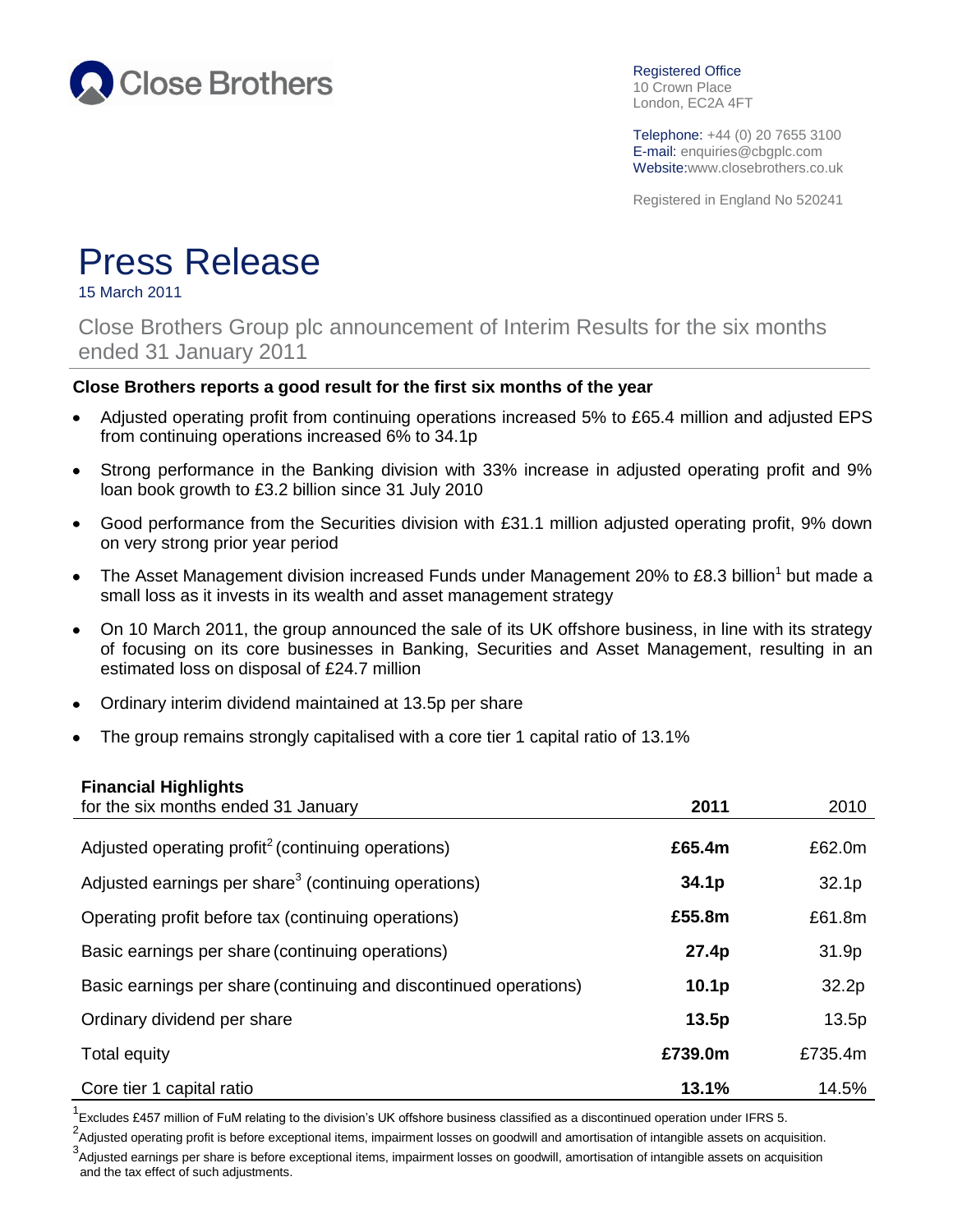## **Preben Prebensen, Chief Executive, commenting on the results said:**

"Close Brothers delivered a good result for the first six months of the year driven by a strong performance from the Banking division and a good performance from the Securities division, particularly Winterflood. The Asset Management division's transformation is well underway as it implements its strategy in UK wealth and asset management. Overall our businesses are well positioned for future growth opportunities."

Enquiries to:

| Sophie Gillingham - Investor Relations   | Close Brothers Group plc | 020 7655 3844 |
|------------------------------------------|--------------------------|---------------|
| Debbie Sager - Investor Relations        | Close Brothers Group plc | 020 7655 3845 |
| Robert Morgan – Corporate Communications | Close Brothers Group plc | 020 7655 3350 |
| Anthony Silverman - Media Relations      | Maitland                 | 020 7379 5151 |

A presentation to analysts and investors will be held at 9.30 am GMT at our offices at 10 Crown Place, London EC2A 4FT. A listen-only dial-in facility will be available by dialling 0845 356 5007, or +44 203 003 2666, password "Close Brothers". A recording of this call will be available for replay for two weeks by dialling 0121 260 4861, access code 1229003#.

About Close Brothers:

Close Brothers Group plc is a UK based financial services group. It operates through three divisions, Banking, Securities and Asset Management, and its clients include small and medium sized companies, individuals and financial institutions. Close Brothers was established in 1878, is listed on the London Stock Exchange and is a constituent of the FTSE 250. The group employs over 2,500 people, principally in the UK. For more information, go to [www.closebrothers.co.uk](http://www.closebrothers.co.uk/)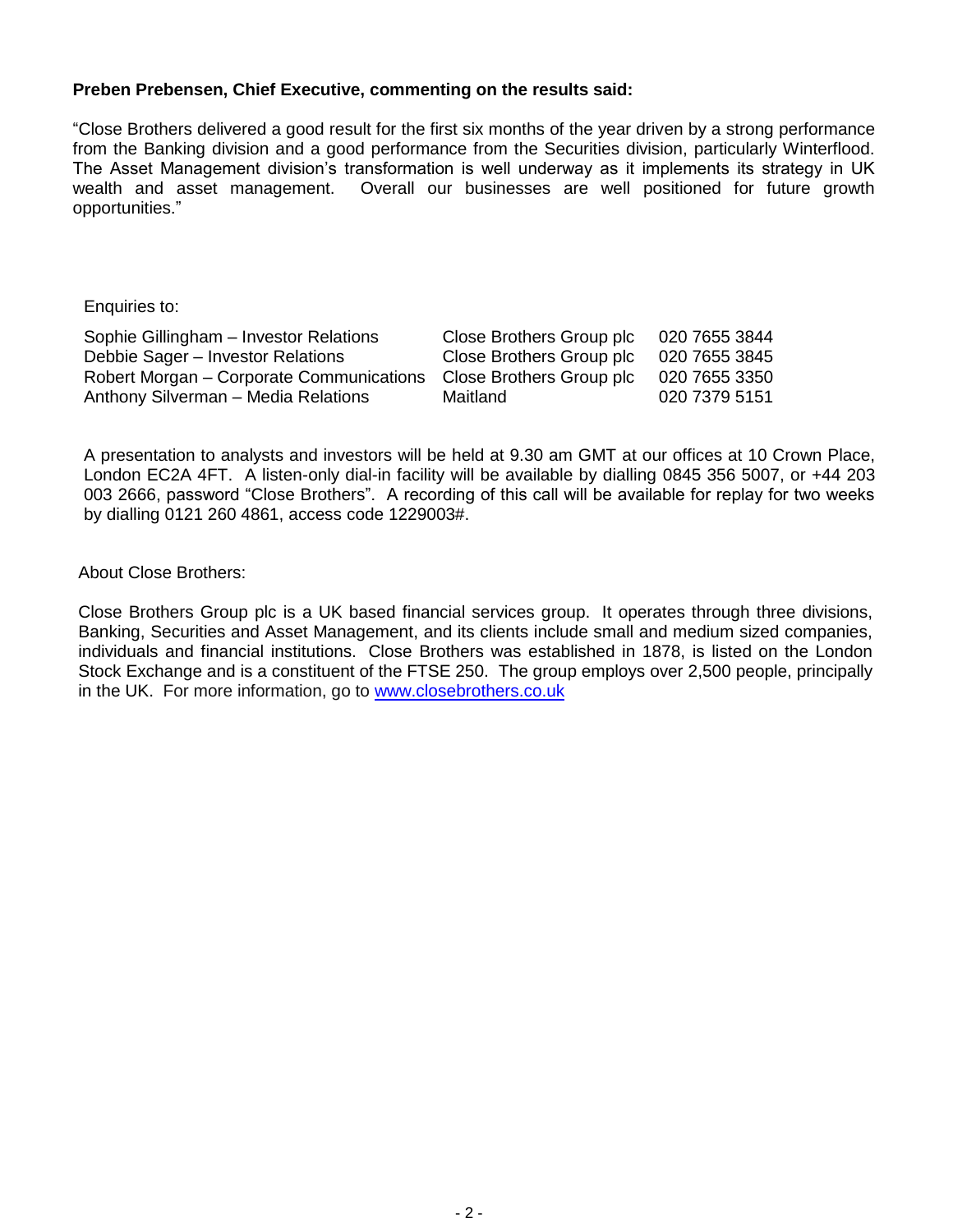## **Chairman's and Chief Executive's Statement**

The group delivered a good overall performance for the first half of the financial year. The Banking division had a strong performance and continued to grow its specialised lending businesses. The Securities division had another good result, driven by strong activity levels at Winterflood. The Asset Management division is in the process of implementing its strategy and established good momentum in attracting Private Client assets both directly and through acquisitions. As expected, the division recorded a small loss in the first half.

The group continues to focus on developing its three key business areas: pursuing growth in Banking; maintaining its position as a leading market maker in Securities; and transforming Asset Management to create a leader in UK wealth and asset management. The group recently announced the sale of its UK offshore trust, fund administration, asset management and banking business ("UK offshore business"), adding further focus to the group's operations, and is evaluating alternatives with regards to its business in the Cayman Islands.

#### **Results and Dividend**

Adjusted operating profit from continuing operations increased 5% to £65.4 million (2010: £62.0 million) driven by a strong contribution from the Banking division. Adjusted earnings per share from continuing operations increased 6% to 34.1p (2010: 32.1p) whilst basic earnings per share from continuing operations decreased 14% to 27.4p (2010: 31.9p) as a result of exceptional items and an impairment of goodwill in Asset Management. The group recorded a £24.7 million estimated loss on disposal of the UK offshore business which resulted in basic earnings per share from continuing and discontinued operations of 10.1p (2010: 32.2p).

The group has continued to improve the quality and efficiency of its balance sheet whilst remaining focused on maintaining a sound liquidity position. Loans and advances to customers ("the loan book") increased 9% to £3.2 billion (31 July 2010: £2.9 billion) whilst treasury assets reduced 23% to £1.6 billion (31 July 2010: £2.0 billion). This reflects the redeployment of funds from lower yielding treasury assets into the loan book and into high quality liquid assets.

The group remains strongly capitalised and has flexibility to pursue growth opportunities whilst remaining comfortably above the new regulatory minimum proposed under Basel 3. At 31 January 2011, the core tier 1 capital ratio was 13.1% (31 July 2010: 13.9%) and the total capital ratio was 14.9% (31 July 2010: 15.8%).

The board has declared a maintained interim dividend of 13.5p (2010: 13.5p) per share.

#### **Divisional Performance**

The **Banking** division continued to build on its leading position in specialised finance in the UK whilst retaining its disciplined approach to lending.

The division has developed its infrastructure and sales capabilities over the last twelve months, which has allowed it to take advantage of a favourable operating environment. This has resulted in an increase in new business volumes across the division, particularly in asset finance within Commercial. At the same time, the division has enjoyed good customer retention and high levels of repeat business.

As a result, the division achieved organic loan book growth of 9% to £3,169.6 million (31 July 2010: £2,912.6 million) in the six months. This additional lending has been achieved at strong margins with the overall net interest margin improving to 10.0% (2010: 9.7%). Impairment losses on loans and advances also reduced slightly to 2.4% (2010: 2.5%) and as a result, adjusted operating profit increased 33% to £48.6 million (2010: £36.5 million).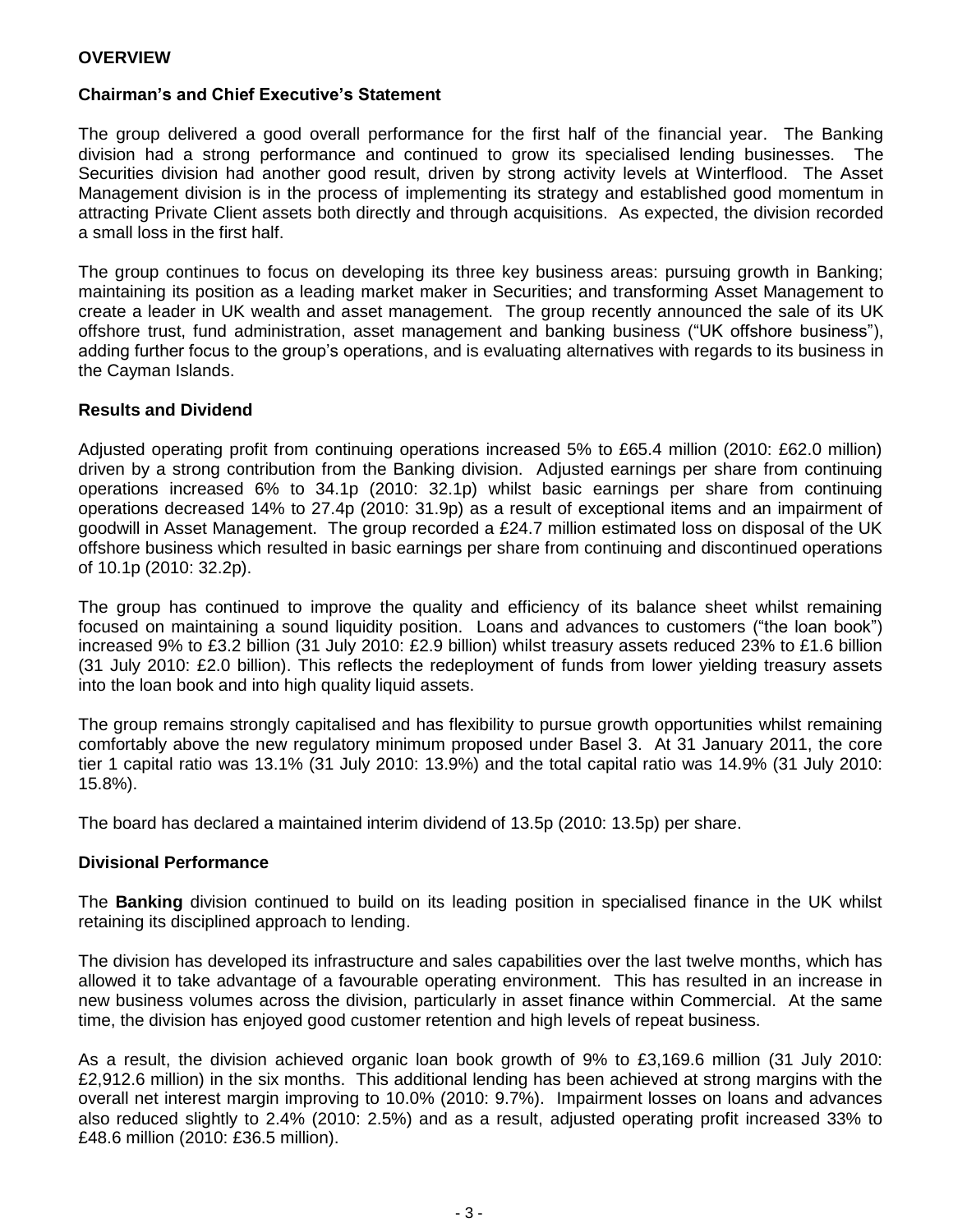## **OVERVIEW**

## **Chairman's and Chief Executive's Statement** continued

In the **Securities** division, Winterflood continues to focus on maintaining its leading market position in UK market-making to retail brokers. It has also been exploring opportunities to expand its business and increase order flow from the US and Europe and is investing in technology and key personnel to promote its expertise in outsourced dealing and execution.

Winterflood had a good performance during the first half with adjusted operating profit of £25.0 million (2010: £27.6 million). Winterflood has again demonstrated consistency in its trading performance with no loss days (2010: two loss days) in the period. However, adjusted operating profit reduced 9% compared to a very strong prior year period.

In the other Securities businesses, Seydler has benefited from an increase in German equity and debt capital markets activity and improved its adjusted operating profit to £4.9 million (2010: £3.0 million). This was offset by lower associate income from Mako, which is currently being impacted by low volumes and low volatility but remains well positioned for a recovery in its markets.

Overall, adjusted operating profit from the Securities division reduced 9% to £31.1 million (2010: £34.0 million).

The **Asset Management** division is in the early stages of implementing its strategy to become a leading provider of UK wealth and asset management and is making good progress on its propositions for mass affluent to high net worth private clients.

The division is also making good progress on asset gathering both organically and through acquisition. The Private Clients business had net inflows of £172 million in the six months to 31 January 2011 reflecting good sales to high net worth clients. Additionally, since 31 July 2010, the group has acquired over £1.1 billion of advisory and execution only client assets including Chartwell Group Limited ("Chartwell"), with client assets of £705 million, in September 2010 and, post period end, Allenbridge Group plc, a London-based execution only retail broker with client assets of around £440 million, in February 2011.

Overall, in the six months to 31 January 2011, Funds under Management ("FuM") increased 20% to £8,317 million (31 July 2010: £6,954 million) driven by the Chartwell acquisition, net inflows and positive market movements. This excludes the UK offshore business, classified as a discontinued operation under IFRS 5, which had FuM of £457 million (31 July 2010: £474 million), but includes the Property funds business with £554 million FuM at 31 January 2011, the sale of which was announced in October 2010 and completed post the period end.

Adjusted operating income from continuing operations increased 13% to £34.8 million (2010: £30.8 million) reflecting higher FuM and a stable revenue margin. However, as a result of its ongoing investment, the division made a small loss in the first half of £4.0 million (2010: profit of £2.2 million) from continuing operations.

#### **Board Changes**

Geoffrey Howe was appointed as an independent non-executive director of Close Brothers Group plc with effect from 4 January 2011. Geoffrey is currently Chairman of Nationwide Building Society and of Jardine Lloyd Thompson Group plc.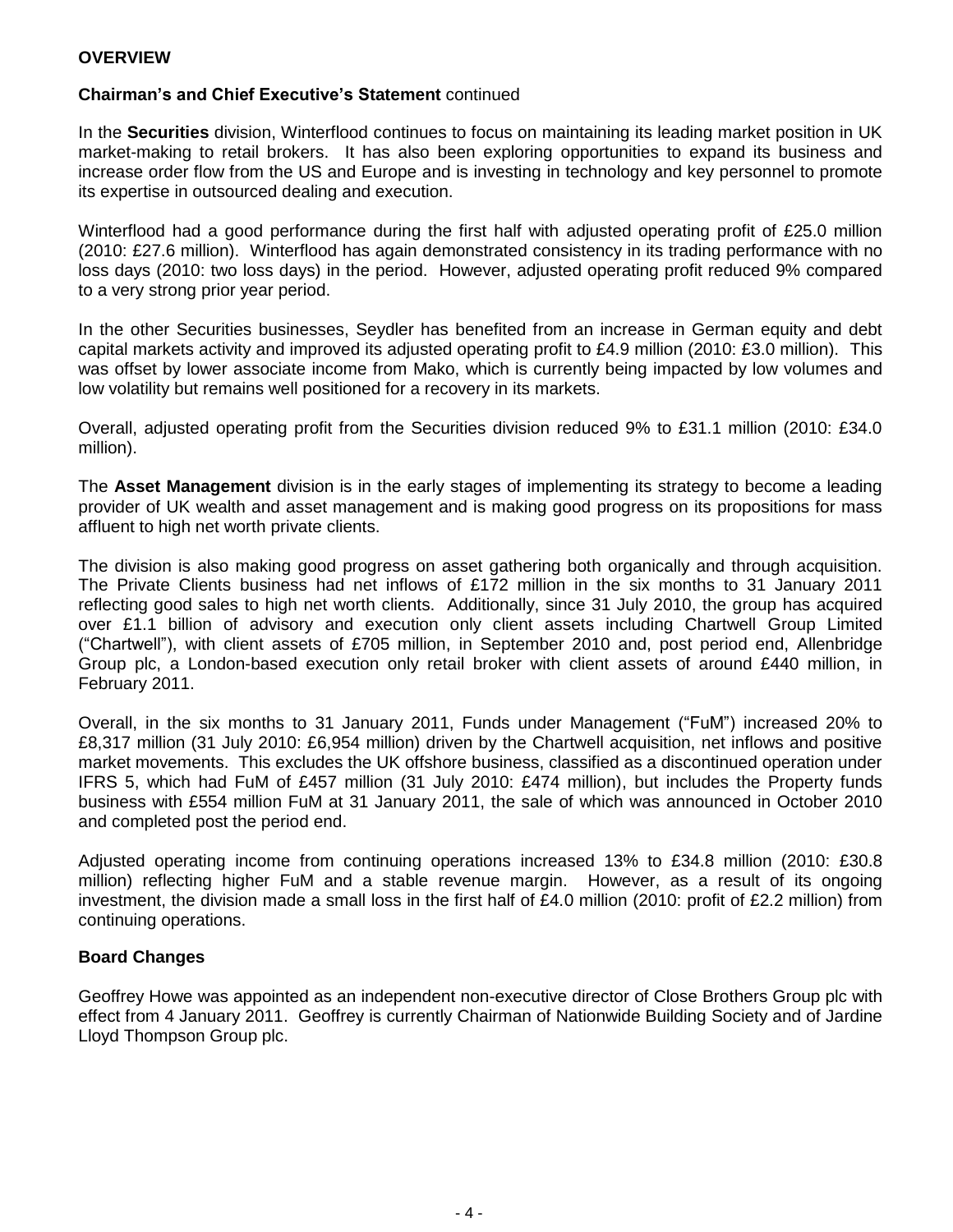## **OVERVIEW**

## **Chairman's and Chief Executive's Statement** continued

#### **Outlook**

The group remains strongly capitalised and is well positioned to support future growth opportunities.

Given the Banking division's loan book growth in the first half, it expects a good performance in the second half of the year with a modest improvement in bad debts for the financial year as a whole.

The Securities division remains well positioned in its markets, and since the half year end trading activity has been resilient.

The Asset Management division continues to invest in implementing its strategy and as a result expects a further small loss for the second half of the financial year.

Overall, the group is confident that it will deliver a satisfactory performance for the 2011 financial year.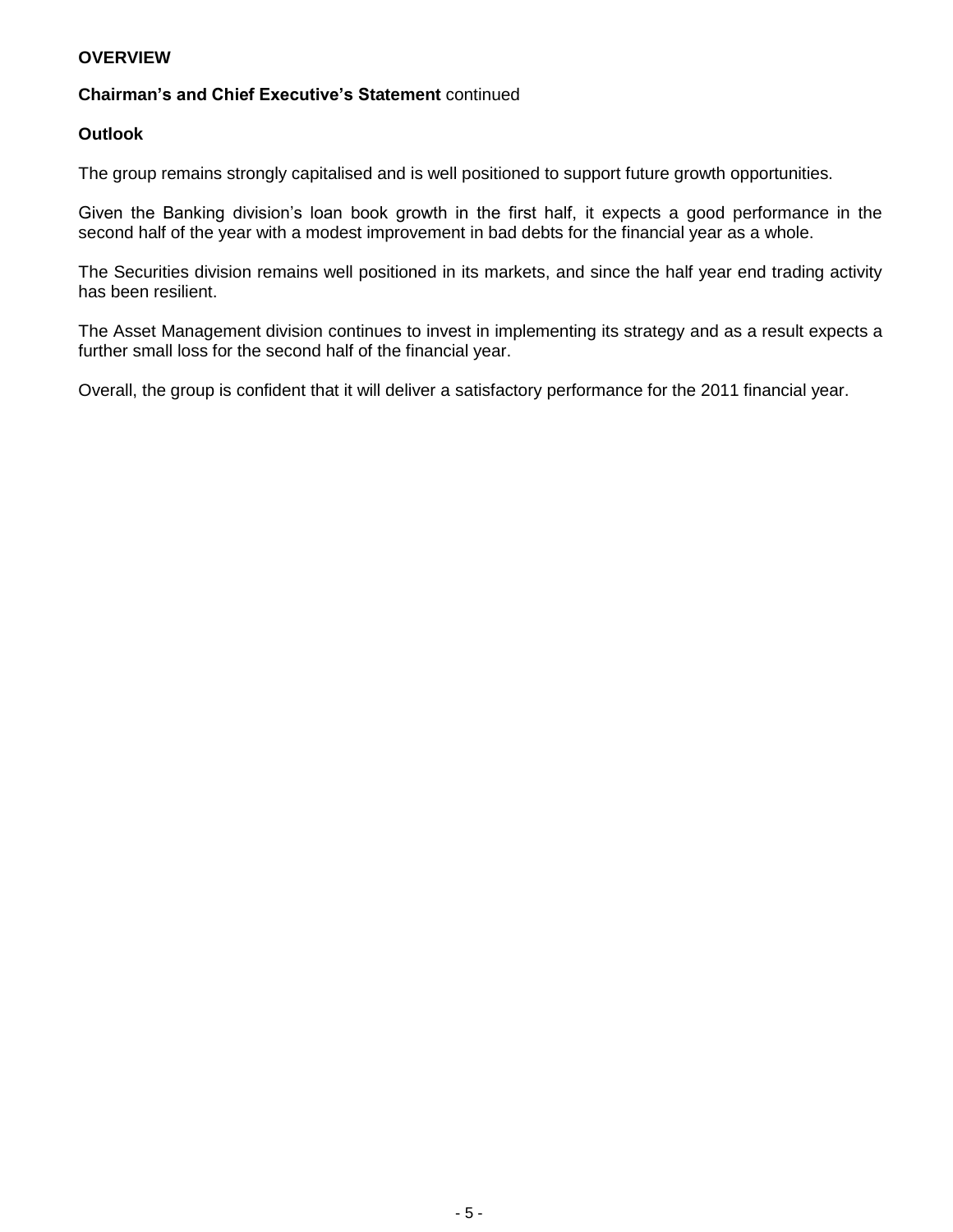#### **Overview**

#### **Group Income Statement**

|                                                  | <b>First half</b> | <b>First half</b> |                 |
|--------------------------------------------------|-------------------|-------------------|-----------------|
|                                                  | 2011              | 2010              | Change          |
|                                                  | £ million         | £ million         | %               |
| Continuing operations <sup>1</sup>               |                   |                   |                 |
| Adjusted operating income                        | 280.1             | 249.1             | 12              |
| Adjusted operating expenses                      | (177.5)           | (156.5)           | 13 <sup>°</sup> |
| Impairment losses on loans and advances          | (37.2)            | (30.6)            | 22              |
| Adjusted operating profit                        | 65.4              | 62.0              | 5               |
| <b>Exceptional items</b>                         | (4.5)             |                   |                 |
| Impairment losses on goodwill                    | (4.5)             |                   |                 |
| Amortisation of intangible assets on acquisition | (0.6)             | (0.2)             |                 |
| Operating profit before tax                      | 55.8              | 61.8              | (10)            |
| Tax                                              | (15.8)            | (15.9)            | (1)             |
| Non-controlling interests                        | (0.5)             | (0.2)             |                 |
| <b>Profit attributable to shareholders:</b>      |                   |                   |                 |
| continuing operations                            | 39.5              | 45.7              | (14)            |
| (Loss)/profit from discontinued operations       | (24.9)            | 0.4               |                 |
| <b>Profit attributable to shareholders:</b>      |                   |                   |                 |
| continuing and discontinued operations           | 14.6              | 46.1              | (68)            |
| Adjusted earnings per share: continuing          |                   |                   |                 |
| operations <sup>2</sup>                          | 34.1p             | 32.1 <sub>p</sub> | 6               |
| Basic earnings per share: continuing operations  | 27.4p             | 31.9p             | (14)            |
| Basic earnings per share: continuing and         |                   |                   |                 |
| discontinued operations                          | 10.1 <sub>p</sub> | 32.2p             | (69)            |
| Ordinary dividend per share                      | 13.5p             | 13.5p             |                 |

<sup>1</sup>Results from continuing operations for first half 2011 and first half 2010 exclude the trading result from the UK offshore business, the sale of which was announced on 10 March 2011.

<sup>2</sup>Adjusted earnings per share: continuing operations excludes exceptional items, impairment losses on goodwill, amortisation of intangible assets on acquisition, discontinued operations and the tax effect of such adjustments.

Note: All data within this announcement relates to the six month period to 31 January, unless otherwise indicated.

Close Brothers Group plc ("Close Brothers") has achieved a good performance in the first half of the 2011 financial year with an increase of 5% in adjusted operating profit from continuing operations to £65.4 million (2010: £62.0 million). The Banking division continued to see good momentum with 9% growth in loans and advances to customers ("the loan book") in the first half and a 33% increase in adjusted operating profit. Securities also had a good performance underpinned by a 7% increase in trading volumes at Winterflood, although adjusted operating profit reduced 9% compared to a very strong prior year period. The Asset Management division is in the process of implementing its growth strategy in wealth and asset management and, as expected, investment during the period resulted in a small loss.

Adjusted operating income from continuing operations increased 12%, or £31.0 million, to £280.1 million (2010: £249.1 million) principally reflecting strong income in the Banking division from good growth in the loan book.

Adjusted operating expenses from continuing operations increased 13%, or £21.0 million, to £177.5 million (2010: £156.5 million). In the Banking division, costs increased £11.7 million reflecting volume related growth and an increase in headcount as the division added to its sales capacity in the second half of the 2010 financial year. Costs in the Asset Management division increased due to £5 million of planned non-recurring investment spend and an increase in staff and infrastructure costs associated with the transformation of the division.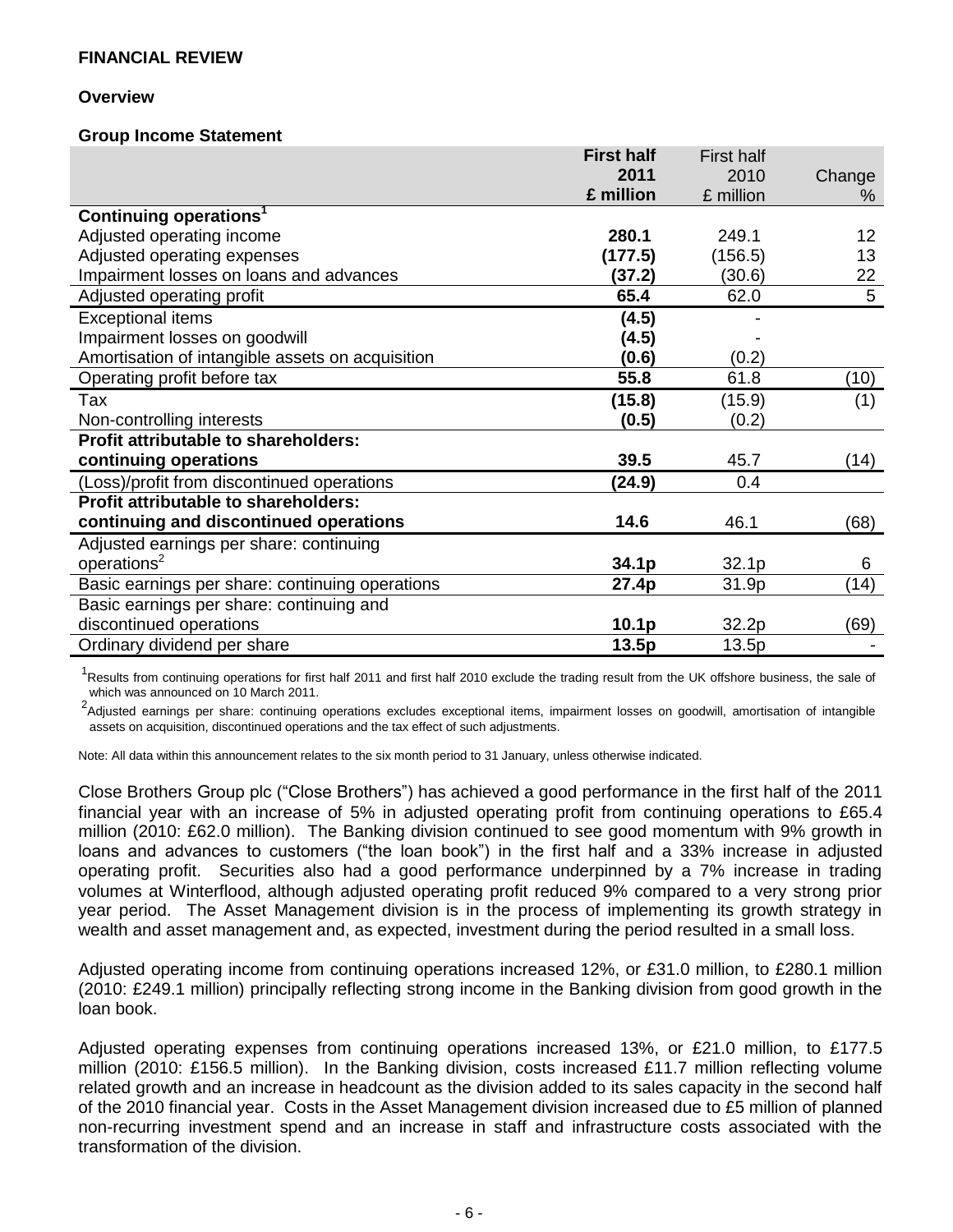#### **Overview** continued

Impairment losses on loans and advances ("bad debts") as a percentage of the average loan book ("bad debt ratio") reduced to 2.4% (2010: 2.5%). However, as a result of the 23% growth in the average loan book over the period, the charge for bad debts increased £6.6 million to £37.2 million (2010: £30.6 million).

The group reports adjusted operating profit before exceptional items, impairment losses on goodwill and amortisation of intangible assets on acquisition. During the period, the group had an exceptional charge of £4.5 million relating to an onerous lease provision taken in conjunction with the sale of the UK offshore trust, fund administration, asset management and banking business ("UK offshore business"). Additionally, as part of the strategic development process for the Asset Management division, a review of the division's goodwill was carried out at 31 January 2011 for indications of impairment in the last six months. As a result, an impairment charge on goodwill of £4.5 million has been recognised in the period relating to the group's Cayman Islands business. The group also incurred a charge for amortisation of intangible assets on acquisition of £0.6 million (2010: £0.2 million). There were no exceptional items or impairment losses on goodwill in the prior year period.

Operating profit before tax from continuing operations, after these items, decreased 10% to £55.8 million (2010: £61.8 million).

The tax charge on continuing operations for the first six months was £15.8 million (2010: £15.9 million) which represents an effective tax rate of 28% (2010: 26%), broadly in line with the statutory tax rate.

Adjusted earnings per share from continuing operations increased 6% to 34.1p (2010: 32.1p) and basic earnings per share from continuing operations decreased 14% to 27.4p (2010: 31.9p) reflecting the impairment losses on goodwill and exceptional items in the Asset Management division.

On 10 March 2011, the group announced the sale of the UK offshore business for a cash consideration of £29.1 million subject to adjustment by reference to the net asset position of the business at the time of completion. This business has been classified as a discontinued operation under IFRS 5 "Non-Current Assets Held for Sale and Discontinued Operations" for the period. The post tax loss from discontinued operations was £24.9 million. This includes an estimated loss on disposal of £24.7 million, including an £11.2 million impairment of goodwill, and a £0.2 million trading loss in the six months to 31 January 2011. Additionally, in conjunction with the disposal, the group recorded a provision of £4.5 million for an onerous lease commitment and this has been treated as an exceptional item in the period.

As a result, profit attributable to shareholders from continuing and discontinued operations was £14.6 million (2010: £46.1 million), a 68% reduction. Basic earnings per share from continuing and discontinued operations reduced 69% to 10.1p (2010: 32.2p).

The board has declared a maintained interim dividend of 13.5p (2010: 13.5p) per share. The dividend will be paid on 20 April 2011 to shareholders on the register at 25 March 2011.

#### **Divisional Performance**

| <b>Divisional Adjusted Operating Profit (Continuing Operations)</b> |                 |     |                 |      |        |
|---------------------------------------------------------------------|-----------------|-----|-----------------|------|--------|
|                                                                     | First half 2011 |     | First half 2010 |      | Change |
|                                                                     | £ million       | %   | £ million       | $\%$ | %      |
| <b>Banking</b>                                                      | 48.6            | 64  | 36.5            | 50   | 33     |
| <b>Securities</b>                                                   | 31.1            | 41  | 34.0            | 47   | (9)    |
| <b>Asset Management</b>                                             | (4.0)           | (5) | 2.2             | 3    |        |
| <b>Total divisions</b>                                              | 75.7            | 100 | 72.7            | 100  | 4      |
| Group                                                               | (10.3)          |     | (10.7)          |      | (4)    |
| <b>Adjusted operating profit</b>                                    | 65.4            |     | 62.0            |      | 5      |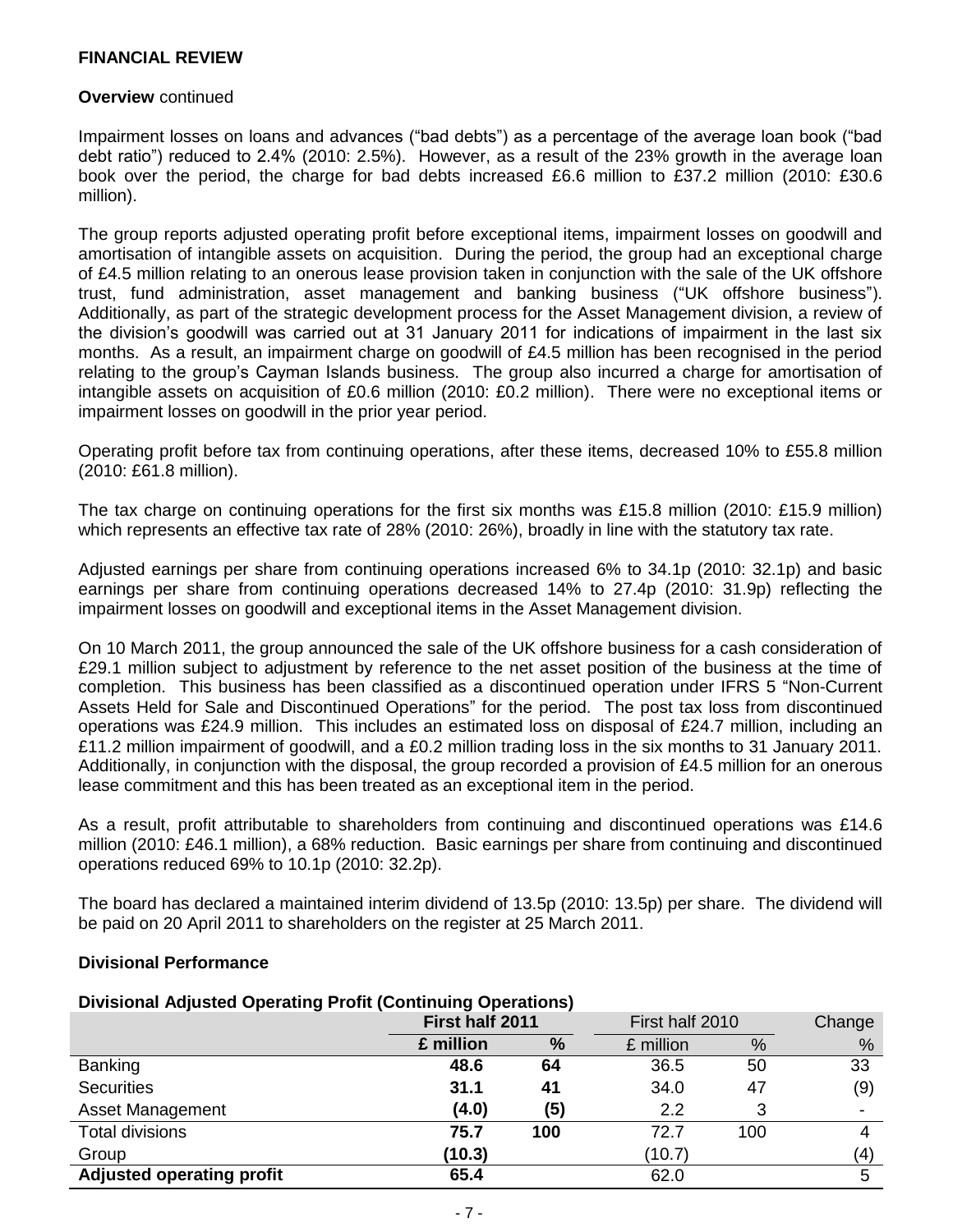#### **Overview** continued

The group's good performance in the first half reflects a significant contribution from the Banking division with adjusted operating profit up 33% to £48.6 million (2010: £36.5 million) due to good loan book growth. As a result, the division's contribution to adjusted operating profit before group net expenses from continuing operations increased to 64% (2010: 50%).

In the Securities division, Winterflood had a good performance benefiting from strong retail activity. Close Brothers Seydler Bank ("Seydler") also performed well although this was offset by a lower contribution from Mako. Overall, the division contributed £31.1 million (2010: £34.0 million), or 41% (2010: 47%) to group adjusted operating profit before group net expenses from continuing operations.

The Asset Management division is in the process of implementing its wealth and asset management strategy and made a small loss of £4.0 million (2010: profit of £2.2 million) from continuing operations as expected, reflecting investment during the period.

Group net expenses were slightly lower at £10.3 million (2010: £10.7 million).

#### **Balance Sheet**

#### **Group Balance Sheet**

|                                                                                     | 31 January | 31 July   |
|-------------------------------------------------------------------------------------|------------|-----------|
|                                                                                     | 2011       | 2010      |
|                                                                                     | £ million  | £ million |
| <b>Assets</b>                                                                       |            |           |
| Cash and loans and advances to banks                                                | 866.0      | 611.2     |
| Settlement balances, long trading positions and loans to money brokers <sup>1</sup> | 915.6      | 713.3     |
| Loans and advances to customers                                                     | 3,169.6    | 2,912.6   |
| Non trading debt securities                                                         | 903.8      | 1,582.1   |
| Intangible assets                                                                   | 111.1      | 107.5     |
| Other assets                                                                        | 331.7      | 332.9     |
| Assets held for sale                                                                | 190.3      |           |
| <b>Total assets</b>                                                                 | 6,488.1    | 6,259.6   |
| <b>Liabilities</b>                                                                  |            |           |
| Settlement balances, short trading positions and loans from money brokers           | 814.3      | 597.8     |
| Deposits by banks                                                                   | 24.3       | 48.1      |
| Deposits by customers                                                               | 2,657.4    | 3,115.5   |
| <b>Borrowings</b>                                                                   | 1,471.4    | 1,472.0   |
| <b>Other liabilities</b>                                                            | 219.3      | 271.8     |
| Liabilities held for sale                                                           | 562.4      |           |
| <b>Total liabilities</b>                                                            | 5,749.1    | 5,505.2   |
| Equity                                                                              | 739.0      | 754.4     |
| <b>Total liabilities and equity</b>                                                 | 6,488.1    | 6,259.6   |

<sup>1</sup>Includes £50.3 million (31 July 2010: £54.1 million) long trading positions in debt securities.

In accordance with IFRS 5, the operations of the UK offshore business have been treated as held for sale at 31 January 2011 and separately disclosed on the balance sheet. This has resulted in a total of £190.3 million of assets and £562.4 million of liabilities held for sale at 31 January 2011 with the difference principally reflecting those funds which were on deposit with the Banking division at the balance sheet date. In accordance with IFRS 5, the prior period has not been restated.

The group has maintained a strong balance sheet position whilst enhancing its efficiency. During the period, total assets increased 4% to £6,488.1 million (31 July 2010: £6,259.6 million) mainly through organic growth in the loan book of 9% to £3,169.6 million (31 July 2010: £2,912.6 million). The loan book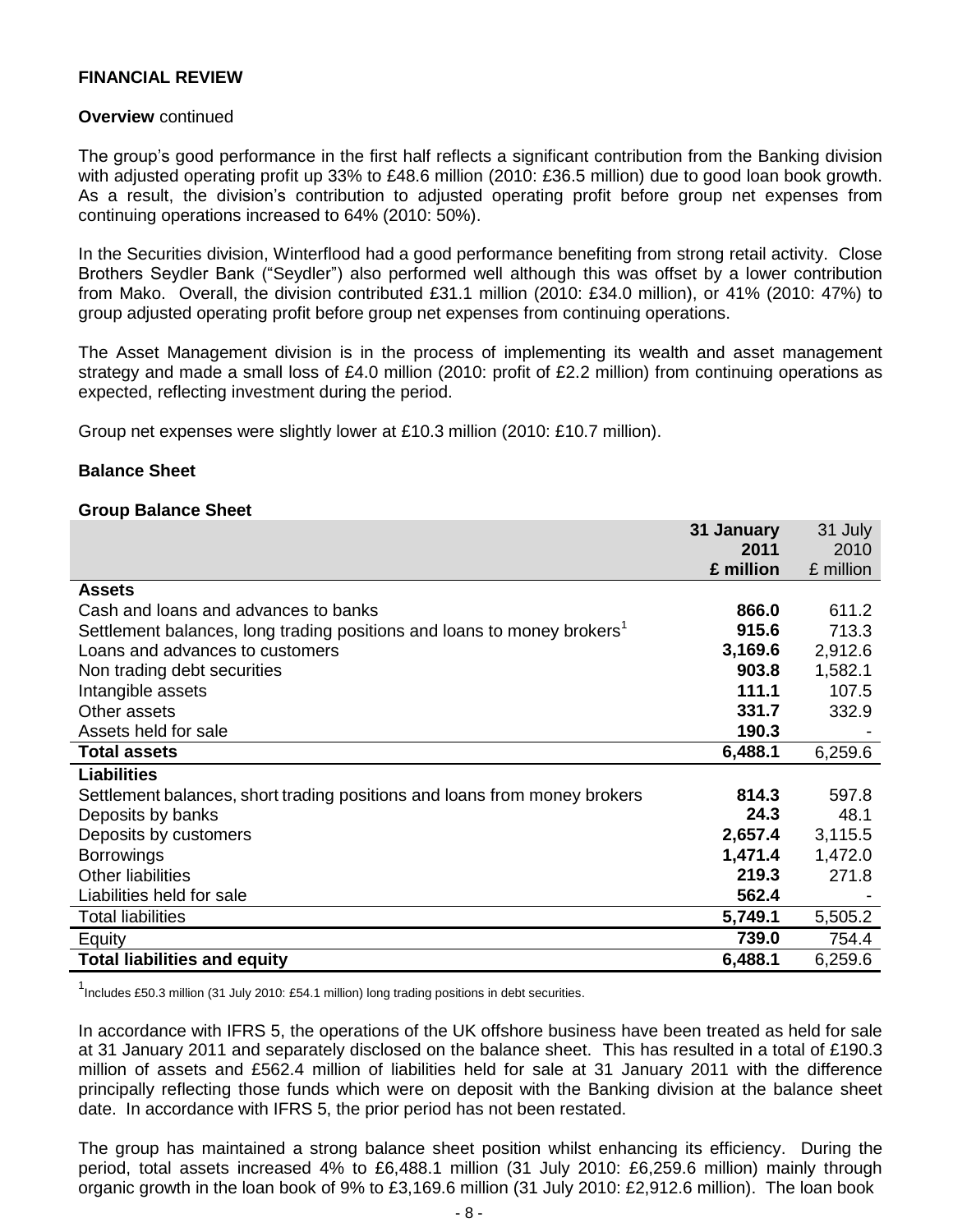#### **Overview** continued

is predominantly secured, originated on conservative loan to value ratios and short term, with an average maturity of twelve months (31 July 2010: twelve months).

Cash and loans and advances to banks increased £254.8 million to £866.0 million (31 July 2010: £611.2 million) primarily driven by an increase of £219.3 million in cash on deposit at the Bank of England to £671.9 million (31 July 2010: £452.6 million).

Non trading debt securities, which includes the group's certificates of deposit ("CDs"), gilts and government guaranteed debt and floating rate notes ("FRNs"), reduced £678.3 million to £903.8 million (31 July 2010: £1,582.1 million) as £388.3 million of CDs matured and £171.2 million of FRNs were sold or matured. A further £151.2 million of non trading debt securities held in the UK offshore business were reclassified as held for sale at the balance sheet date. To improve the efficiency of the balance sheet, the group has redeployed the cash from the sales and maturities of these assets to fund loan book growth and to increase the group's holding of high quality liquid assets, notably deposits with the Bank of England.

At 31 January 2011, the group had £444.1 million (31 July 2010: £615.4 million) of FRNs classified as available for sale. These had a negative mark to market adjustment to equity of £2.9 million during the period, net of tax, resulting in an aggregate negative mark to market adjustment on FRNs at 31 January 2011 of £15.6 million (31 July 2010: £12.7 million), net of tax.

Settlement balances, long and short trading positions and loans to and from money brokers relate to the group's market-making activities in the Securities division. The net balance was stable at £101.3 million (31 July 2010: £115.5 million). On the asset side these increased to £915.6 million (31 July 2010: £713.3 million) and on the liability side these increased to £814.3 million (31 July 2010: £597.8 million) largely due to higher settlement balances, principally reflecting higher market levels at the balance sheet date.

Intangible assets increased to £111.1 million (31 July 2010: £107.5 million) and principally reflects an increase in goodwill and intangibles as a result of the acquisition of Chartwell Group Limited ("Chartwell") partly offset by impairment losses on goodwill in Asset Management.

Deposits by customers, which include deposits from both retail and corporate clients, decreased 15%, or £458.1 million, to £2,657.4 million (31 July 2010: £3,115.5 million). The reduction in the period reflects the classification of £549.3 million customer deposits in the UK offshore business as held for sale. Excluding this, customer deposits increased by £91.2 million. Deposits by banks reduced to £24.3 million (31 July 2010: £48.1 million).

Borrowings include the group's loans and overdrafts from banks, debt securities in issue, non-recourse borrowings and subordinated loan capital. Overall total borrowings were broadly unchanged at £1,471.4 million (31 July 2010: £1,472.0 million) as loans from banks that matured during the period were replaced with additional borrowings and a non-recourse securitisation.

Total equity decreased £15.4 million to £739.0 million (31 July 2010: £754.4 million) principally due to profit attributable to shareholders for the period of £14.6 million, including a loss from discontinued operations of £24.9 million, less a dividend payment in the period of £36.4 million.

During the period to 31 January 2011, the group released shares due to the exercise of options and share awards. As a result, the shares held in treasury reduced to 4.5 million (31 July 2010: 4.8 million).

#### **Funding and Liquidity**

The group has retained its strong and diversified funding position with good levels of liquidity. Total available funding at 31 January 2011 was £5.0 billion (31 July 2010: £5.6 billion) corresponding to 1.6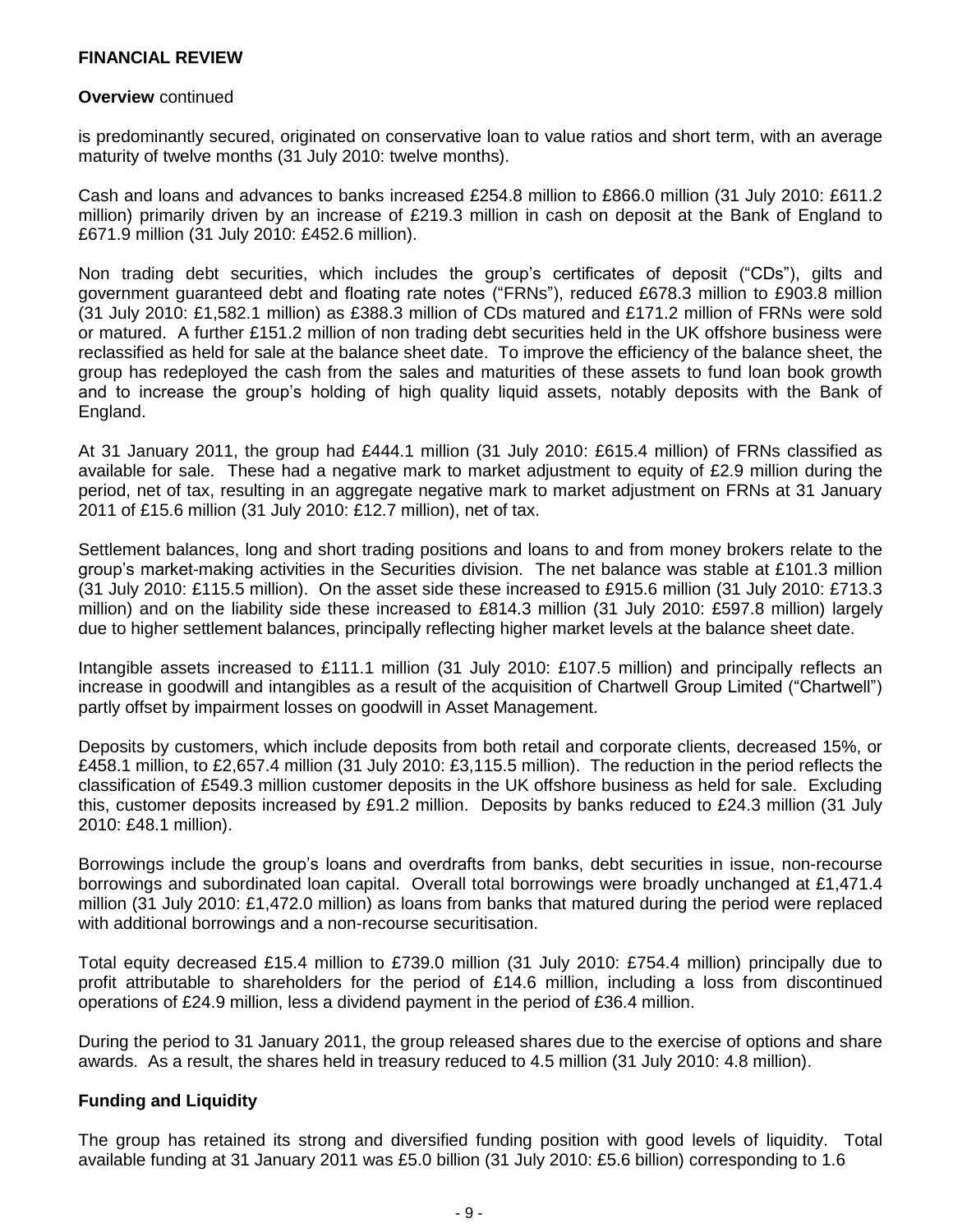#### **Overview** continued

times (31 July 2010: 1.9 times) the loan book of £3.2 billion at 31 January 2011 (31 July 2010: £2.9 billion). This excludes £0.5 billion of UK offshore deposits classified as held for sale.

The group's approach to funding is to maintain a diverse mix of funding sources and a prudent maturity profile whilst considering cost efficiency. This approach gives the group sufficient flexibility to meet existing funding requirements and support future growth.

#### **Group Funding Overview**

|                                           | 31 January<br>2011<br>£ million | 31 July<br>2010<br>£ million | Change<br>£ million |
|-------------------------------------------|---------------------------------|------------------------------|---------------------|
| Drawn and undrawn facilities <sup>1</sup> | 1,425.4                         | 1,487.5                      | (62.1)              |
| Group bond                                | 198.0                           | 197.8                        | 0.2                 |
| Deposits by customers <sup>2</sup>        | 2,656.1                         | 3,114.3                      | (458.2)             |
| Equity                                    | 739.0                           | 754.4                        | (15.4)              |
| <b>Total available funding</b>            | 5,018.5                         | 5,554.0                      | (535.5)             |

<sup>1</sup>Includes £165.9 million (31 July 2010: £227.0 million) of undrawn facilities and excludes £13.9 million (31 July 2010: £13.7 million) of non-facility overdrafts included in borrowings.

<sup>2</sup>Deposits by customers at 31 January 2011 exclude £549.3 million (31 July 2010: nil) of deposits relating to the UK offshore business classified as held for sale, and £1.3 million (31 July 2010: £1.2 million) of deposits held within the Securities division.

Total drawn and undrawn facilities were broadly unchanged at £1.4 billion (31 July 2010: £1.5 billion). During the period, the group has further diversified its wholesale funding sources by raising an additional £1.0 billion of long-term funding including a securitisation, a syndication and a repurchase agreement, which replaced short-term funding maturing in the period.

The group has a resilient customer deposit base of £2.7 billion (31 July 2010: £3.1 billion) including term retail and shorter term corporate deposits. This includes £0.4 billion (31 July 2010: £0.2 billion) of deposits with a maturity over one year at the balance sheet date. Post the period end, the group has announced the acquisition of the retail structured deposit book of Dunbar Bank plc. On completion, which is expected by the end of the current financial year subject to court approval, Close Brothers will assume approximately £0.3 billion of deposits with an average maturity of 19 months.

At 31 January 2011, the group had £2.2 billion (31 July 2010: £1.6 billion) of available funding with a residual maturity over one year ("term funding") which includes drawn and undrawn facilities, the group bond, customer deposits and equity. This corresponds to 45% (31 July 2010: 28%) of total funding and had a weighted average maturity, excluding equity, of 34 months (31 July 2010: 48 months). This term funding covers 71% (31 July 2010: 53%) of the group's £3.2 billion (31 July 2010: £2.9 billion) loan book, which has an average maturity of twelve months.

#### **Group Funding Maturity Profile**

|                                            | Less than | One to two | Greater than |           |
|--------------------------------------------|-----------|------------|--------------|-----------|
|                                            | one year  | years      | two years    | Total     |
|                                            | £ million | £ million  | £ million    | £ million |
| Drawn and undrawn facilities <sup>1</sup>  | 517.1     | 411.4      | 496.9        | 1,425.4   |
| Group bond                                 |           |            | 198.0        | 198.0     |
| Deposits by customers <sup>2</sup>         | 2,263.7   | 346.3      | 46.1         | 2,656.1   |
| Equity                                     |           |            | 739.0        | 739.0     |
| Total available funding at 31 January 2011 | 2,780.8   | 757.7      | 1,480.0      | 5,018.5   |
| Total available funding at 31 July 2010    | 3,996.4   | 431.4      | 1,126.2      | 5,554.0   |

<sup>1</sup> Drawn facilities exclude £13.9 million (31 July 2010: £13.7 million) of non-facility overdrafts included in borrowings.

<sup>2</sup>Deposits by customers at 31 January 2011 exclude £549.3 million (31 July 2010: nil) of deposits relating to the UK offshore business and classified as held for sale, and £1.3 million (31 July 2010: £1.2 million) of deposits held within the Securities division.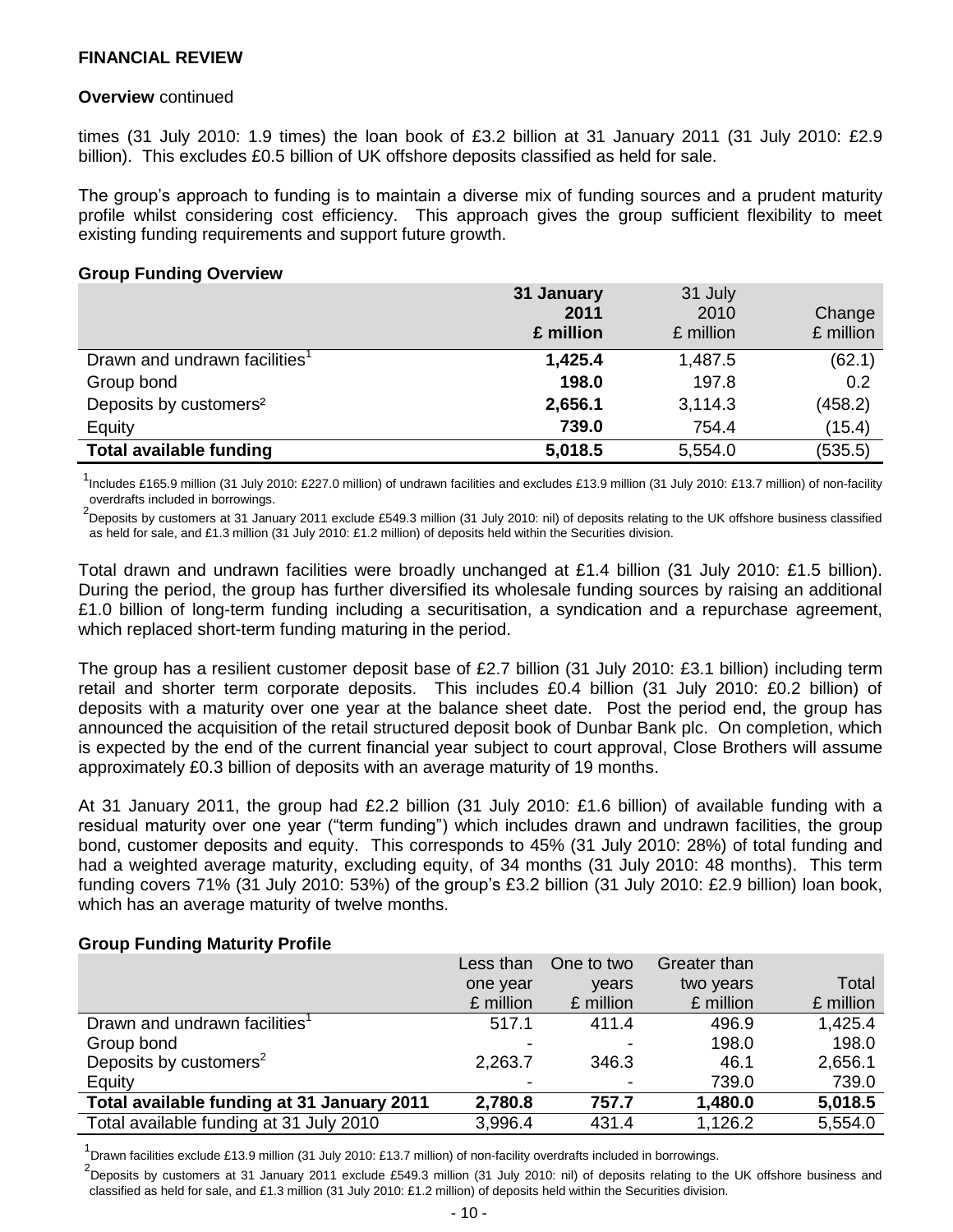#### **Overview** continued

The strategic focus of the group's treasury activities is on funding the loan book and holding an appropriate level and mix of liquid assets. The group maintains a strong liquidity position and believes it is well positioned for the FSA's recently introduced new liquidity framework (Individual Liquidity Adequacy Standards).

Over the last two years, the group has enhanced the quality of its treasury assets and in the period the group has further increased its holding of high quality liquid assets by increasing its deposits at the Bank of England to £671.9 million (31 July 2010: £452.6 million).

At the same time the group has continued to improve balance sheet efficiency by managing down its portfolio of less liquid FRNs to £446.2 million (31 July 2010: £624.4 million). The cash that was funding these lower yielding assets, and that received from CDs that matured in the period, has been primarily redeployed into the loan book and as a result, total treasury assets decreased to £1,575.7 million (31 July 2010: £2,034.7 million).

#### **Treasury Assets**

|                                       | 31 January | 31 July   |           |
|---------------------------------------|------------|-----------|-----------|
|                                       | 2011       | 2010      | Change    |
|                                       | £ million  | £ million | £ million |
| Gilts and government guaranteed debt  | 280.6      | 285.6     | (5.0)     |
| Bank of England deposits <sup>1</sup> | 671.9      | 452.6     | 219.3     |
| Certificates of deposit               | 177.0      | 672.1     | (495.1)   |
| <b>Liquid assets</b>                  | 1,129.5    | 1,410.3   | (280.8)   |
| Floating rate notes                   | 446.2      | 624.4     | (178.2)   |
| Treasury assets $2$                   | 1,575.7    | 2,034.7   | (459.0)   |

 $1$  Excludes £0.1 million (31 July 2010: £0.1 million) deposits with central banks held by the Securities division.

<sup>2</sup> Excludes £151.2 million (31 July 2010: nil) treasury assets relating to the UK offshore business classified as held for sale.

The credit ratings for Close Brothers Group plc, issued by Fitch Ratings ("Fitch") and Moody's Investors Services ("Moody's"), have remained at A/F1 and A3/P2 respectively. Close Brothers Limited ("CBL"), the group's regulated banking subsidiary, has credit ratings of A/F1 by Fitch and A2/P1 by Moody's. During the period to 31 January 2011 Fitch upgraded both Close Brothers Group plc and CBL outlooks to stable whilst Moody's remained unchanged with negative outlooks.

#### **Capital**

#### **Group Capital Position**

|                             | 31 January | 31 July   |
|-----------------------------|------------|-----------|
|                             | 2011       | 2010      |
|                             | £ million  | £ million |
| Core tier 1 capital         | 587.2      | 603.3     |
| Total regulatory capital    | 669.2      | 683.8     |
| <b>Risk weighted assets</b> | 4,497.1    | 4,338.7   |
| Core tier 1 capital ratio   | 13.1%      | 13.9%     |
| Total capital ratio         | 14.9%      | 15.8%     |

The group has maintained a strong capital position with a core tier 1 capital ratio of 13.1% (31 July 2010: 13.9%) and total capital ratio of 14.9% (31 July 2010: 15.8%). These strong capital ratios have allowed the group to support both growth in the loan book as well as an acquisition in the Asset Management division.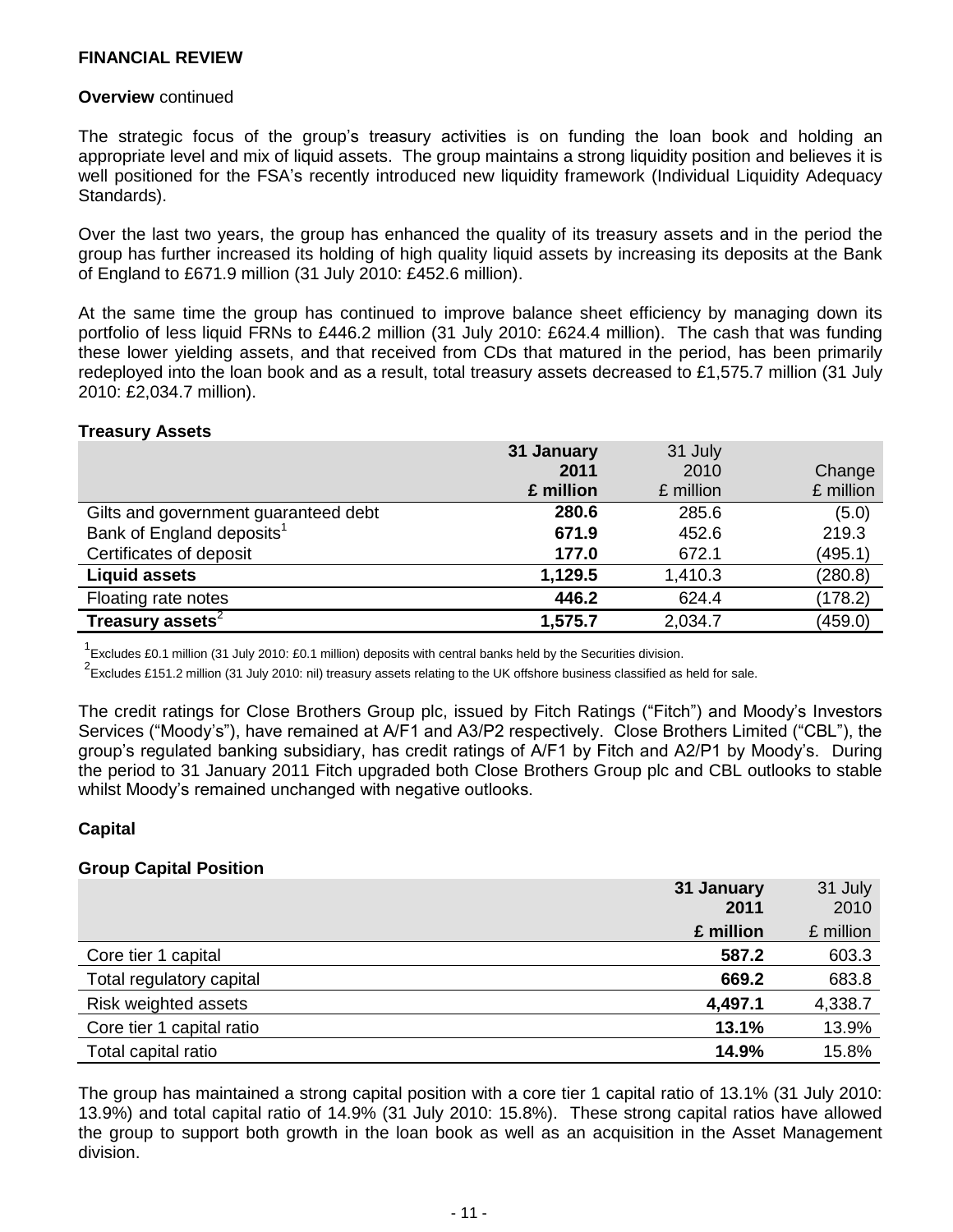#### **Overview** continued

Core tier 1 capital has reduced to £587.2 million (31 July 2010: £603.3 million) principally reflecting a £15.4 million decrease in equity as a result of the loss on discontinued operations. Risk weighted assets increased by £158.4 million, or 4%, to £4,497.1 million (31 July 2010: £4,338.7 million), primarily reflecting growth in the loan book during the period. This includes £68 million of risk weighted assets attributable to assets held for sale at the balance sheet date.

Based on information available to date, the group does not expect to be materially impacted by proposed changes under the new Basel 3 regime. Close Brothers' capital ratios are already comfortably above the new regulatory minimum proposed under Basel 3. In addition, the group does not have complex trading book exposures and therefore does not expect a significant impact under the new counterparty credit risk rules. The group will continue to monitor any future changes to requirements set by the European Commission and the FSA.

The group has maintained a conservative capital position and prudent approach to capital management. This gives it flexibility to pursue growth opportunities, which may result in capital ratios moderating somewhat over the coming periods, whilst remaining comfortably above the minimum regulatory requirements.

#### **Key Financial Ratios**

The group's key financial ratios ("KFRs"), which it uses to monitor performance, have remained consistent with the prior year period. The group's expense/income ratio remained unchanged at 64% (2010: 64%) whilst the compensation ratio reduced slightly to 40% (2010: 41%). The operating margin also reduced slightly to 23% (2010: 24%) whilst return on opening equity was unchanged at 13% (2010: 13%).

#### **Group Key Financial Ratios**

|                                       | <b>First half</b> | First half |
|---------------------------------------|-------------------|------------|
|                                       | 2011              | 2010       |
| Operating margin'                     | 23%               | 24%        |
| Expense/income ratio <sup>2</sup>     | 64%               | 64%        |
| Compensation ratio <sup>3</sup>       | 40%               | 41%        |
| Return on opening equity <sup>4</sup> | 13%               | 13%        |

<sup>1</sup>Adjusted operating profit on adjusted operating income.

<sup>2</sup>Adjusted operating expenses on adjusted operating income.

 $3$ Total staff costs excluding exceptional items on adjusted operating income.

4<br>Adjusted operating profit after tax and non-controlling interests on opening total equity.

Note: All KFRs exclude associate income, exceptional items, impairment losses on goodwill and amortisation of intangible assets on acquisition, and are in respect of continuing operations.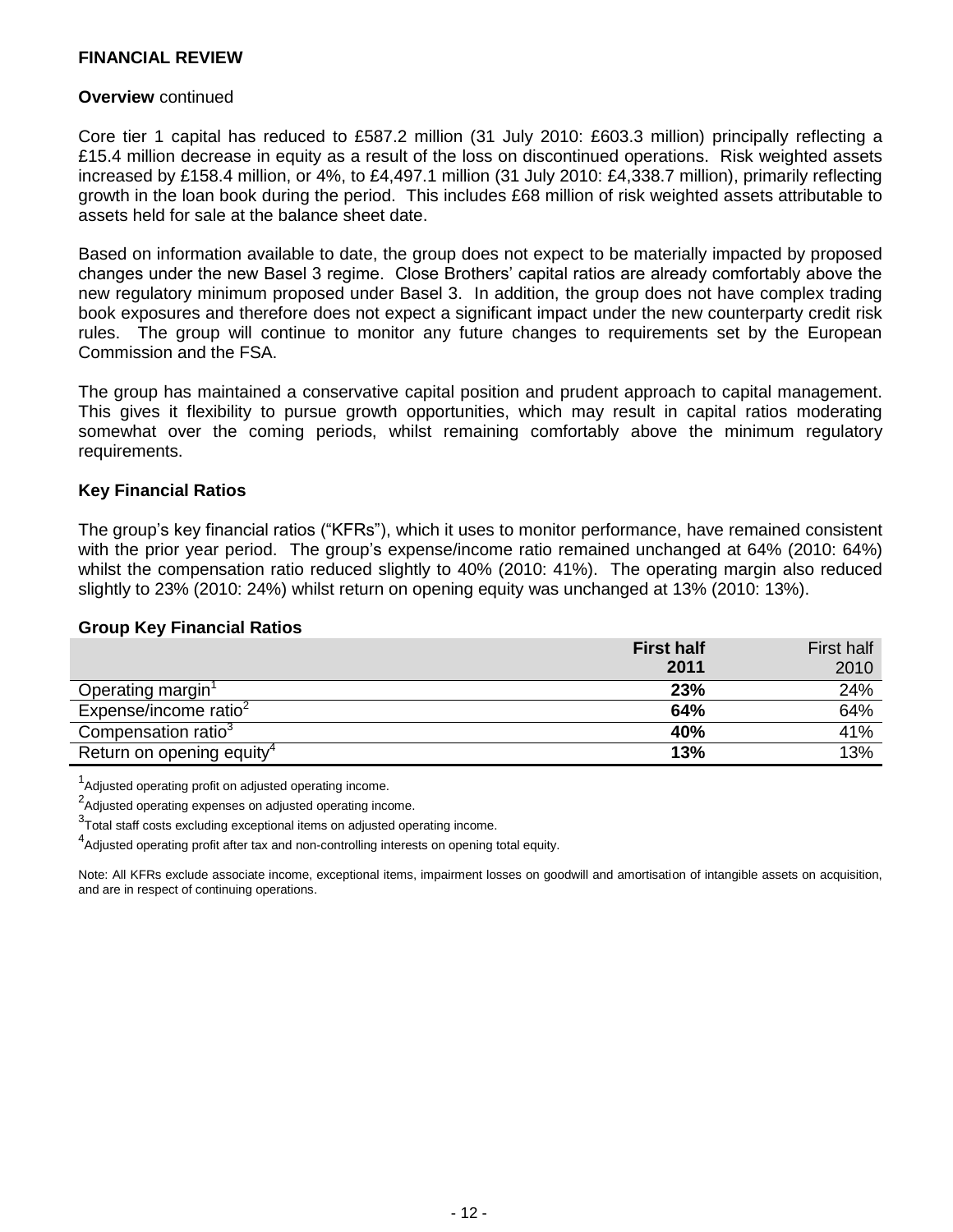## **Banking**

- Adjusted operating profit up 33% to £48.6 million
- 9% loan book growth to £3.2 billion since 31 July 2010
- 24% increase in adjusted operating income to £158.7 million
- Return on equity of 20%

## **Key Figures**

|                                         | <b>First half</b> | <b>First half</b> |        |
|-----------------------------------------|-------------------|-------------------|--------|
|                                         | 2011              | 2010              | Change |
|                                         | £ million         | £ million         | %      |
| Adjusted operating income               | 158.7             | 128.3             | 24     |
| Net interest and fees on loan book      | 151.4             | 119.4             | 27     |
| Retail                                  | 63.2              | 50.4              | 25     |
| Commercial                              | 67.1              | 51.9              | 29     |
| Property                                | 21.1              | 17.1              | 23     |
| Treasury and other non-lending income   | 7.3               | 8.9               | (18)   |
| Adjusted operating expenses             | (72.9)            | (61.2)            | 19     |
| Impairment losses on loans and advances | (37.2)            | (30.6)            | 22     |
| <b>Adjusted operating profit</b>        | 48.6              | 36.5              | 33     |
| Net interest margin <sup>1</sup>        | 10.0%             | 9.7%              |        |
| Bad debt ratio <sup>2</sup>             | 2.4%              | 2.5%              |        |
| Closing loan book                       | 3,169.6           | 2,577.7           | 23     |

 $1$ Net interest and fees on average net loans and advances to customers.

<sup>2</sup> Impairment losses on average net loans and advances to customers.

The strong performance in the Banking division has continued in the six months to 31 January 2011. The division has benefited from good new business levels driven by investment in sales teams and the development of its distinctive business model in a favourable operating environment.

Adjusted operating income increased 24% to £158.7 million (2010: £128.3 million). Growth of 27% in net interest and fees on loan book to £151.4 million (2010: £119.4 million) was driven by a 23% year on year increase in the average loan book to £3,041.1 million (2010: £2,471.3 million) and a strong net interest margin of 10.0% (2010: 9.7%). Treasury and other non-lending income declined 18% to £7.3 million (2010: £8.9 million) due to a reduced holding of treasury assets.

Adjusted operating expenses increased 19% to £72.9 million (2010: £61.2 million) reflecting volume related growth and an increase in staff which were recruited largely in the second half of the last financial year. The division is continuing to build its infrastructure in order to increase the capacity of its lending operations whilst retaining the distinctive, localised business model which delivers strong net interest margins. The expense/income ratio reduced to 46% (2010: 48%), despite an increase in headcount across the division over the last year of 13%, or 180 people.

The bad debt ratio has reduced slightly to 2.4% (2010: 2.5%) notwithstanding the impact of a bad debt in the legacy Property portfolio in the first quarter of the financial year. Commercial saw modest improvements whilst Retail has remained at low levels. The charge for impairment losses on loans and advances increased £6.6 million to £37.2 million (2010: £30.6 million) as a result of 23% loan book growth over the prior year period. For the 2011 financial year as a whole, the bad debt ratio is expected to be slightly down on the 2.4% reported in the 2010 financial year.

In the six months to 31 January 2011, the loan book increased 9%, or £257.0 million, to £3,169.6 million (31 July 2010: £2,912.6 million) driven by organic growth across all the lending businesses.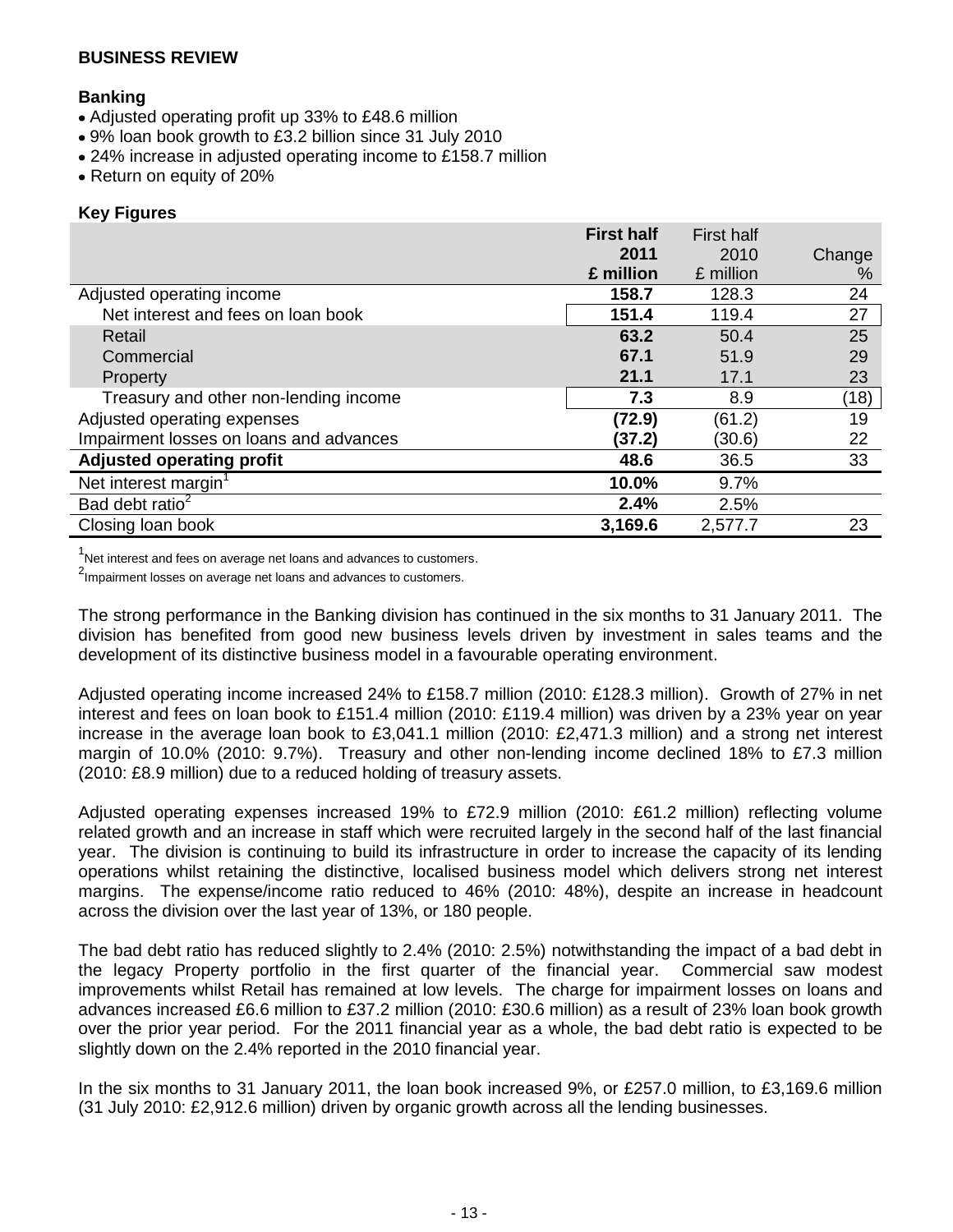## **Banking** continued

#### **Loan Book Analysis**

|                          | 31 January<br>2011<br>£ million | 31 July<br>2010<br>£ million | Change<br>$\%$ |
|--------------------------|---------------------------------|------------------------------|----------------|
| Retail                   | 1,348.2                         | 1,201.9                      | 12             |
| Premium finance          | 611.3                           | 553.6                        | 10             |
| Motor finance            | 736.9                           | 648.3                        | 14             |
| Commercial               | 1,250.4                         | 1,162.9                      | 8              |
| Invoice finance          | 270.1                           | 262.1                        | 3              |
| Asset finance            | 980.3                           | 900.8                        | 9              |
| Property                 | 571.0                           | 547.8                        | 4              |
| <b>Closing loan book</b> | 3,169.6                         | 2,912.6                      | 9              |

In Retail, the loan book increased 12% to £1,348.2 million (31 July 2010: £1,201.9 million). Expansion of the branch network and sales teams in motor finance, in the second half of the last financial year, resulted in an increase in the number of intermediating dealers to over 6,000 (31 July 2010: 5,800) and 14% loan book growth. The premium finance loan book increased 10% as it continued to benefit from good new business levels, particularly in personal lines. Income increased 25% to £63.2 million (2010: £50.4 million) reflecting a 25% increase in the average loan book over the last twelve months.

The Commercial loan book increased £87.5 million, or 8%, to £1,250.4 million (31 July 2010: £1,162.9 million). Good demand led to an increase in the average loan book of 26% over the prior year period and strong margins, resulting in a 29% increase in income to £67.1 million (2010: £51.9 million). In the six month period, asset finance increased its loan book by 9% following investment in its sales capacity, benefiting from a favourable operating environment. Despite the ongoing impact of the economic environment on its small and medium enterprise borrowers, invoice finance increased its loan book by 3%.

The Property loan book increased 4% to £571.0 million (31 July 2010: £547.8 million) driven by shorter term bridging loans. The benign competitive environment has enabled the business to continue to lend selectively and improve the quality of its loan book whilst maintaining its disciplined lending criteria. Income increased 23% to £21.1 million (2010: £17.1 million) as the average loan book increased 14% over the year.

The division's operating margin improved to 31% (2010: 28%) principally reflecting the strong growth in income. Improved profitability also led to an increase in return on opening equity to 20% (2010: 18%), in line with the ten year average, and the return on net loan book has improved to 3.2% (2010: 3.0%).

#### **Banking Key Financial Ratios**

|                                      | <b>First half</b><br>2011 | <b>First half</b><br>2010 |
|--------------------------------------|---------------------------|---------------------------|
| Operating margin                     | 31%                       | 28%                       |
| Expense/income ratio                 | 46%                       | 48%                       |
| Compensation ratio                   | 27%                       | 27%                       |
| Return on opening equity             | 20%                       | 18%                       |
| Return on net loan book <sup>1</sup> | 3.2%                      | 3.0%                      |

<sup>1</sup> Banking division adjusted operating profit before tax on average net loans and advances to customers.

Note: All KFRs exclude associate income, exceptional items, impairment losses on goodwill and amortisation of intangible assets on acquisition.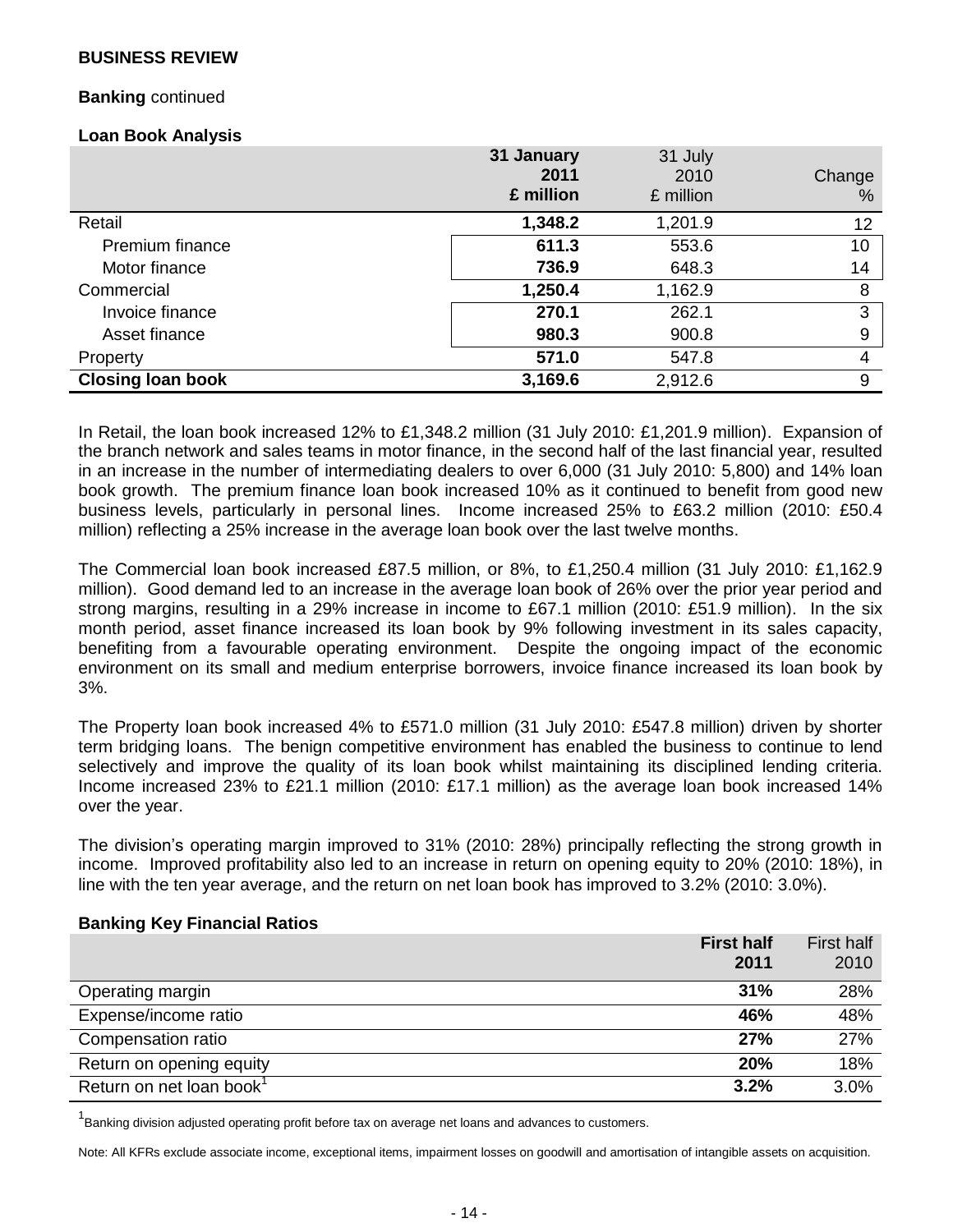## **Securities**

- Adjusted operating profit down 9% from very strong prior year period
- Winterflood average bargains per trading day up 7% to over 48,000
- Seydler adjusted operating profit improved to £4.9 million
- Associate income from Mako reduced to £1.2 million

#### **Key Figures**

|                                   | <b>First half</b> | <b>First half</b> |        |
|-----------------------------------|-------------------|-------------------|--------|
|                                   | 2011              | 2010              | Change |
|                                   | £ million         | £ million         | %      |
| Adjusted operating income         | 86.7              | 89.6              | (3)    |
| Adjusted operating expenses       | (55.6)            | (55.6)            |        |
| <b>Adjusted operating profit</b>  | 31.1              | 34.0              | (9)    |
| Winterflood                       | 25.0              | 27.6              | (9)    |
| Seydler                           | 4.9               | 3.0               | 63     |
| Mako (associate income after tax) | 1.2               | 3.4               | (65)   |

The Securities division had a good overall performance, although adjusted operating income decreased 3% to £86.7 million (2010: £89.6 million) compared to a very strong prior year period. Winterflood had a good performance reflecting strong retail activity, whilst an improved performance from Seydler was offset by a lower contribution from Mako. Total adjusted operating profit for the division decreased 9% to £31.1 million (2010: £34.0 million) and as a result return on opening equity reduced marginally to 45% (2010: 46%). The operating margin and expense/income ratio remained unchanged at 35% (2010: 35%) and 65% (2010: 65%) respectively. The compensation ratio reduced 2% to 44% (2010: 46%).

## **Key Winterflood Figures**

|                                  | <b>First half</b> | <b>First half</b> |        |
|----------------------------------|-------------------|-------------------|--------|
|                                  | 2011              | 2010              | Change |
|                                  | £ million         | £ million         | %      |
| Adjusted operating income        | 69.1              | 73.0              | (5)    |
| Adjusted operating expenses      | (44.1)            | (45.4)            | (3)    |
| <b>Adjusted operating profit</b> | 25.0              | 27.6              | (9)    |
| Number of bargains (million)     | 6.1               | 5.7               |        |
| Average bargains per trading day | 48,401            | 45,262            |        |
| Income per bargain               | £11.24            | £12.80            | (12)   |

Winterflood adjusted operating income was £69.1 million (2010: £73.0 million), a 5% decrease on a very strong prior year period. Retail investor activity was strong, particularly in the second quarter of the financial year, with good flows in AIM listed stocks. Overall, average bargains per trading day increased 7% to 48,401 (2010: 45,262), the highest in any financial half year period to date. The total number of bargains traded in the period was 6.1 million (2010: 5.7 million), up 7%, although income per bargain decreased 12% to £11.24 (2010: £12.80) against the very strong prior year period.

Winterflood continued to demonstrate consistent trading performance with no loss days (2010: two loss days) out of a total 127 (2010: 126) trading days.

Adjusted operating expenses decreased 3% to £44.1 million (2010: £45.4 million) reflecting lower variable costs as adjusted operating income reduced. As a result, adjusted operating profit decreased 9% to £25.0 million (2010: £27.6 million).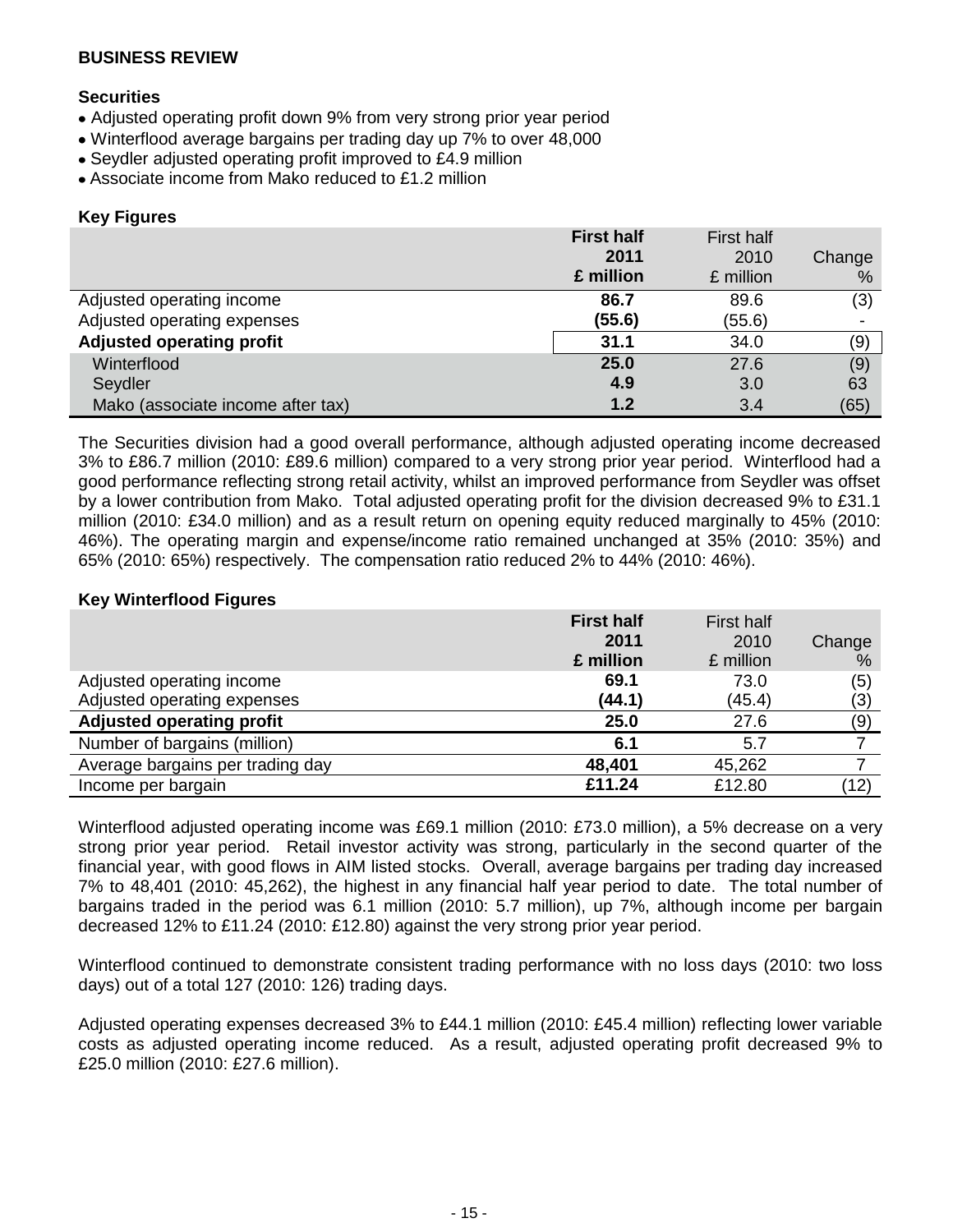#### **Securities** continued

#### **Key Seydler Figures**

|                                  | <b>First half</b> | <b>First half</b> |        |
|----------------------------------|-------------------|-------------------|--------|
|                                  | 2011              | 2010              | Change |
|                                  | £ million         | £ million         | %      |
| Adjusted operating income        | 16.4              | 13.2              | 24     |
| Adjusted operating expenses      | (11.5)            | (10.2)            | 13     |
| <b>Adjusted operating profit</b> | 4.9               | 3.0               | 63     |

Seydler performed well as the business's strong corporate relationships enabled it to take advantage of good levels of activity in the German mid-cap capital markets. Adjusted operating profit increased 63% to £4.9 million (2010: £3.0 million) and increased 73% on a constant currency basis. Adjusted operating income improved 24% to £16.4 million (2010: £13.2 million) whilst adjusted operating expenses were up 13% to £11.5 million (2010: £10.2 million) reflecting the increased levels of activity.

#### **Key Mako Figures**

|                                               | <b>First half</b> | <b>First half</b> |        |
|-----------------------------------------------|-------------------|-------------------|--------|
|                                               | 2011              | 2010              | Change |
|                                               | £ million         | £ million         | %      |
| Adjusted operating profit <sup>1</sup>        | 1.7               | 4.9               | (65)   |
| Tax on adjusted operating profit <sup>1</sup> | (0.5)             | (1.5)             | (67)   |
| Profit after tax $1$                          | 1.2               | 3.4               | (65)   |

 $1$  Close Brothers share of result.

The group's 49.9% investment in Mako generated £1.2 million (2010: £3.4 million) of after tax associate income. This reflects difficult trading conditions due to low volatility and reduced volumes across both fixed income and equities in the institutional markets in which Mako operates. However, Mako's investment management business has continued to perform well and funds under management of Pelagus Capital, its fixed income relative-value fund, increased 24% to \$948 million (31 July 2010: \$766 million).

#### **Securities Key Financial Ratios**

|                          | <b>First half</b> | <b>First half</b> |
|--------------------------|-------------------|-------------------|
|                          | 2011              | 2010              |
| Operating margin         | 35%               | 35%               |
| Expense/income ratio     | 65%               | 65%               |
| Compensation ratio       | 44%               | 46%               |
| Return on opening equity | 45%               | 46%               |

Note: All KFRs exclude associate income, exceptional items, impairment losses on goodwill and amortisation of intangible assets on acquisition.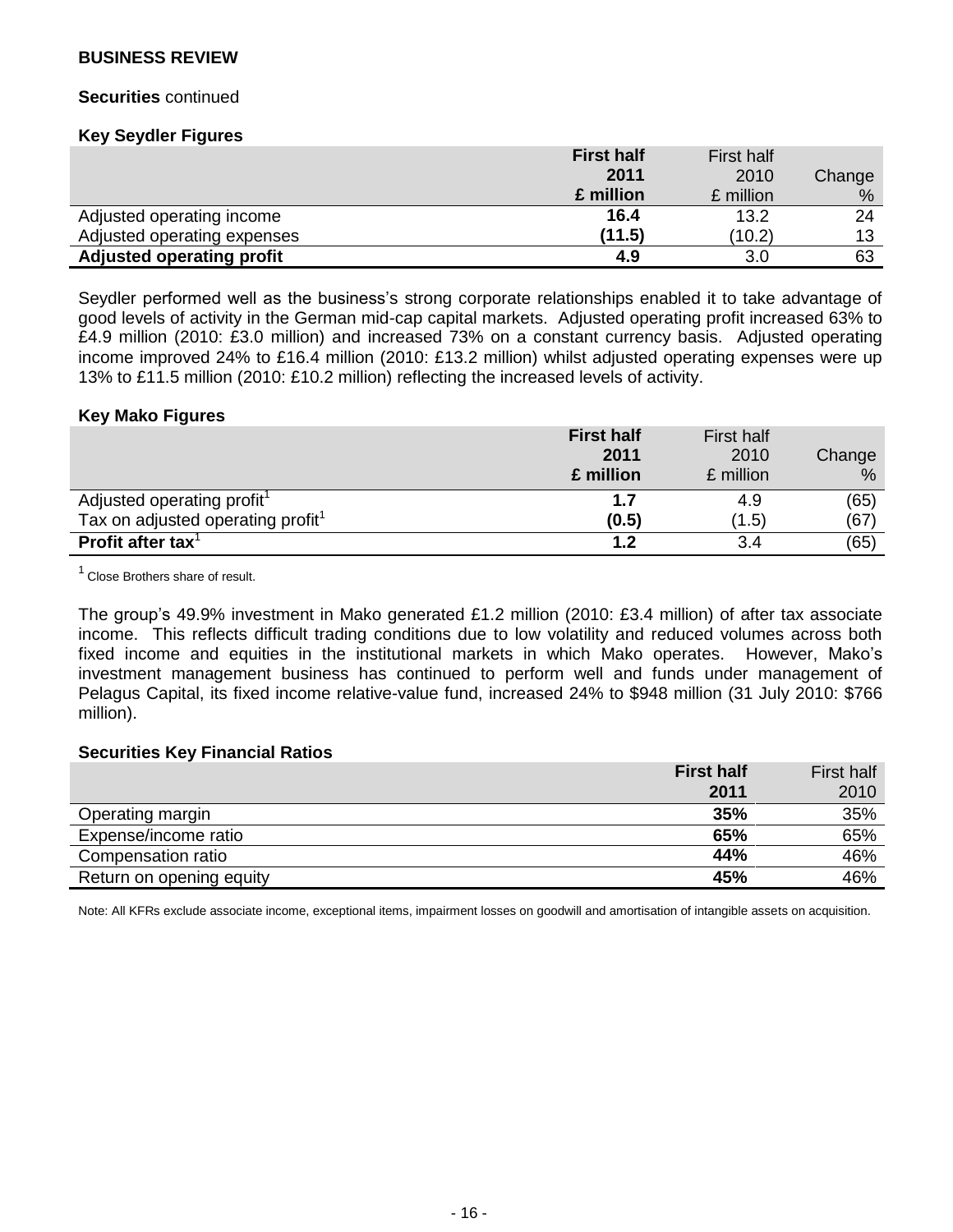#### **Asset Management**

- Closing Funds under Management up 20% to £8.3 billion since 31 July 2010
- 13% increase in adjusted operating income
- Investment in growth initiatives negatively impacted profitability

## **Key Figures (Continuing Operations)<sup>1</sup>**

|                                                    | <b>First</b> |                   |        |
|----------------------------------------------------|--------------|-------------------|--------|
|                                                    | half         | <b>First half</b> |        |
|                                                    | 2011         | 2010              | Change |
|                                                    | £ million    | £ million         | %      |
| Adjusted operating income                          | 34.8         | 30.8              | 13     |
| Management fees on FuM                             | 27.0         | 23.2              | 16     |
| Income on Assets under Administration and deposits | 5.3          | 5.5               | (4)    |
| Other income <sup>2</sup>                          | 2.5          | 2.1               | 19     |
| Adjusted operating expenses                        | (38.8)       | (28.6)            | 36     |
| Adjusted operating (loss)/profit                   | (4.0)        | 2.2               |        |
| Management fees/average FuM (bps)                  | 71           | 70                |        |
| Closing $FuM3$                                     | 8,317        | 6,832             | 22     |

 $1$ Excludes the trading result for the UK offshore business, the sale of which was announced on 10 March 2011 and which is classified as a discontinued operation under IFRS 5.

<sup>2</sup>Includes performance fees, income on investment assets and other income.

<sup>3</sup> First half 2011 excludes £457 million (First half 2010: £457 million) of UK offshore FuM and includes the Property funds business with £554 million FuM, the sale of which was announced in October 2010 and completed post the period end.

The figures presented above are on a continuing operations basis and exclude the division's UK offshore trust, fund administration, asset management and banking business, the sale of which was announced on 10 March 2011 and is expected to complete by the end of the current financial year. This business includes trust and fund administration, investment management, custody and execution and banking services and has operations in Guernsey, Jersey, Isle of Man and South Africa. The group is also evaluating alternatives with regards to its trust, fiduciary services, fund administration and banking business in the Cayman Islands, which is included in continuing operations in the six months to 31 January 2011.

The Asset Management division is in the process of implementing its wealth and asset management strategy focused on affluent and high net worth individuals and selected institutional clients. The division has made good progress on organic growth initiatives and acquisitions, and in the period total Funds under Management ("FuM"), excluding £457 million (31 July 2010: £474 million) FuM related to the UK offshore business, increased 20% to £8.3 billion (31 July 2010: £7.0 billion) including market movements. This resulted in a 13% increase in adjusted operating income from continuing operations, although the division's ongoing investment led to a small adjusted operating loss from continuing operations of £4.0 million (2010: profit of £2.2 million).

Adjusted operating income from continuing operations increased 13% to £34.8 million (2010: £30.8 million). This primarily reflects higher management fees on FuM which increased by 16% to £27.0 million (2010: £23.2 million) as a result of a 15% increase in average FuM to £7.6 billion (2010: £6.6 billion) combined with broadly stable management fees/average FuM of 71 bps.

Income on Assets under Administration and deposits, which following the sale of the UK offshore business principally relates to the group's operations in the Cayman Islands, decreased by 4% to £5.3 million (2010: £5.5 million). Other income was £2.5 million (2010: £2.1 million) as the division realised modest gains from its residual private equity investments.

Adjusted operating expenses from continuing operations increased £10.2 million to £38.8 million (2010: £28.6 million). This reflects costs to support the transformation of the business including a higher level of staff, enhanced infrastructure, acquisitions and approximately £5 million of non-recurring investment relating to the development of the division's wealth and asset management proposition. Following £6 million in the 2010 financial year, the division is broadly on track to invest £10 million during the 2011 financial year as planned, and £18 million to £20 million in total over the project, as previously announced.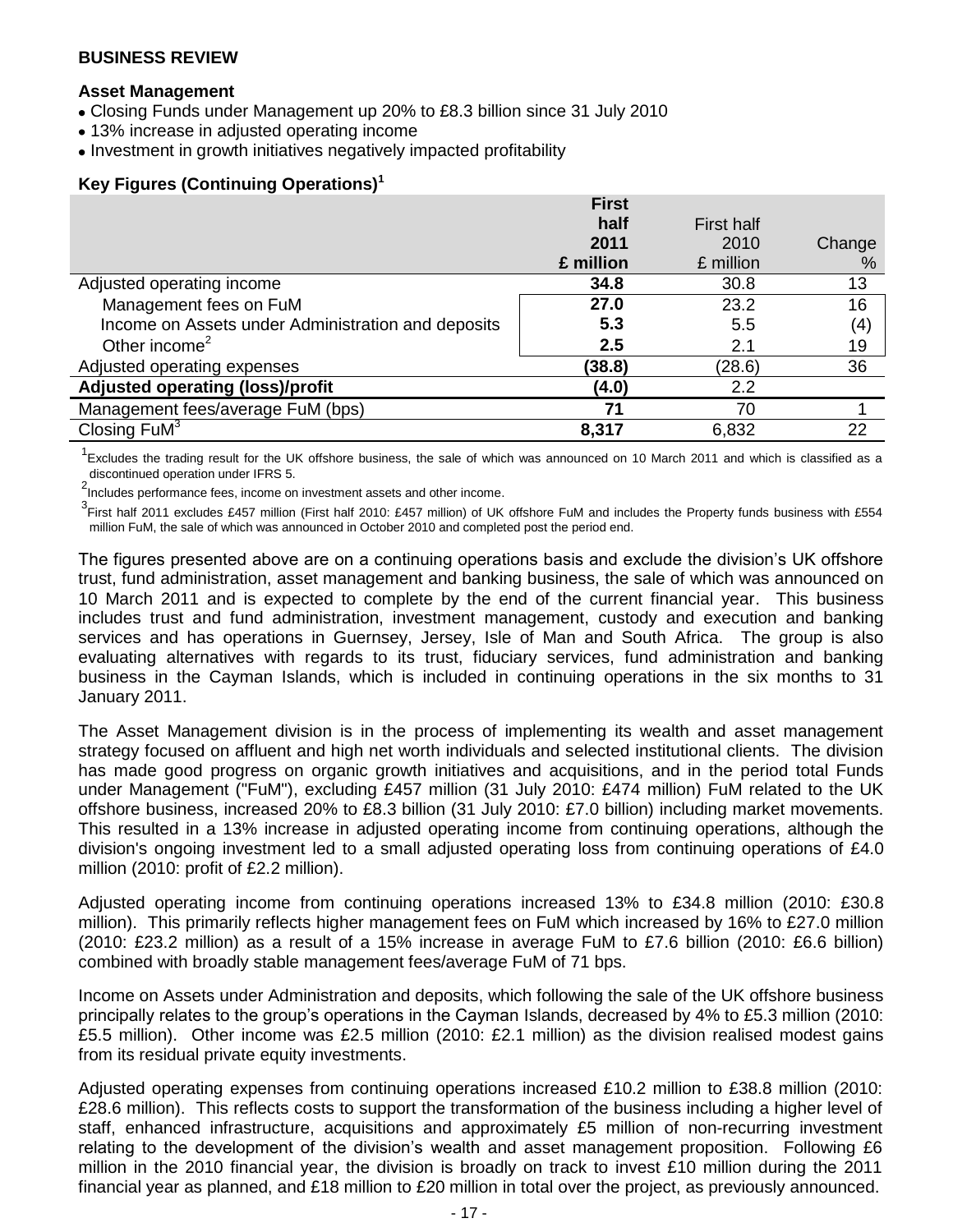## **Asset Management** continued

#### **Funds under Management**

|                                           | <b>Private</b> |                          |              |
|-------------------------------------------|----------------|--------------------------|--------------|
|                                           | <b>Clients</b> | <b>Institutional</b>     | <b>Total</b> |
|                                           | £ million      | £ million                | £ million    |
| At 1 August $2010^1$                      | 3,397          | 3,557                    | 6,954        |
| New funds raised                          | 300            | 203                      | 503          |
| Redemptions, realisations and withdrawals | (128)          | (248)                    | (376)        |
| Net new funds                             | 172            | (45)                     | 127          |
| Acquisitions                              | 705            | $\overline{\phantom{a}}$ | 705          |
| Market movement                           | 271            | 260                      | 531          |
| At 31 January 2011 $^2$                   | 4,545          | 3,772                    | 8,317        |
| Change                                    | 34%            | 6%                       | 20%          |

<sup>1</sup> Excludes £474 million of UK offshore FuM previously reported in Private Clients.

 $^2$ Excludes £457 million of UK offshore FuM and includes the Property funds business with £554 million FuM, the sale of which was announced in October 2010 and completed post the period end.

FuM increased 20% over the six months to 31 January 2011 to £8,317 million (31 July 2010: £6,954 million) reflecting £127 million of net new funds (2% of opening FuM), £531 million of positive market movements (8% of opening FuM) and the addition of £705 million of client assets through the acquisition of Chartwell, an IFA business based in Bristol.

In Private Clients, FuM increased 34% to £4,545 million (31 July 2010: £3,397 million) and contributed 55% of the division's total FuM at 31 January 2011. In addition to the acquisition, the business benefited from a £271 million market movement (8% of opening FuM) and net new funds of £172 million (5% of opening FuM) driven by good new business levels from high net worth clients.

Institutional experienced modest net outflows of £45 million (1% of opening FuM) although this was more than offset by a £260 million positive market movement (7% of opening FuM) resulting in a 6% increase in FuM to £3,772 million (31 July 2010: £3,557 million).

Since the period end, the division has acquired Allenbridge Group plc, a London-based execution only retail broker with around £440 million of client assets, for a consideration of £5.6 million. The division also completed the previously announced sale of its property fund management business, with £554 million of FuM at the time of disposal, to a specialist property fund manager.

The aim of the division's investment management process is to deliver consistent long-term growth and risk adjusted returns, whilst managing downside volatility. In the last six months of rising markets, the division's portfolios underperformed a 100% equity mandate, given its multi-asset class approach. Market movements increased FuM in Private Clients by 8% in line with the increase of 8% in the APCIMS Balanced Portfolio Index but below the 12% gain in the FTSE 100. Performance for the Institutional business was also positive, rising 7% driven by strong returns from the multi-manager, hedge fund advisory and specialist UK small cap businesses.

#### **Asset Management Key Financial Ratios**

|                           | <b>First half</b> | First half |
|---------------------------|-------------------|------------|
|                           | 2011              | 2010       |
| Operating margin          | (11)%             | 7%         |
| Expense/income ratio      | 111%              | 93%        |
| Compensation ratio        | 64%               | 59%        |
| Return on opening equity  | (5)%              | 3%         |
| Net new funds/opening FuM | 2%                | 0%         |

Note: All KFRs exclude associate income, exceptional items, impairment losses on goodwill and amortisation of intangible assets on acquisition and are in respect of continuing operations.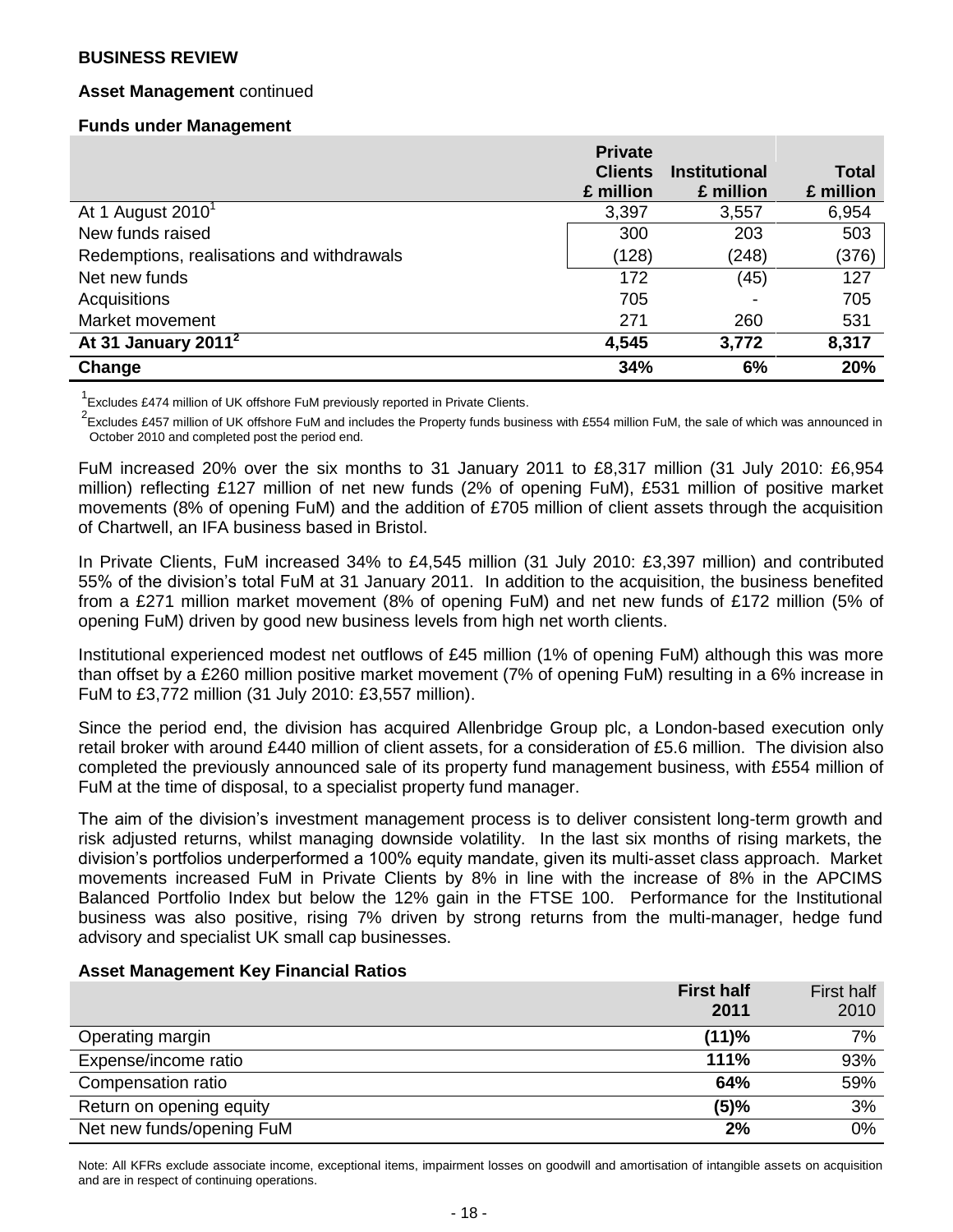## **PRINCIPAL RISKS AND UNCERTAINTIES**

Effective management and monitoring of risk is central to the group's core strategic objectives. To further enhance the group's risk management process and to ensure sufficient time for the board's oversight of risk, the group established a board Risk Committee in December 2010.

The principal risks and uncertainties faced by the group are consistent with those set out on pages 22 to 26 of the Annual Report 2010. The Annual Report 2010 also sets out the group's approach to the management and mitigation of those risks and uncertainties. The Annual Report 2010 can be accessed via the link on the home page of the group's website at [www.closebrothers.co.uk.](http://www.closebrothers.co.uk/)

A summary of the key risks and uncertainties which may affect the group in the second half of the financial year is shown below. This should not be regarded as a comprehensive statement of all potential risks and uncertainties that the group may face.

| Key risk and uncertainty                      | Description                                                                                                                                                                                                                                                                      |
|-----------------------------------------------|----------------------------------------------------------------------------------------------------------------------------------------------------------------------------------------------------------------------------------------------------------------------------------|
| <b>Economy and competitive</b><br>environment | Demand for the group's products and services are sensitive to global<br>economic conditions and those within the UK in particular. Underlying<br>economic conditions also impact the levels of competition the group's<br>businesses face and their ability to trade profitably. |
| <b>Funding</b>                                | The group requires access to funding in order to support its client<br>lending in particular within the Banking division but also trading and<br>growth initiatives within the Securities and Asset Management<br>divisions.                                                     |
| Liquidity                                     | The group requires sufficient liquid resources to ensure it is able to<br>meet liabilities as they fall due.                                                                                                                                                                     |
| <b>Counterparty risk</b>                      | The failure or default of one or more financial institutions could<br>materially impact the financial position of the group.                                                                                                                                                     |
| <b>Credit risk</b>                            | The risk of default or untimely payment of amounts due by customers<br>leading to the write off or write down of assets.                                                                                                                                                         |
| <b>Regulation, tax and legislation</b>        | The group operates in a highly regulated environment. Changes in<br>regulation or the basis of taxation, particularly in the UK, could<br>materially impact the group's performance.                                                                                             |
| <b>Operational risk</b>                       | The risk of loss or other material adverse impact resulting from<br>inadequate or failed internal processes, people or systems, or from<br>external events.                                                                                                                      |
| <b>Market risk</b>                            | The group's activities are exposed to losses arising from equity or fixed<br>income price movements and changes to foreign exchange and<br>interest rates.                                                                                                                       |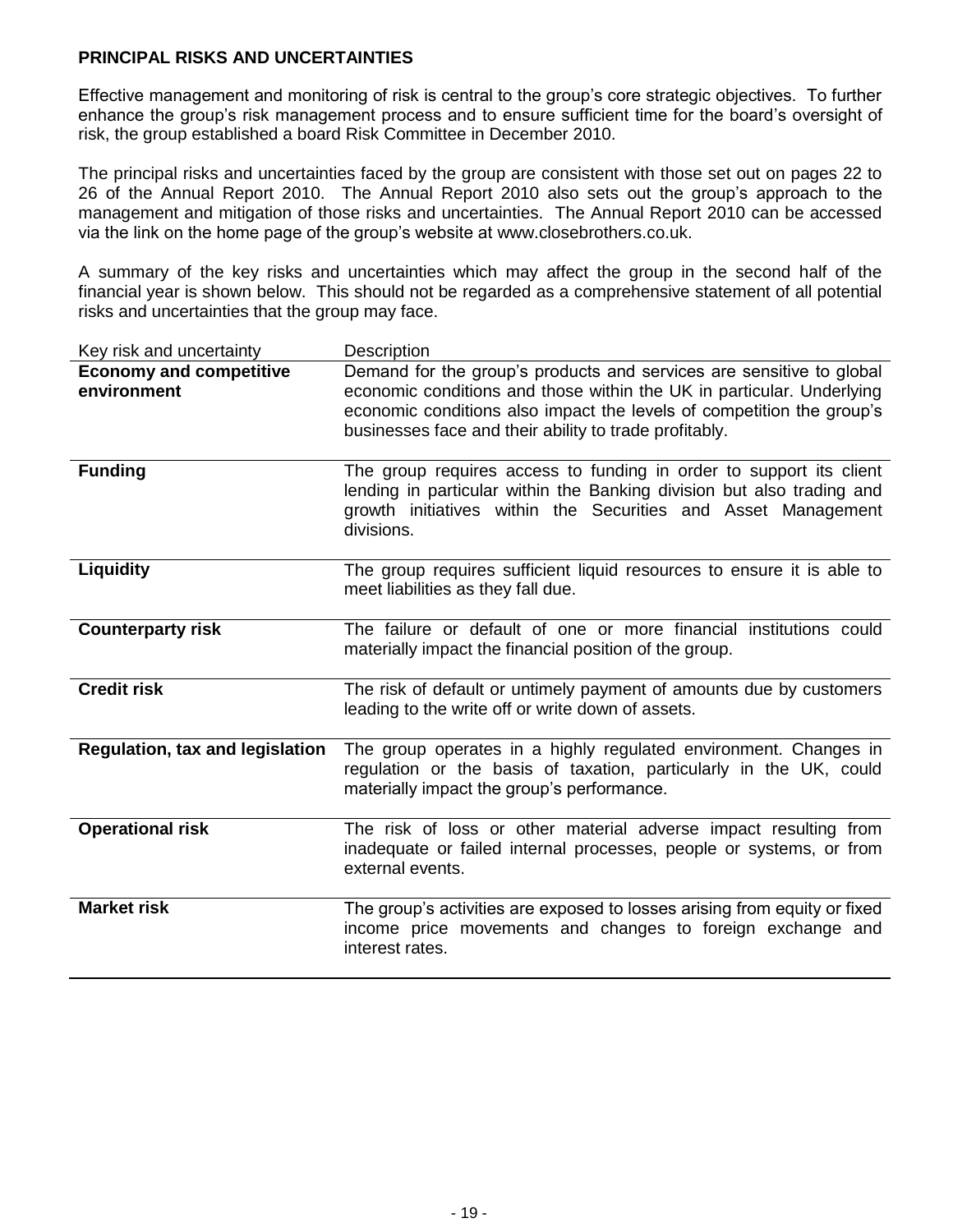## **DIRECTORS' RESPONSIBILITY STATEMENT**

We confirm that to the best of our knowledge:

- The condensed set of consolidated financial statements has been prepared in accordance with  $\bullet$ International Accounting Standard 34 "Interim Financial Reporting";
- The Interim Report 2011 includes a fair review of the information required by Disclosure and  $\bullet$ Transparency Rule 4.2.7R (indication of important events during the first six months and description of principal risks and uncertainties for the remaining six months of the year); and
- The Interim Report 2011 includes a fair review of the information required by Disclosure and  $\bullet$ Transparency Rule 4.2.8R (disclosure of related parties' transactions and changes therein).

By order of the board

**P.S.S. Macpherson P. Prebensen** Chairman Chairman Chief Executive

15 March 2011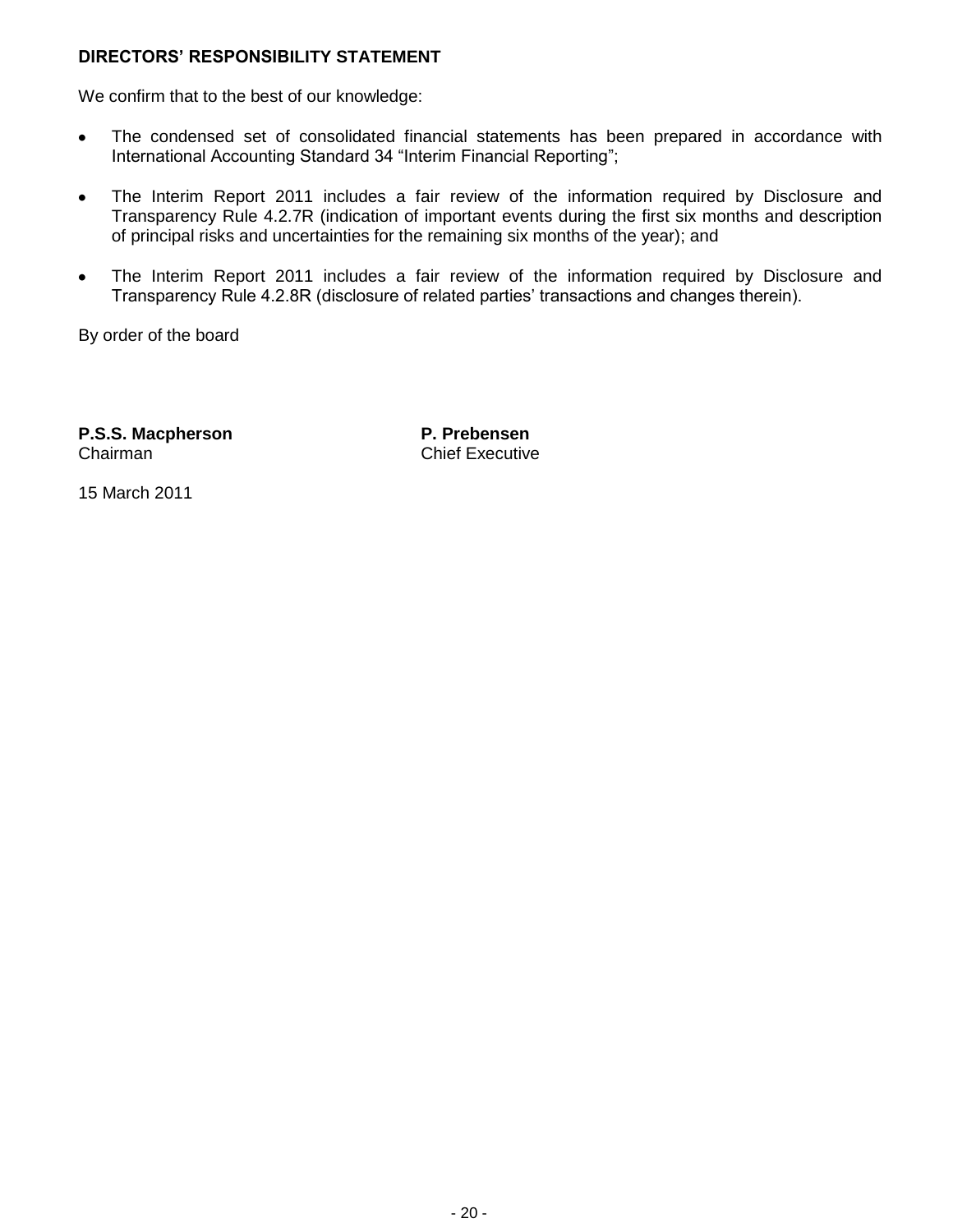#### **INDEPENDENT REVIEW REPORT Independent Review Report to Close Brothers Group plc**

We have been engaged by the company to review the condensed set of consolidated financial statements in the Interim Report 2011 for the six months ended 31 January 2011 which comprises the Consolidated Income Statement, the Consolidated Statement of Comprehensive Income, the Consolidated Balance Sheet, the Consolidated Statement of Changes in Equity, the Consolidated Cash Flow Statement and related notes 1 to 19. We have read the other information contained in the Interim Report 2011 and considered whether it contains any apparent misstatements or material inconsistencies with the information in the condensed set of financial statements.

This report is made solely to the company in accordance with International Standard on Review Engagements (UK and Ireland) 2410 "Review of Interim Financial Information Performed by the Independent Auditor of the Entity" issued by the Auditing Practices Board. Our work has been undertaken so that we might state to the company those matters we are required to state to them in an independent review report and for no other purpose. To the fullest extent permitted by law, we do not accept or assume responsibility to anyone other than the company, for our review work, for this report, or for the conclusions we have formed.

## **Directors' responsibilities**

The Interim Report 2011 is the responsibility of, and has been approved by, the directors. The directors are responsible for preparing the Interim Report 2011 in accordance with the Disclosure and Transparency Rules of the United Kingdom's Financial Services Authority.

As disclosed in note 1, the annual financial statements of the group are prepared in accordance with International Financial Reporting Standards as adopted by the European Union. The condensed set of financial statements included in this Interim Report 2011 has been prepared in accordance with International Accounting Standard 34, "Interim Financial Reporting", as adopted by the European Union.

## **Our responsibility**

Our responsibility is to express to the company a conclusion on the condensed set of financial statements in the Interim Report 2011 based on our review.

#### **Scope of review**

We conducted our review in accordance with International Standard on Review Engagements (UK and Ireland) 2410 "Review of Interim Financial Information Performed by the Independent Auditor of the Entity" issued by the Auditing Practices Board for use in the United Kingdom. A review of interim financial information consists of making inquiries, primarily of persons responsible for financial and accounting matters, and applying analytical and other review procedures. A review is substantially less in scope than an audit conducted in accordance with International Standards on Auditing (UK and Ireland) and consequently does not enable us to obtain assurance that we would become aware of all significant matters that might be identified in an audit. Accordingly, we do not express an audit opinion.

## **Conclusion**

Based on our review, nothing has come to our attention that causes us to believe that the condensed set of consolidated financial statements in the Interim Report 2011 for the six months ended 31 January 2011 is not prepared, in all material respects, in accordance with International Accounting Standard 34 as adopted by the European Union and the Disclosure and Transparency Rules of the United Kingdom's Financial Services Authority.

## **Deloitte LLP**

Chartered Accountants and Statutory Auditors London, United Kingdom

15 March 2011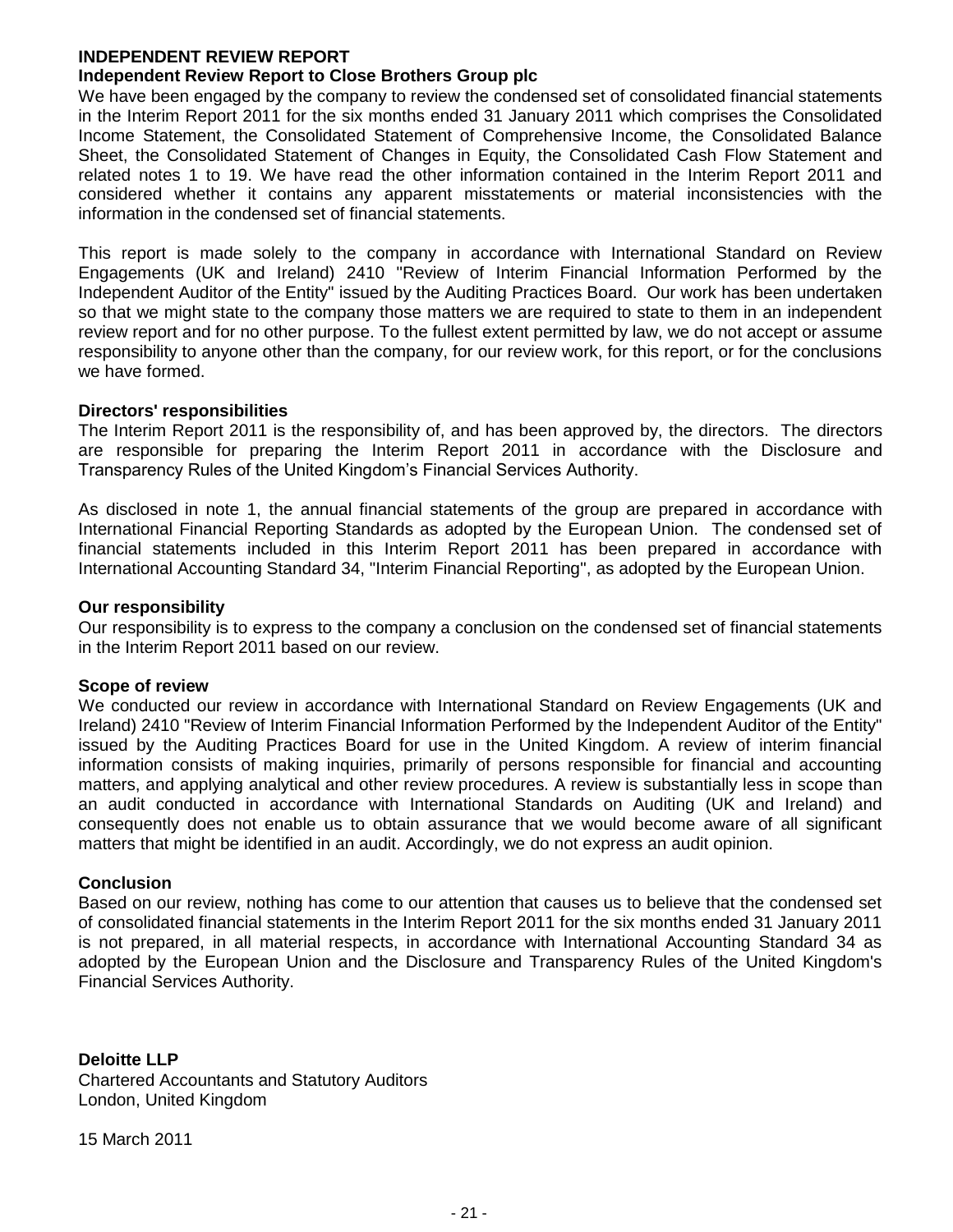# **CONSOLIDATED INCOME STATEMENT**

for the six months ended 31 January 2011

|                                                                                                                                                            |                | Six months ended<br>31 January |           | Year ended<br>31 July |
|------------------------------------------------------------------------------------------------------------------------------------------------------------|----------------|--------------------------------|-----------|-----------------------|
|                                                                                                                                                            |                | 2011                           | 2010      | 2010                  |
|                                                                                                                                                            |                | <b>Unaudited</b>               | Unaudited | Audited               |
|                                                                                                                                                            | Note           | £ million                      | £ million | £ million             |
|                                                                                                                                                            |                |                                |           |                       |
| <b>Continuing operations</b>                                                                                                                               |                |                                |           |                       |
| Interest income                                                                                                                                            |                | 175.0                          | 153.0     | 307.9                 |
| Interest expense                                                                                                                                           |                | (62.8)                         | (59.1)    | (117.1)               |
| Net interest income                                                                                                                                        |                | 112.2                          | 93.9      | 190.8                 |
| Fee and commission income                                                                                                                                  |                | 90.9                           | 73.1      | 159.7                 |
| Fee and commission expense                                                                                                                                 |                | (8.6)                          | (10.4)    | (17.4)                |
| Gains less losses arising from dealing in securities                                                                                                       |                | 74.3                           | 80.4      | 141.9                 |
|                                                                                                                                                            |                | 1.2                            |           |                       |
| Share of profit of associates                                                                                                                              |                |                                | 3.4       | 5.7                   |
| Other income                                                                                                                                               |                | 10.1                           | 8.7       | 25.2                  |
| Non-interest income                                                                                                                                        |                | 167.9                          | 155.2     | 315.1                 |
| Operating income                                                                                                                                           |                | 280.1                          | 249.1     | 505.9                 |
|                                                                                                                                                            |                |                                |           |                       |
| Administrative expenses                                                                                                                                    |                | (177.5)                        | (156.5)   | (321.9)               |
| Impairment losses on loans and advances                                                                                                                    | $\overline{7}$ | (37.2)                         | (30.6)    | (63.4)                |
| Total operating expenses before exceptional items, goodwill                                                                                                |                |                                |           |                       |
| impairment and amortisation of intangible assets on acquisition                                                                                            |                | (214.7)                        | (187.1)   | (385.3)               |
| Operating profit before exceptional items, goodwill impairment<br>and amortisation of intangible assets on acquisition and tax<br><b>Exceptional items</b> | 3              | 65.4<br>(4.5)                  | 62.0      | 120.6<br>(15.0)       |
| Impairment losses on goodwill                                                                                                                              | 10             | (4.5)                          |           | (0.3)                 |
| Amortisation of intangible assets on acquisition                                                                                                           |                | (0.6)                          | (0.2)     | (0.5)                 |
|                                                                                                                                                            |                |                                |           |                       |
| <b>Operating profit before tax</b>                                                                                                                         |                | 55.8                           | 61.8      | 104.8                 |
| Tax                                                                                                                                                        | 4              | (15.8)                         | (15.9)    | (32.8)                |
| Profit after tax from continuing operations                                                                                                                |                | 40.0                           | 45.9      | 72.0                  |
| (Loss)/profit for the period from discontinued operations, net of tax 11                                                                                   |                | (24.9)                         | 0.4       | (5.5)                 |
|                                                                                                                                                            |                |                                |           |                       |
| Profit for the period                                                                                                                                      |                | 15.1                           | 46.3      | 66.5                  |
| Profit attributable to non-controlling interests from continuing operations                                                                                |                | 0.5                            | 0.2       | 0.6                   |
|                                                                                                                                                            |                |                                |           |                       |
| Profit attributable to the shareholders of the company                                                                                                     |                | 14.6                           | 46.1      | 65.9                  |
|                                                                                                                                                            |                |                                |           |                       |
| From continuing operations                                                                                                                                 |                |                                |           |                       |
| <b>Basic earnings per share</b>                                                                                                                            | 5              | 27.4p                          | 31.9p     | 49.8p                 |
| Diluted earnings per share                                                                                                                                 | 5              | 26.7p                          | 31.5p     | 49.0p                 |
| From continuing and discontinued operations                                                                                                                |                |                                |           |                       |
|                                                                                                                                                            |                |                                |           |                       |
| <b>Basic earnings per share</b>                                                                                                                            | 5              | 10.1 <sub>p</sub>              | 32.2p     | 46.0p                 |
| Diluted earnings per share                                                                                                                                 | 5              | 9.9 <sub>p</sub>               | 31.7p     | 45.2p                 |
| Ordinary dividend per share                                                                                                                                | 6              | 13.5p                          | 13.5p     | 39.0p                 |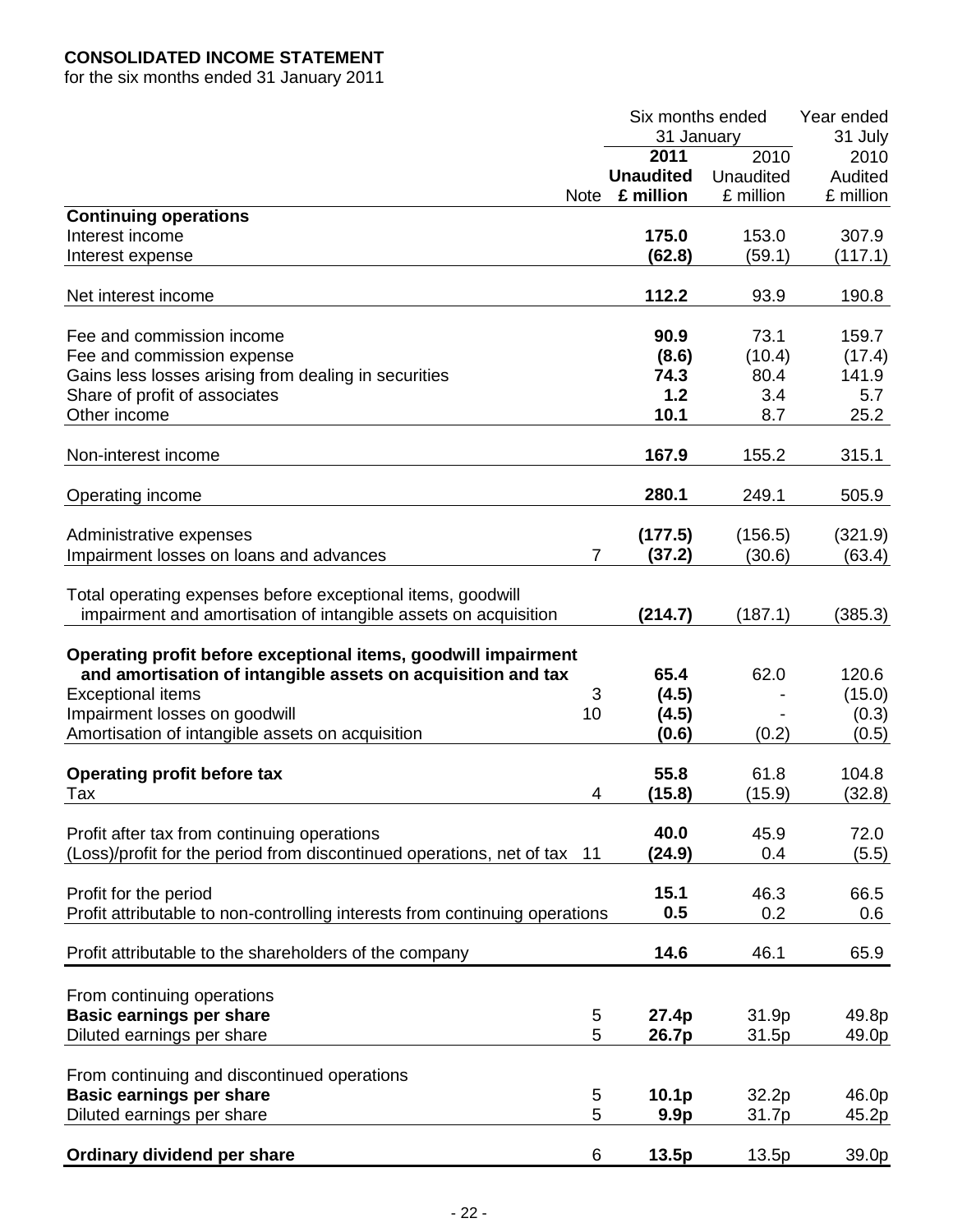# **CONSOLIDATED STATEMENT OF COMPREHENSIVE INCOME**

for the six months ended 31 January 2011

|                                                                           | Six months ended |           | Year ended |
|---------------------------------------------------------------------------|------------------|-----------|------------|
|                                                                           | 31 January       |           | 31 July    |
|                                                                           | 2011             | 2010      | 2010       |
|                                                                           | <b>Unaudited</b> | Unaudited | Audited    |
|                                                                           | £ million        | £ million | £ million  |
| Profit for the period                                                     | 15.1             | 46.3      | 66.5       |
| Other comprehensive income:                                               |                  |           |            |
| Currency translation (losses)/gains                                       | (1.9)            | 3.6       | 5.1        |
| Gains on cash flow hedges                                                 | 2.9              | 4.6       | 6.1        |
| Other gains/(losses)                                                      | 0.5              |           | (4.4)      |
| (Losses)/gains on financial instruments classified as available for sale: |                  |           |            |
| Gilts and government guaranteed debt                                      | (1.4)            | 0.1       | (0.2)      |
| Floating rate notes                                                       | (3.0)            | 17.9      | 19.0       |
| Equity shares                                                             | 1.2              | (0.7)     | (2.8)      |
| Transfer to income statement on impairment of available for sale          |                  |           |            |
| equity shares                                                             |                  |           | 15.0       |
|                                                                           |                  |           |            |
|                                                                           | (1.7)            | 25.5      | 37.8       |
|                                                                           |                  |           |            |
| <b>Total comprehensive income</b>                                         | 13.4             | 71.8      | 104.3      |
|                                                                           |                  |           |            |
| Attributable to:                                                          |                  |           |            |
| Non-controlling interests                                                 | 0.5              | 0.2       | 0.6        |
| <b>Shareholders</b>                                                       | 12.9             | 71.6      | 103.7      |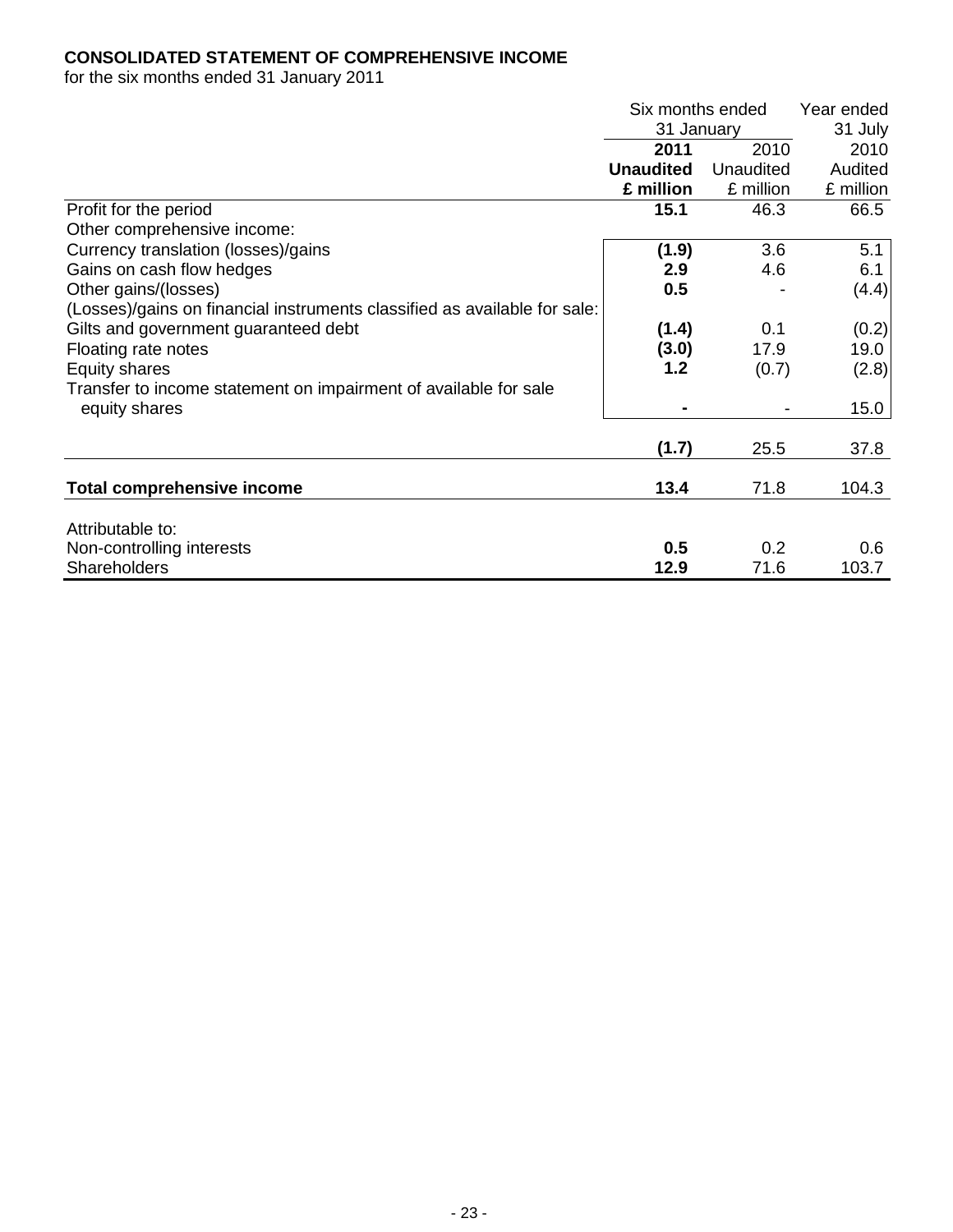# **CONSOLIDATED BALANCE SHEET**

at 31 January 2011

|                                                 | 31 January  |                  |           | 31 July   |
|-------------------------------------------------|-------------|------------------|-----------|-----------|
|                                                 |             | 2011             | 2010      | 2010      |
|                                                 |             | <b>Unaudited</b> | Unaudited | Audited   |
|                                                 | <b>Note</b> | £ million        | £ million | £ million |
| <b>Assets</b>                                   |             |                  |           |           |
| Cash and balances at central banks              |             | 672.0            | 198.6     | 452.7     |
| Settlement balances                             |             | 713.5            | 596.2     | 541.7     |
| Loans and advances to banks                     |             | 194.0            | 247.2     | 158.5     |
| Loans and advances to customers                 | 7           | 3,169.6          | 2,577.7   | 2,912.6   |
| Debt securities                                 | 8           | 954.1            | 1,722.2   | 1,636.2   |
| <b>Equity shares</b>                            | 9           | 68.8             | 72.2      | 59.9      |
| Loans to money brokers against stock advanced   |             | 110.4            | 84.5      | 86.0      |
| Derivative financial instruments                |             | 10.6             | 24.7      | 23.0      |
| Interests in associates                         |             | 72.2             | 77.8      | 73.7      |
| Intangible assets                               | 10          | 111.1            | 112.2     | 107.5     |
| Property, plant and equipment                   |             | 47.6             | 42.4      | 46.2      |
| Deferred tax assets                             |             | 31.5             | 25.8      | 32.8      |
| Prepayments, accrued income and other assets    |             | 142.4            | 126.6     | 128.8     |
| Assets classified as held for sale              | 11          | 190.3            |           |           |
|                                                 |             |                  |           |           |
| <b>Total assets</b>                             |             | 6,488.1          | 5,908.1   | 6,259.6   |
| <b>Liabilities</b>                              |             |                  |           |           |
|                                                 | 12          | 682.5            | 584.6     | 565.1     |
| Settlement balances and short positions         |             | 24.3             |           |           |
| Deposits by banks                               | 13          |                  | 39.7      | 48.1      |
| Deposits by customers                           | 13          | 2,657.4          | 2,892.4   | 3,115.5   |
| Loans and overdrafts from banks                 | 13          | 827.0            | 1,193.5   | 1,178.4   |
| Debt securities in issue                        | 13          | 219.4            | 21.7      | 218.6     |
| Loans from money brokers against stock advanced |             | 131.8            | 87.0      | 32.7      |
| Derivative financial instruments                |             | 9.2              | 13.5      | 20.5      |
| Non-recourse borrowings                         | 13          | 350.0            |           |           |
| Accruals, deferred income and other liabilities |             | 210.1            | 265.3     | 251.3     |
| Subordinated loan capital                       |             | 75.0             | 75.0      | 75.0      |
| Liabilities classified as held for sale         | 11          | 562.4            |           |           |
| <b>Total liabilities</b>                        |             | 5,749.1          | 5,172.7   | 5,505.2   |
|                                                 |             |                  |           |           |
| <b>Equity</b>                                   |             |                  |           |           |
| Called up share capital                         |             | 37.4             | 37.4      | 37.4      |
| Share premium account                           |             | 276.1            | 275.7     | 275.9     |
| Profit and loss account                         |             | 435.8            | 457.5     | 457.3     |
| Other reserves                                  |             | (13.1)           | (37.5)    | (18.7)    |
| Total shareholders' equity                      |             | 736.2            | 733.1     | 751.9     |
| Non-controlling interests in equity             |             | 2.8              | 2.3       | 2.5       |
| <b>Total equity</b>                             |             | 739.0            | 735.4     | 754.4     |
| <b>Total liabilities and equity</b>             |             | 6,488.1          | 5,908.1   | 6,259.6   |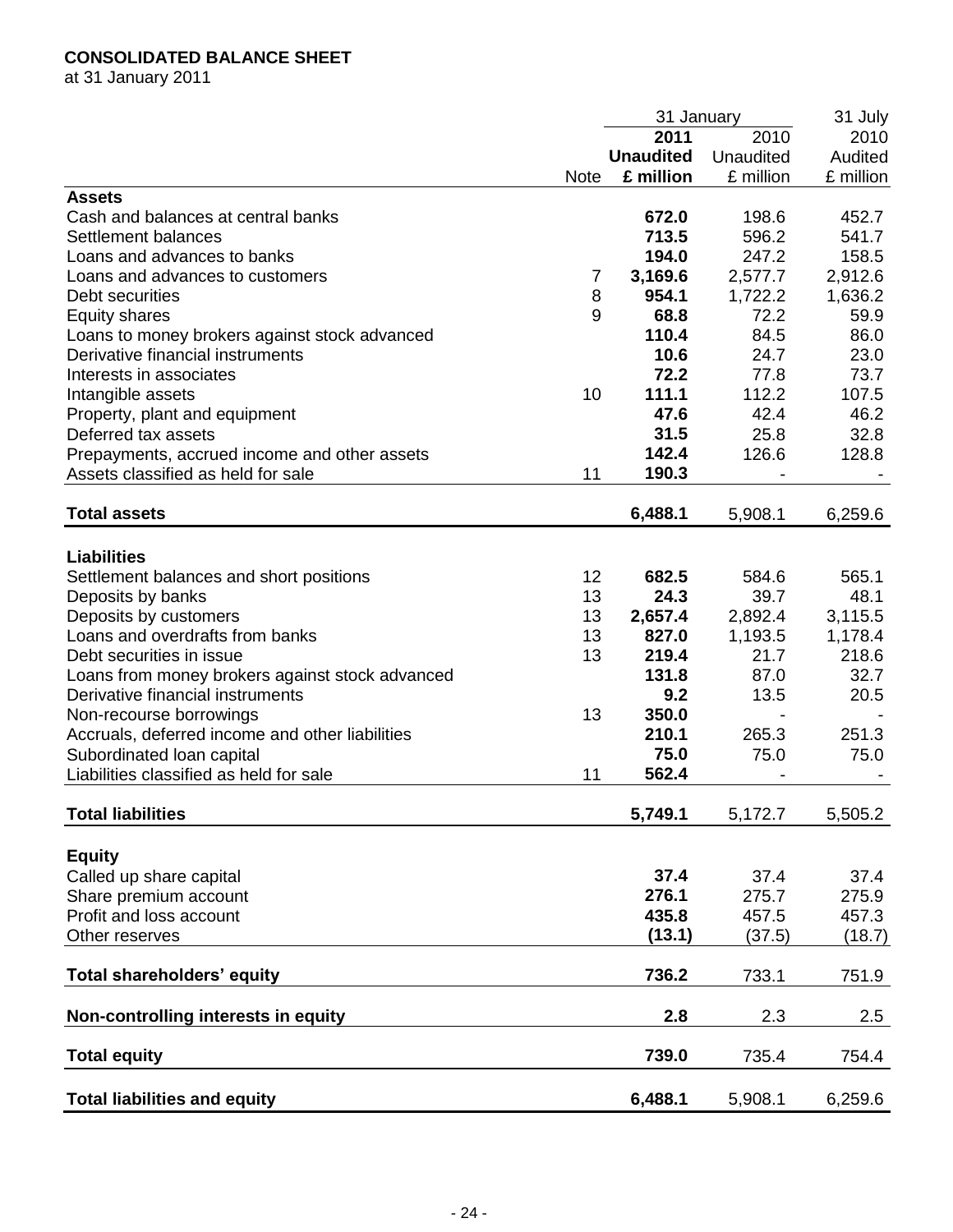# **CONSOLIDATED STATEMENT OF CHANGES IN EQUITY**

for the six months ended 31 January 2011

|                       |           |                          |                          |                          | Other reserves |           |                          |                   |                          |        |
|-----------------------|-----------|--------------------------|--------------------------|--------------------------|----------------|-----------|--------------------------|-------------------|--------------------------|--------|
|                       |           |                          |                          | Available                |                |           | Cash                     | Total             |                          |        |
|                       | Called up | Share                    | Profit                   | for sale                 | Share-         | Exchange  |                          | flow attributable | Non-                     |        |
|                       |           | share premium            | and loss                 | movements                | based          | movements | hedging                  |                   | to equity controlling    | Total  |
|                       | capital   | account                  | account                  | reserve                  | reserves       | reserve   | reserve                  | holders           | interests                | equity |
|                       | £ million | £ million                | £ million                | £ million                | £ million      | £ million | £ million                | £ million         | £ million £ million      |        |
| At 1 August 2009      | 37.4      | 274.5                    | 445.7                    | (35.7)                   | (37.4)         | 18.6      | (9.7)                    | 693.4             | 4.3                      | 697.7  |
| Profit for the period |           | $\overline{\phantom{a}}$ | 46.1                     |                          |                |           |                          | 46.1              | 0.2                      | 46.3   |
| Other recognised      |           |                          |                          |                          |                |           |                          |                   |                          |        |
| income for the period |           |                          |                          | 17.3                     |                | 3.6       | 4.6                      | 25.5              |                          | 25.5   |
| Total recognised      |           |                          |                          |                          |                |           |                          |                   |                          |        |
| income for the period |           | $\overline{\phantom{a}}$ | 46.1                     | 17.3                     |                | 3.6       | 4.6                      | 71.6              | 0.2                      | 71.8   |
| Exercise of options   |           | 1.2                      |                          |                          |                |           | $\overline{\phantom{a}}$ | 1.2               | $\blacksquare$           | 1.2    |
| Dividends paid        |           |                          | (36.3)                   |                          |                |           |                          | (36.3)            |                          | (36.3) |
| Shares purchased      |           |                          |                          |                          |                |           |                          |                   |                          |        |
| Shares released       |           |                          |                          |                          | 6.8            |           |                          | 6.8               |                          | 6.8    |
| Other movements       |           |                          | 2.0                      |                          | (5.6)          |           |                          | (3.6)             | (2.2)                    | (5.8)  |
|                       |           |                          |                          |                          |                |           |                          |                   |                          |        |
| At 31 January 2010    |           |                          |                          |                          |                |           |                          |                   |                          |        |
| (unaudited)           | 37.4      | 275.7                    | 457.5                    | (18.4)                   | (36.2)         | 22.2      | (5.1)                    | 733.1             | 2.3                      | 735.4  |
|                       |           |                          |                          |                          |                |           |                          |                   |                          |        |
| Profit for the period |           |                          | 19.8                     |                          |                |           |                          | 19.8              | 0.4                      | 20.2   |
| Other recognised      |           |                          |                          |                          |                |           |                          |                   |                          |        |
| (expense)/income for  |           |                          |                          |                          |                |           |                          |                   |                          |        |
| the period            |           | $\blacksquare$           | (4.4)                    | 13.7                     | ۰              | 1.5       | 1.5                      | 12.3              |                          | 12.3   |
| Total recognised      |           |                          |                          |                          |                |           |                          |                   |                          |        |
| income for the period |           |                          | 15.4                     | 13.7                     |                | 1.5       | 1.5                      | 32.1              | 0.4                      | 32.5   |
| Exercise of options   |           | 0.2                      |                          |                          |                |           |                          | 0.2               |                          | 0.2    |
| Dividends paid        |           | $\overline{\phantom{a}}$ | (19.2)                   |                          |                |           |                          | (19.2)            | $\overline{a}$           | (19.2) |
|                       |           |                          |                          |                          |                |           |                          |                   |                          |        |
| Shares purchased      |           | $\overline{\phantom{a}}$ | $\overline{\phantom{a}}$ |                          | (2.3)          |           |                          | (2.3)             | $\overline{a}$           | (2.3)  |
| Shares released       |           |                          |                          |                          | 2.7            |           |                          | 2.7               | $\blacksquare$           | 2.7    |
| Other movements       |           |                          | 3.6                      | $\overline{\phantom{a}}$ | 1.7            |           |                          | 5.3               | (0.2)                    | 5.1    |
|                       |           |                          |                          |                          |                |           |                          |                   |                          |        |
| At 31 July 2010       |           |                          |                          |                          |                |           |                          |                   |                          |        |
| (audited)             | 37.4      | 275.9                    | 457.3                    | (4.7)                    | (34.1)         | 23.7      | (3.6)                    | 751.9             | 2.5                      | 754.4  |
|                       |           |                          |                          |                          |                |           |                          |                   |                          |        |
| Profit for the period |           |                          | 14.6                     |                          |                |           |                          | 14.6              | 0.5                      | 15.1   |
| Other recognised      |           |                          |                          |                          |                |           |                          |                   |                          |        |
| income/(expense) for  |           |                          |                          |                          |                |           |                          |                   |                          |        |
| the period            |           |                          | 0.5                      | (3.2)                    |                | (1.9)     | 2.9                      | (1.7)             |                          | (1.7)  |
| Total recognised      |           |                          |                          |                          |                |           |                          |                   |                          |        |
| income/(expense) for  |           |                          |                          |                          |                |           |                          |                   |                          |        |
| the period            |           |                          | 15.1                     | (3.2)                    |                | (1.9)     | 2.9                      | 12.9              | 0.5                      | 13.4   |
| Exercise of options   |           | 0.2                      |                          |                          |                |           |                          | 0.2               | $\overline{\phantom{a}}$ | 0.2    |
| Dividends paid        |           |                          | (36.4)                   |                          |                |           |                          | (36.4)            | $\overline{\phantom{a}}$ | (36.4) |
| Shares purchased      |           |                          |                          |                          | (0.3)          |           |                          | (0.3)             | $\overline{\phantom{a}}$ | (0.3)  |
| Shares released       |           |                          | $\blacksquare$           |                          | 5.0            |           |                          | 5.0               | $\blacksquare$           | 5.0    |
| Other movements       |           | $\overline{\phantom{a}}$ | (0.2)                    |                          | 3.1            |           | $\blacksquare$           | 2.9               | (0.2)                    | 2.7    |
|                       |           |                          |                          |                          |                |           |                          |                   |                          |        |
| At 31 January 2011    |           |                          |                          |                          |                |           |                          |                   |                          |        |
| (unaudited)           | 37.4      | 276.1                    | 435.8                    | (7.9)                    | (26.3)         | 21.8      | (0.7)                    | 736.2             | 2.8                      | 739.0  |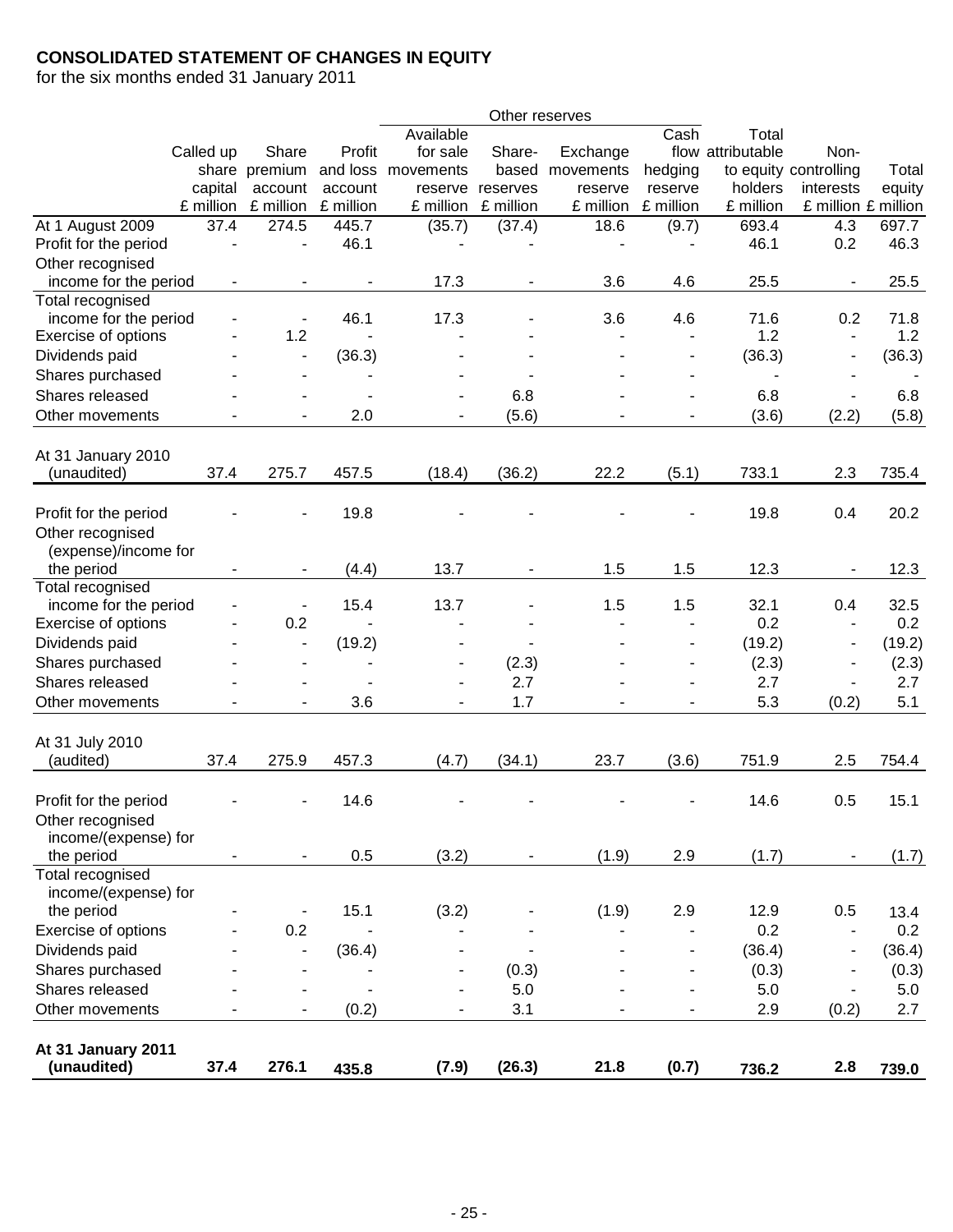# **CONSOLIDATED CASH FLOW STATEMENT**

for the six months ended 31 January 2011

|                                                          |             | Six months ended |           | Year ended |  |
|----------------------------------------------------------|-------------|------------------|-----------|------------|--|
|                                                          |             | 31 January       |           | 31 July    |  |
|                                                          |             | 2011             | 2010      | 2010       |  |
|                                                          |             | <b>Unaudited</b> | Unaudited | Audited    |  |
|                                                          | <b>Note</b> | £ million        | £ million | £ million  |  |
| Net cash outflow from operating activities               | 19(a)       | (60.1)           | (222.1)   | (135.1)    |  |
| Net cash outflow from investing activities:              |             |                  |           |            |  |
| Dividends received from associates<br>Purchase of:       |             |                  |           | 8.2        |  |
| Assets let under operating leases                        |             | (7.6)            | (4.5)     | (12.6)     |  |
| Property, plant and equipment                            |             | (3.8)            | (3.1)     | (8.5)      |  |
| Intangible assets                                        |             | (3.8)            | (1.0)     | (4.7)      |  |
| Equity shares held for investment                        |             | (0.5)            | (0.2)     | (0.2)      |  |
| Own shares for employee share award schemes              |             | (0.3)            |           | (2.3)      |  |
| Non-controlling interests                                |             |                  | (2.0)     | (4.0)      |  |
| Loan book                                                |             |                  | (97.8)    | (97.8)     |  |
| Subsidiaries and associates                              | 19(b)       | (16.0)           | (0.5)     | (0.4)      |  |
| Sale of:                                                 |             |                  |           |            |  |
| Property, plant and equipment                            |             | 0.1              |           | 2.2        |  |
| Equity shares held for investment                        |             | 9.0              | 0.2       | 3.3        |  |
|                                                          |             |                  |           |            |  |
|                                                          |             | (22.9)           | (108.9)   | (116.8)    |  |
| Net cash outflow before financing                        |             | (83.0)           | (331.0)   | (251.9)    |  |
|                                                          |             |                  |           |            |  |
| Financing activities:<br>Issue of ordinary share capital | 19(c)       | 0.2              | 1.2       | 1.4        |  |
| Equity dividends paid                                    |             | (36.4)           | (36.3)    | (55.5)     |  |
| Dividends paid to non-controlling interests              |             | (0.1)            | (0.3)     | (0.7)      |  |
| Interest paid on subordinated loan capital               |             | (2.8)            | (2.8)     | (5.6)      |  |
| Debt securities issued                                   |             | $\blacksquare$   |           | 197.2      |  |
|                                                          |             |                  |           |            |  |
| Net decrease in cash                                     |             | (122.1)          | (369.2)   | (115.1)    |  |
| Cash and cash equivalents at beginning of period         |             | 1,283.2          | 1,398.3   | 1,398.3    |  |
|                                                          |             |                  |           |            |  |
| Cash and cash equivalents at end of period               | 19(d)       | 1,161.1          | 1,029.1   | 1,283.2    |  |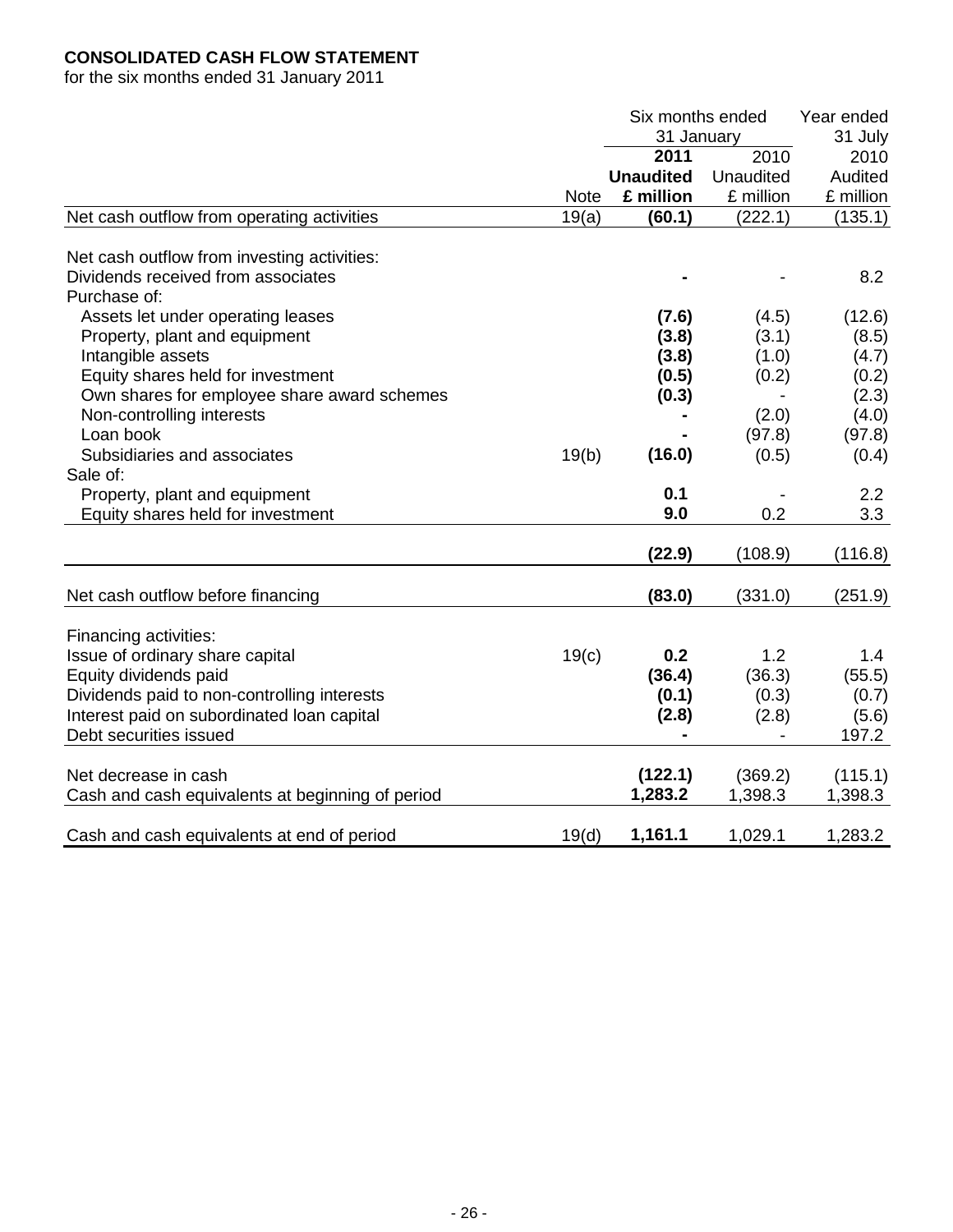## **1. Basis of preparation and accounting policies**

The interim financial information has been prepared in accordance with the Disclosure and Transparency Rules of the Financial Services Authority and in accordance with the International Financial Reporting Standards ("IFRS") issued by the International Accounting Standards Board ("IASB") and endorsed by the European Union ("EU"). These include International Accounting Standard ("IAS") 34, Interim Financial Reporting, which specifically addresses the contents of condensed interim financial statements. The consolidated financial statements incorporate the individual financial statements of Close Brothers Group plc and the entities it controls, using the acquisition method of accounting.

The accounting policies used are consistent with those set out on pages 56 to 61 of the Annual Report 2010. The following standards and amendments were also effective for the current period, but the adoption of these did not have a material impact on these condensed consolidated interim financial statements.

- IFRS 2 "Share-based Payments" Amendments relating to group cash-settled share-based payment transactions and vesting conditions;
- IAS 32 "Financial Instruments: Presentation" Amendments relating to classification of rights issue;
- IFRS Interpretations Committee ("IFRIC") 19 "Extinguishing Financial Liabilities with Equity Instruments"; and
- IFRS Annual Improvements 2009.

The following standards, amendments and interpretations have been issued by the IASB and IFRIC with an effective date, subject to EU endorsement in some cases, that do not impact on these financial statements:

- IFRS 9 "Financial Instruments" Effective for annual periods beginning on or after 1 January 2013;
- IFRS 7 "Disclosures Transfers of Financial Assets" Effective for annual periods beginning on or after 1 July 2011;
- IAS 24 "Related Party Disclosures" Effective for annual periods beginning on or after 1 January 2011;
- IFRIC 14 "Prepayments of a Minimum Funding Requirement" Effective for annual periods beginning on or after 1 January 2011; and
- IFRS Annual Improvements 2010 Most of the amendments are effective for annual periods beginning on or after 1 January 2011.

After making enquiries, the directors have a reasonable expectation that the company and the group as a whole have adequate resources to continue in operational existence for the foreseeable future, a period of not less than twelve months from the date of this report. For this reason, they continue to adopt the going concern basis in preparing the condensed interim financial statements.

The preparation of the Interim Report requires management to make estimates and assumptions that affect the reported income and expense, assets and liabilities and disclosure of contingencies at the date of the Interim Report. Although these estimates and assumptions are based on the management's best judgement at that date, actual results may differ from these estimates.

The Interim Report is unaudited and does not constitute statutory accounts within the meaning of Section 434 of the Companies Act 2006. However, the information has been reviewed by the company's auditors, Deloitte LLP, and their report appears on page 21.

The financial information for the year ended 31 July 2010 contained within this Interim Report does not constitute statutory accounts as defined in Section 434 of the Companies Act 2006. A copy of those statutory accounts has been reported on by Deloitte LLP and delivered to the Registrar of Companies. The report of the auditors on those statutory accounts was unqualified, did not contain an emphasis of matter paragraph and did not contain a statement under Section 498(2) or (3) of the Companies Act 2006.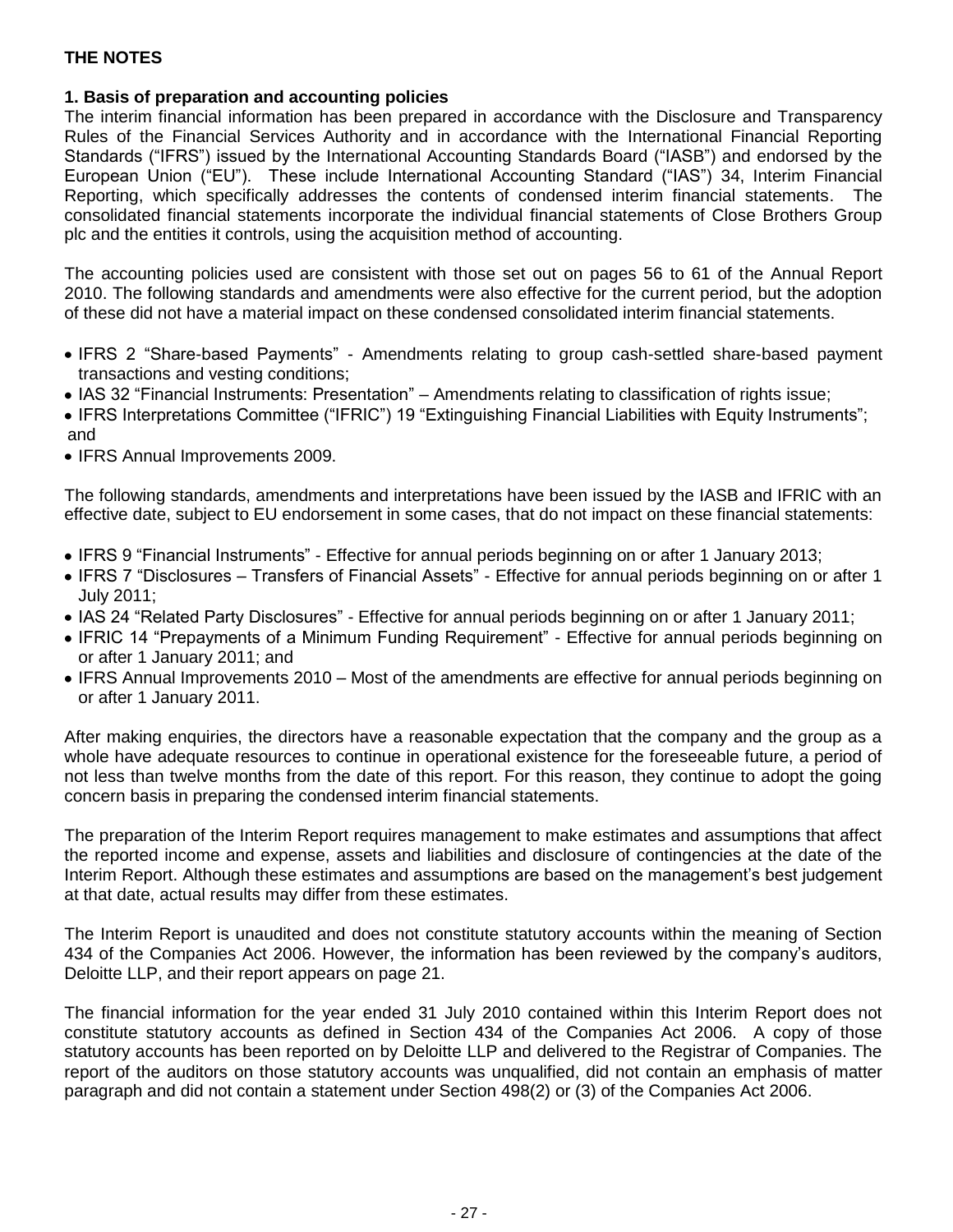## **2. Segmental analysis**

The directors manage the group primarily by class of business and present the segmental analysis on that basis. The group's activities are organised in three primary divisions namely Banking, Securities and Asset Management.

Divisions charge market prices for services rendered to other parts of the group. Funding charges between segments are determined by the Banking division's Treasury operation having regard to commercial demands. Substantially all of the group's activities and revenue are located within the British Isles.

| $\sim$ officially income statement for the SIX months ended 31 January 2011 |           |                   |            |           |                |              |              |
|-----------------------------------------------------------------------------|-----------|-------------------|------------|-----------|----------------|--------------|--------------|
|                                                                             |           |                   | Asset      |           | Continuing     | Discontinued |              |
|                                                                             | Banking   | <b>Securities</b> | Management | Group     | operations     | operations   | <b>Total</b> |
|                                                                             | £ million | £ million         | £ million  | £ million | £ million      | £ million    | £ million    |
|                                                                             |           |                   |            |           |                |              |              |
| Net interest income/                                                        |           |                   |            |           |                |              |              |
| (expense)                                                                   | 112.2     | (0.4)             | 0.3        | 0.1       | 112.2          | 3.0          | 115.2        |
| Other income/(expense)                                                      | 46.5      | 87.1              | 34.5       | (0.2)     | 167.9          | 11.1         | 179.0        |
| Operating income/(expense)                                                  |           |                   |            |           |                |              |              |
| before exceptional items                                                    | 158.7     | 86.7              | 34.8       | (0.1)     | 280.1          | 14.1         | 294.2        |
| Administrative expenses                                                     | (67.0)    | (54.6)            | (38.6)     | (9.8)     | (170.0)        | (13.6)       | (183.6)      |
| Depreciation and amortisation                                               | (5.9)     | (1.0)             | (0.2)      | (0.4)     | (7.5)          | (0.6)        | (8.1)        |
| Impairment losses on                                                        |           |                   |            |           |                |              |              |
| loans and advances                                                          | (37.2)    |                   |            |           | (37.2)         |              | (37.2)       |
| Total operating expenses                                                    |           |                   |            |           |                |              |              |
| before exceptionals                                                         | (110.1)   | (55.6)            | (38.8)     | (10.2)    | (214.7)        | (14.2)       | (228.9)      |
| <b>Adjusted operating</b>                                                   |           |                   |            |           |                |              |              |
| $profit/(loss)^T$                                                           | 48.6      | 31.1              | (4.0)      | (10.3)    | 65.4           | (0.1)        | 65.3         |
| <b>Exceptional items</b>                                                    |           |                   | (4.5)      |           | (4.5)          |              | (4.5)        |
| Impairment losses on                                                        |           |                   |            |           |                |              |              |
| goodwill                                                                    |           |                   | (4.5)      |           | (4.5)          | (11.2)       | (15.7)       |
| Amortisation of intangible                                                  |           |                   |            |           |                |              |              |
| assets on acquisition                                                       | (0.2)     |                   | (0.4)      |           | (0.6)          |              | (0.6)        |
| Loss on remeasurement to fair                                               |           |                   |            |           |                |              |              |
| value less costs to sell                                                    |           |                   |            |           | $\blacksquare$ | (13.5)       | (13.5)       |
|                                                                             |           |                   |            |           |                |              |              |
| <b>Operating profit/(loss)</b>                                              |           |                   |            |           |                |              |              |
| before tax                                                                  | 48.4      | 31.1              | (13.4)     | (10.3)    | 55.8           | (24.8)       | 31.0         |
| Tax                                                                         | (13.1)    | (8.6)             | 2.0        | 3.9       | (15.8)         | (0.1)        | (15.9)       |
| Non-controlling interests                                                   | (0.2)     | $\blacksquare$    | (0.3)      |           | (0.5)          |              | (0.5)        |
|                                                                             |           |                   |            |           |                |              |              |
| Profit/(loss) after tax and                                                 |           |                   |            |           |                |              |              |
| non-controlling interests                                                   | 35.1      | 22.5              | (11.7)     | (6.4)     | 39.5           | (24.9)       | 14.6         |

**Summary Income Statement for the six months ended 31 January 2011**

<sup>1</sup>Adjusted operating profit/(loss) is stated before exceptional items, goodwill impairment, amortisation of intangible assets on acquisition, loss on remeasurement to fair value less costs to sell and tax.

For the six months ended 31 January 2011, the operating income before exceptional items and the operating profit before tax of the Securities division included £1.2 million relating to its share of profit of associates.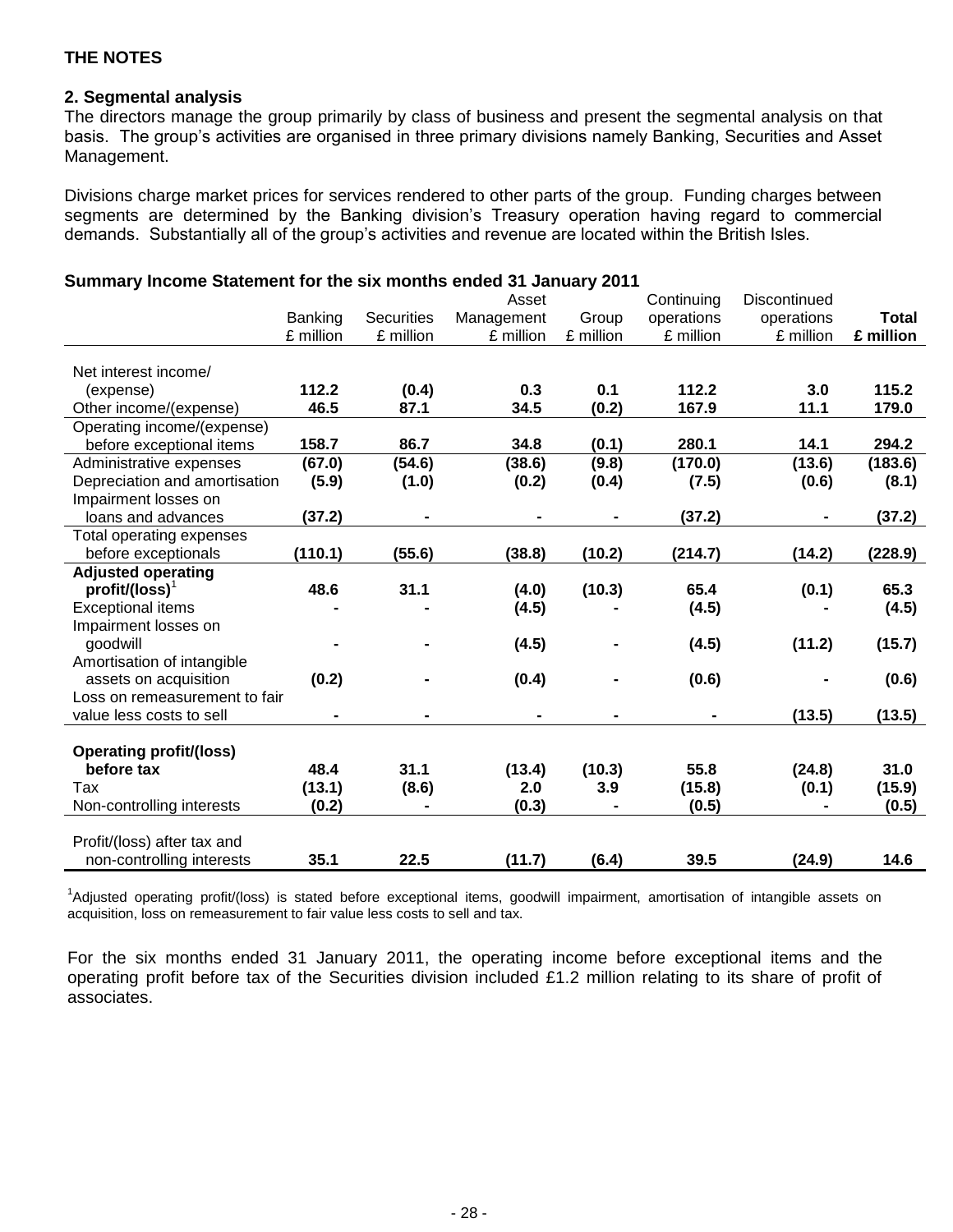## **2. Segmental analysis** continued

The following table provides further detail on group wide operating income:

|                                                                   | Six months ended<br>31 January |           | Year ended<br>31 July |  |
|-------------------------------------------------------------------|--------------------------------|-----------|-----------------------|--|
|                                                                   |                                |           |                       |  |
|                                                                   | 2011                           | 2010      | 2010                  |  |
|                                                                   | £ million                      | £ million | £ million             |  |
| <b>Banking</b>                                                    |                                |           |                       |  |
| Net interest and fees on loan book:                               |                                |           |                       |  |
| Retail                                                            | 63.2                           | 50.4      | 104.9                 |  |
| Commercial                                                        | 67.1                           | 51.9      | 114.2                 |  |
| Property                                                          | 21.1                           | 17.1      | 36.5                  |  |
| Treasury and other non-lending income                             | 7.3                            | 8.9       | 16.4                  |  |
| <b>Securities</b>                                                 |                                |           |                       |  |
| Market-making and related activities                              | 86.7                           | 89.6      | 162.2                 |  |
| <b>Asset Management</b>                                           |                                |           |                       |  |
| Management fees on FuM                                            | 27.0                           | 23.2      | 47.8                  |  |
| Income on Assets under Administration and deposits                | 5.3                            | 5.5       | 11.3                  |  |
| Other income                                                      | 2.5                            | 2.1       | 12.1                  |  |
| Group                                                             | (0.1)                          | 0.4       | 0.5                   |  |
| Operating income before exceptional items (continuing operations) | 280.1                          | 249.1     | 505.9                 |  |
| Discontinued operations                                           | 14.1                           | 12.7      | 25.8                  |  |
| Operating income before exceptional items                         | 294.2                          | 261.8     | 531.7                 |  |

#### **Summary Balance Sheet at 31 January 2011**

|                                              |                |                   | Asset      |           |              |
|----------------------------------------------|----------------|-------------------|------------|-----------|--------------|
|                                              | <b>Banking</b> | <b>Securities</b> | Management | Group     | <b>Total</b> |
|                                              | £ million      | £ million         | £ million  | £ million | £ million    |
| <b>Assets</b>                                |                |                   |            |           |              |
| Cash and loans and advances to banks         | 773.7          | 26.8              | 65.3       | 0.2       | 866.0        |
| Settlement balances, long trading positions  |                |                   |            |           |              |
| and loans to money brokers <sup>1</sup>      |                | 915.6             |            |           | 915.6        |
| Loans and advances to customers              | 3,169.6        |                   |            |           | 3,169.6      |
| Non trading debt securities                  | 901.7          | 2.1               |            |           | 903.8        |
| Interest in associates                       |                | 71.9              | 0.3        |           | 72.2         |
| Intangible assets                            | 29.6           | 29.1              | 52.3       | 0.1       | 111.1        |
| Other assets                                 | 180.3          | 17.6              | 38.8       | 22.8      | 259.5        |
| Intercompany balances                        | (473.7)        | (27.7)            | 490.5      | 10.9      |              |
| Assets classified as held for sale           |                |                   | 190.3      |           | 190.3        |
| <b>Total assets</b>                          | 4,581.2        | 1,035.4           | 837.5      | 34.0      | 6,488.1      |
| <b>Liabilities</b>                           |                |                   |            |           |              |
| Settlement balances, short trading positions |                |                   |            |           |              |
| and loans from money brokers                 |                | 814.3             |            |           | 814.3        |
| Deposits by banks                            | 18.2           |                   | 6.1        |           | 24.3         |
| Deposits by customers                        | 2,543.4        | 1.3               | 112.7      |           | 2,657.4      |
| <b>Borrowings</b>                            | 1,093.7        | 4.7               |            | 373.0     | 1,471.4      |
| <b>Other liabilities</b>                     | 120.9          | 48.9              | 36.9       | 12.6      | 219.3        |
| Intercompany balances                        | 415.4          | 72.1              | 32.0       | (519.5)   |              |
| Liabilities classified as held for sale      |                |                   | 562.4      |           | 562.4        |
| <b>Total liabilities</b>                     | 4,191.6        | 941.3             | 750.1      | (133.9)   | 5,749.1      |
| <b>Equity</b>                                | 389.6          | 94.1              | 87.4       | 167.9     | 739.0        |
| <b>Total liabilities and equity</b>          | 4,581.2        | 1,035.4           | 837.5      | 34.0      | 6,488.1      |

<sup>1</sup>£50.3 million of long trading positions in debt securities have been included with other trading balances in "Settlement balances, long trading positions and loans to money brokers" for the purpose of this summary balance sheet. These balances are included within "Debt securities" on the consolidated balance sheet.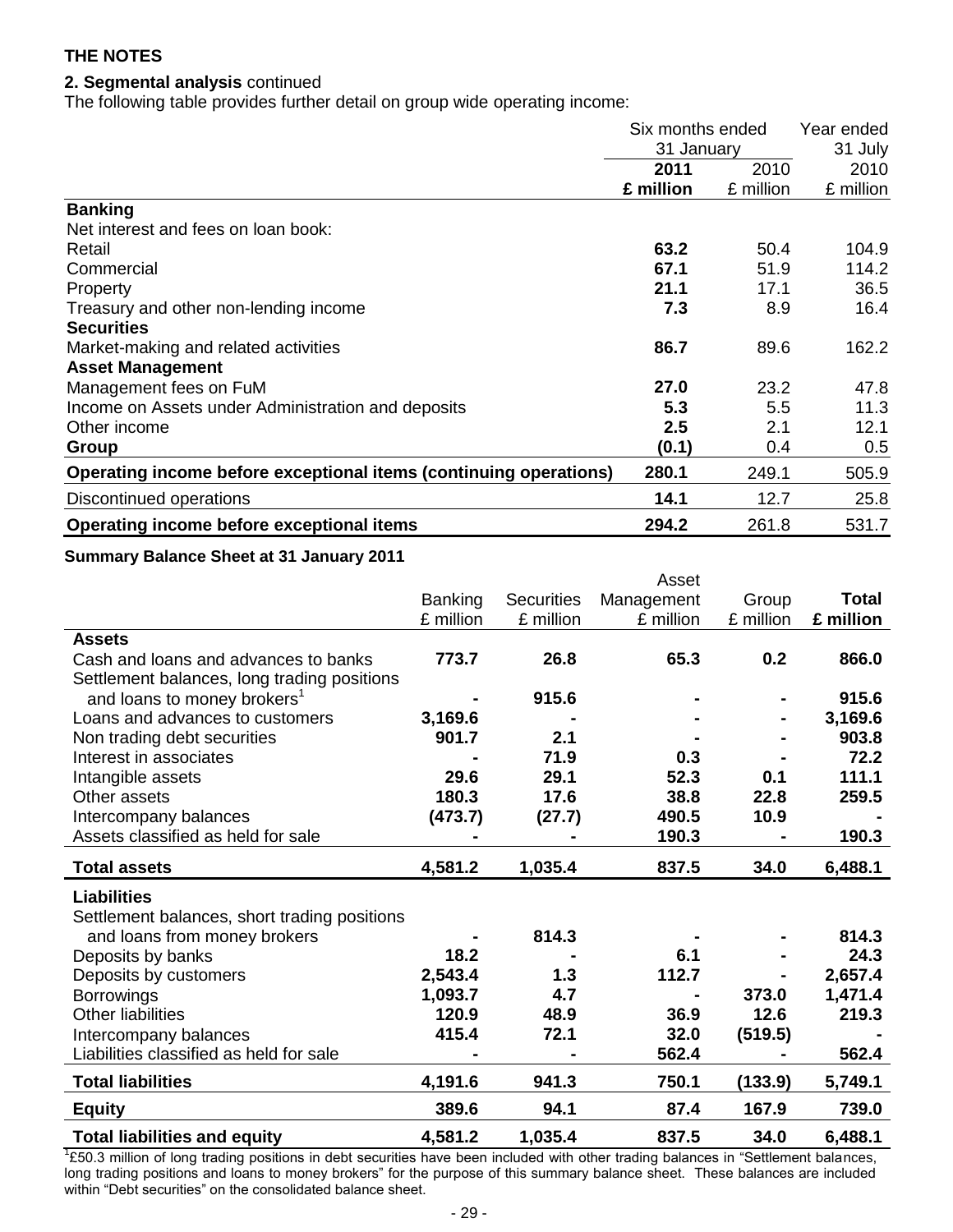## **2. Segmental analysis** continued

Summary Income Statement for the six months ended 31 January 2010

|                                |           |                   | Asset      |           | Continuing | Discontinued |           |
|--------------------------------|-----------|-------------------|------------|-----------|------------|--------------|-----------|
|                                | Banking   | <b>Securities</b> | Management | Group     | operations | operations   | Total     |
|                                | £ million | £ million         | £ million  | £ million | £ million  | £ million    | £ million |
|                                |           |                   |            |           |            |              |           |
| Net interest income/           |           |                   |            |           |            |              |           |
| (expense)                      | 92.7      | (0.2)             | 1.3        | 0.1       | 93.9       | 2.2          | 96.1      |
| Other income                   | 35.6      | 89.8              | 29.5       | 0.3       | 155.2      | 10.5         | 165.7     |
| Operating income before        |           |                   |            |           |            |              |           |
| exceptional items              | 128.3     | 89.6              | 30.8       | 0.4       | 249.1      | 12.7         | 261.8     |
| Administrative expenses        | (56.1)    | (54.6)            | (28.2)     | (10.8)    | (149.7)    | (11.7)       | (161.4)   |
| Depreciation and amortisation  | (5.1)     | (1.0)             | (0.4)      | (0.3)     | (6.8)      | (0.5)        | (7.3)     |
| Impairment losses on           |           |                   |            |           |            |              |           |
| loans and advances             | (30.6)    |                   |            |           | (30.6)     |              | (30.6)    |
| Total operating expenses       |           |                   |            |           |            |              |           |
| before exceptionals            | (91.8)    | (55.6)            | (28.6)     | (11.1)    | (187.1)    | (12.2)       | (199.3)   |
| <b>Adjusted operating</b>      |           |                   |            |           |            |              |           |
| $profit/(loss)^T$              | 36.5      | 34.0              | 2.2        | (10.7)    | 62.0       | 0.5          | 62.5      |
| <b>Exceptional items</b>       |           |                   |            |           |            |              |           |
| Impairment losses on goodwill  |           |                   |            |           |            |              |           |
| Amortisation of intangible     |           |                   |            |           |            |              |           |
| assets on acquisition          | (0.2)     |                   |            |           | (0.2)      |              | (0.2)     |
| Loss on remeasurement to fair  |           |                   |            |           |            |              |           |
| value less costs to sell       |           |                   |            |           |            |              |           |
|                                |           |                   |            |           |            |              |           |
| <b>Operating profit/(loss)</b> |           |                   |            |           |            |              |           |
| before tax                     | 36.3      | 34.0              | 2.2        | (10.7)    | 61.8       | 0.5          | 62.3      |
| Tax                            | (10.2)    | (8.2)             | (0.4)      | 2.9       | (15.9)     | (0.1)        | (16.0)    |
| Non-controlling interests      |           |                   | (0.2)      |           | (0.2)      |              | (0.2)     |
|                                |           |                   |            |           |            |              |           |
| Profit/(loss) after tax and    |           |                   |            |           |            |              |           |
| non-controlling interests      | 26.1      | 25.8              | 1.6        | (7.8)     | 45.7       | 0.4          | 46.1      |

<sup>1</sup>Adjusted operating profit/(loss) is stated before exceptional items, goodwill impairment, amortisation of intangible assets on acquisition, loss on remeasurement to fair value less costs to sell and tax.

For the six months ended 31 January 2010, the operating income before exceptional items and the operating profit before tax of the Securities division included £3.4 million relating to its share of profit of associates.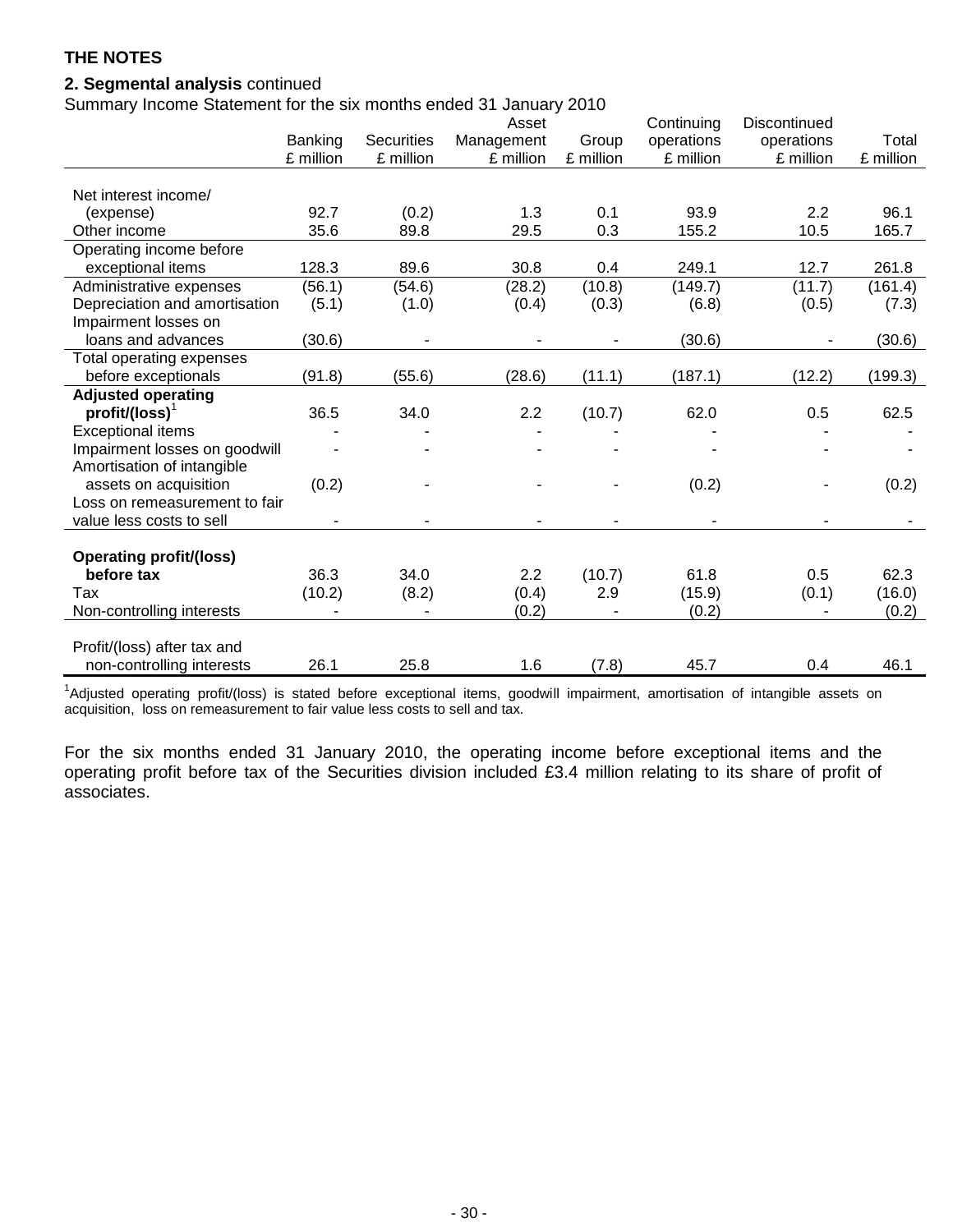## **2. Segmental analysis** continued

Summary Balance Sheet at 31 January 2010

|                                              |                |                   | Asset      |                          |           |
|----------------------------------------------|----------------|-------------------|------------|--------------------------|-----------|
|                                              | <b>Banking</b> | <b>Securities</b> | Management | Group                    | Total     |
|                                              | £ million      | £ million         | £ million  | £ million                | £ million |
| <b>Assets</b>                                |                |                   |            |                          |           |
| Cash and loans and advances to banks         | 230.0          | 17.6              | 197.5      | 0.7                      | 445.8     |
| Settlement balances, long trading positions  |                |                   |            |                          |           |
| and loans to money brokers <sup>1</sup>      |                | 782.0             |            |                          | 782.0     |
| Loans and advances to customers              | 2,562.9        |                   | 14.8       | $\overline{\phantom{a}}$ | 2,577.7   |
| Non trading debt securities                  | 1,507.6        | 4.4               | 143.3      |                          | 1,655.3   |
| Interests in associates <sup>2</sup>         |                | 77.5              | 0.3        |                          | 77.8      |
| Intangible assets                            | 28.3           | 29.1              | 54.7       | 0.1                      | 112.2     |
| Other assets                                 | 151.0          | 17.8              | 56.4       | 32.1                     | 257.3     |
| Intercompany balances                        | (395.8)        | (27.7)            | 424.3      | (0.8)                    |           |
| Assets classified as held for sale           |                |                   |            |                          |           |
|                                              |                |                   |            |                          |           |
| <b>Total assets</b>                          | 4,084.0        | 900.7             | 891.3      | 32.1                     | 5,908.1   |
|                                              |                |                   |            |                          |           |
| <b>Liabilities</b>                           |                |                   |            |                          |           |
| Settlement balances, short trading positions |                |                   |            |                          |           |
| and loans from money brokers                 |                | 671.6             |            |                          | 671.6     |
| Deposits by banks                            | 25.5           |                   | 14.2       |                          | 39.7      |
| Deposits by customers                        | 2,221.5        | 1.0               | 669.9      |                          | 2,892.4   |
| <b>Borrowings</b>                            | 1,279.9        | 4.4               | 5.9        |                          | 1,290.2   |
| <b>Other liabilities</b>                     | 169.8          | 50.2              | 44.3       | 14.5                     | 278.8     |
| Intercompany balances                        | 59.1           | 77.8              | 18.2       | (155.1)                  |           |
| Liabilities classified as held for sale      |                |                   |            |                          |           |
|                                              |                |                   |            |                          |           |
| <b>Total liabilities</b>                     | 3,755.8        | 805.0             | 752.5      | (140.6)                  | 5,172.7   |
|                                              |                |                   |            |                          |           |
| <b>Equity</b>                                | 328.2          | 95.7              | 138.8      | 172.7                    | 735.4     |
| <b>Total liabilities and equity</b>          | 4,084.0        | 900.7             | 891.3      | 32.1                     | 5,908.1   |

<sup>1</sup>£66.9 million of long trading positions in debt securities have been included with other trading balances in "Settlement balances, long trading positions and loans to money brokers" for the purpose of this summary balance sheet. These balances are included within "Debt securities" on the consolidated balance sheet.

<sup>2</sup>Previously the interest in the group associate Mako had been presented in "Group" for the purposes of the segmental balance sheet. This has been reclassified to "Securities" in line with changes in internal management reporting.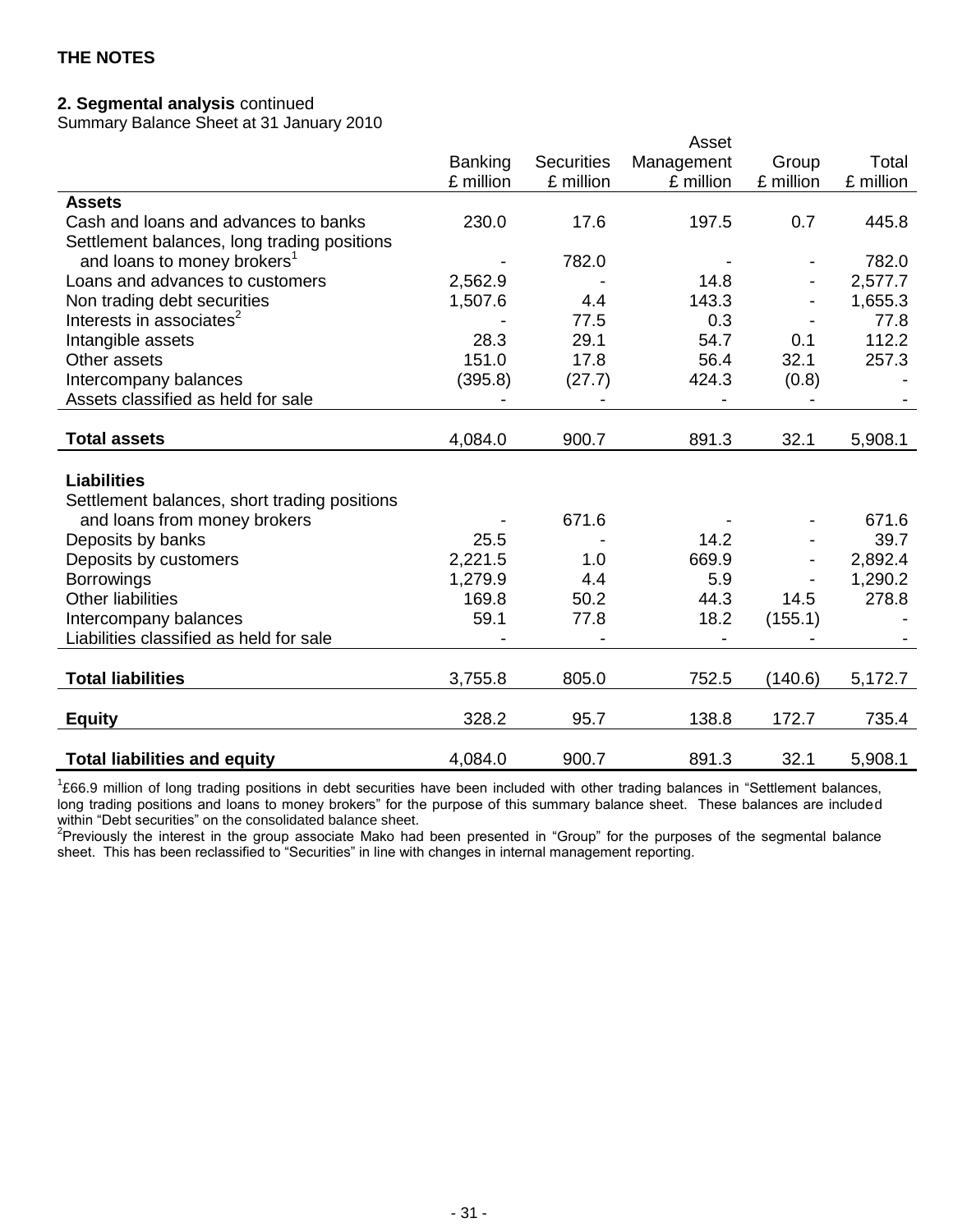# **2. Segmental analysis** continued

Summary Income Statement for the year ended 31 July 2010

|                                |           |                   | Asset      |           | Continuing | Discontinued |           |
|--------------------------------|-----------|-------------------|------------|-----------|------------|--------------|-----------|
|                                | Banking   | <b>Securities</b> | Management | Group     | operations | operations   | Total     |
|                                | £ million | £ million         | £ million  | £ million | £ million  | £ million    | £ million |
|                                |           |                   |            |           |            |              |           |
| Net interest income/           |           |                   |            |           |            |              |           |
| (expense)                      | 188.5     | (0.4)             | 2.4        | 0.3       | 190.8      | 4.7          | 195.5     |
| Other income                   | 83.5      | 162.6             | 68.8       | 0.2       | 315.1      | 21.1         | 336.2     |
| Operating income before        |           |                   |            |           |            |              |           |
| exceptional items              | 272.0     | 162.2             | 71.2       | 0.5       | 505.9      | 25.8         | 531.7     |
| Administrative expenses        | (118.3)   | (100.9)           | (67.9)     | (20.6)    | (307.7)    | (24.0)       | (331.7)   |
| Depreciation and amortisation  | (10.8)    | (2.0)             | (0.7)      | (0.7)     | (14.2)     | (1.1)        | (15.3)    |
| Impairment losses on loans     |           |                   |            |           |            |              |           |
| and advances                   | (63.4)    |                   |            |           | (63.4)     |              | (63.4)    |
| Total operating expenses       |           |                   |            |           |            |              |           |
| before exceptionals            | (192.5)   | (102.9)           | (68.6)     | (21.3)    | (385.3)    | (25.1)       | (410.4)   |
| <b>Adjusted operating</b>      |           |                   |            |           |            |              |           |
| profit/(loss) <sup>1</sup>     | 79.5      | 59.3              | 2.6        | (20.8)    | 120.6      | 0.7          | 121.3     |
| <b>Exceptional items</b>       |           |                   |            | (15.0)    | (15.0)     |              | (15.0)    |
| Impairment losses on goodwill  |           |                   | (0.3)      |           | (0.3)      | (6.2)        | (6.5)     |
| Amortisation of intangible     |           |                   |            |           |            |              |           |
| assets on acquisition          | (0.5)     |                   |            |           | (0.5)      |              | (0.5)     |
| Loss on remeasurement to fair  |           |                   |            |           |            |              |           |
| value less costs to sell       |           |                   |            |           |            |              |           |
|                                |           |                   |            |           |            |              |           |
| <b>Operating profit/(loss)</b> |           |                   |            |           |            |              |           |
| before tax                     | 79.0      | 59.3              | 2.3        | (35.8)    | 104.8      | (5.5)        | 99.3      |
| Tax                            | (22.5)    | (16.0)            | (0.5)      | 6.2       | (32.8)     |              | (32.8)    |
| Non-controlling interests      | (0.3)     |                   | (0.3)      |           | (0.6)      |              | (0.6)     |
|                                |           |                   |            |           |            |              |           |
| Profit/(loss) after tax and    |           |                   |            |           |            |              |           |
| non-controlling interests      | 56.2      | 43.3              | 1.5        | (29.6)    | 71.4       | (5.5)        | 65.9      |

<sup>1</sup>Adjusted operating profit/(loss) is stated before exceptional items, goodwill impairment, amortisation of intangible assets on acquisition, loss on remeasurement to fair value less costs to sell and tax.

For the year ended 31 July 2010, the operating income before exceptional items and the operating profit before tax of the Securities division included £5.7 million relating to its share of profit of associates.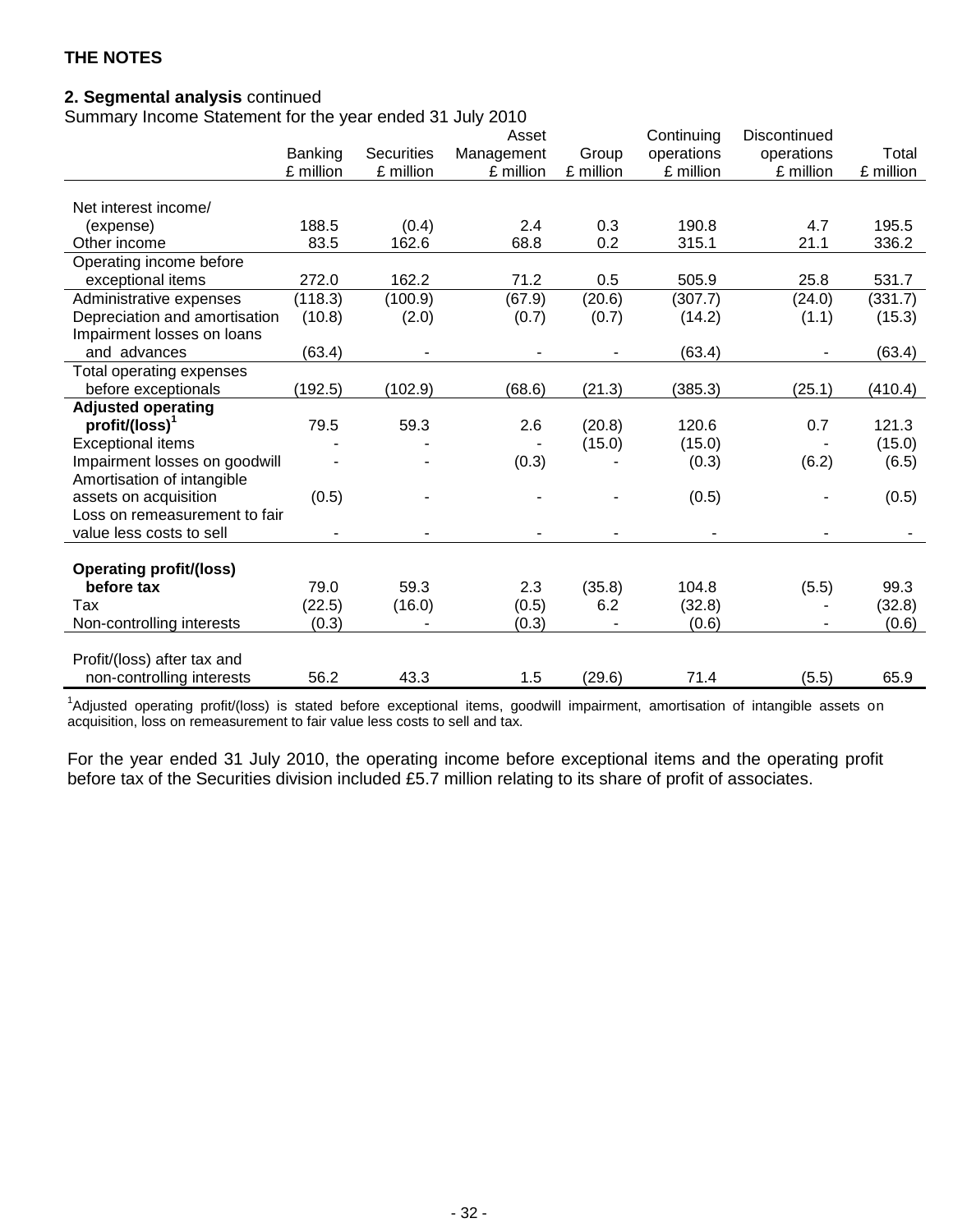## **2. Segmental analysis** continued

Summary Balance Sheet at 31 July 2010

|                                              |           |                   | Asset      |           |           |
|----------------------------------------------|-----------|-------------------|------------|-----------|-----------|
|                                              | Banking   | <b>Securities</b> | Management | Group     | Total     |
|                                              | £ million | £ million         | £ million  | £ million | £ million |
| <b>Assets</b>                                |           |                   |            |           |           |
| Cash and loans and advances to banks         | 493.5     | 26.8              | 90.4       | 0.5       | 611.2     |
| Settlement balances, long trading positions  |           |                   |            |           |           |
| and loans to money brokers <sup>1</sup>      |           | 713.3             |            |           | 713.3     |
| Loans and advances to customers              | 2,898.0   |                   | 14.6       |           | 2,912.6   |
| Non trading debt securities                  | 1,448.1   | 2.0               | 132.0      |           | 1,582.1   |
| Interests in associates                      |           | 73.4              | 0.3        |           | 73.7      |
| Intangible assets                            | 29.6      | 28.7              | 49.0       | 0.2       | 107.5     |
| Other assets                                 | 168.3     | 15.5              | 52.9       | 22.5      | 259.2     |
| Intercompany balances                        | (475.7)   | (27.5)            | 515.9      | (12.7)    |           |
| Assets classified as held for sale           |           |                   |            |           |           |
|                                              |           |                   |            |           |           |
| <b>Total assets</b>                          | 4,561.8   | 832.2             | 855.1      | 10.5      | 6,259.6   |
|                                              |           |                   |            |           |           |
| <b>Liabilities</b>                           |           |                   |            |           |           |
| Settlement balances, short trading positions |           |                   |            |           |           |
| and loans from money brokers                 |           | 597.8             |            |           | 597.8     |
| Deposits by banks                            | 37.8      |                   | 10.3       |           | 48.1      |
| Deposits by customers                        | 2,469.1   | 1.2               | 645.2      |           | 3,115.5   |
| <b>Borrowings</b>                            | 1,167.8   | 4.9               | 1.5        | 297.8     | 1,472.0   |
| <b>Other liabilities</b>                     | 148.5     | 59.9              | 47.7       | 15.7      | 271.8     |
| Intercompany balances                        | 377.7     | 73.6              | 17.5       | (468.8)   |           |
| Liabilities classified as held for sale      |           |                   |            |           |           |
|                                              |           |                   |            |           |           |
| <b>Total liabilities</b>                     | 4,200.9   | 737.4             | 722.2      | (155.3)   | 5,505.2   |
|                                              |           |                   |            |           |           |
| <b>Equity</b>                                | 360.9     | 94.8              | 132.9      | 165.8     | 754.4     |
|                                              |           |                   |            |           |           |
| <b>Total liabilities and equity</b>          | 4,561.8   | 832.2             | 855.1      | 10.5      | 6,259.6   |

 $1254.1$  million of long trading positions in debt securities have been included with other trading balances in "Settlement balances, long trading positions and loans to money brokers" for the purpose of this summary balance sheet. These balances are included within "Debt securities" in the consolidated balance sheet.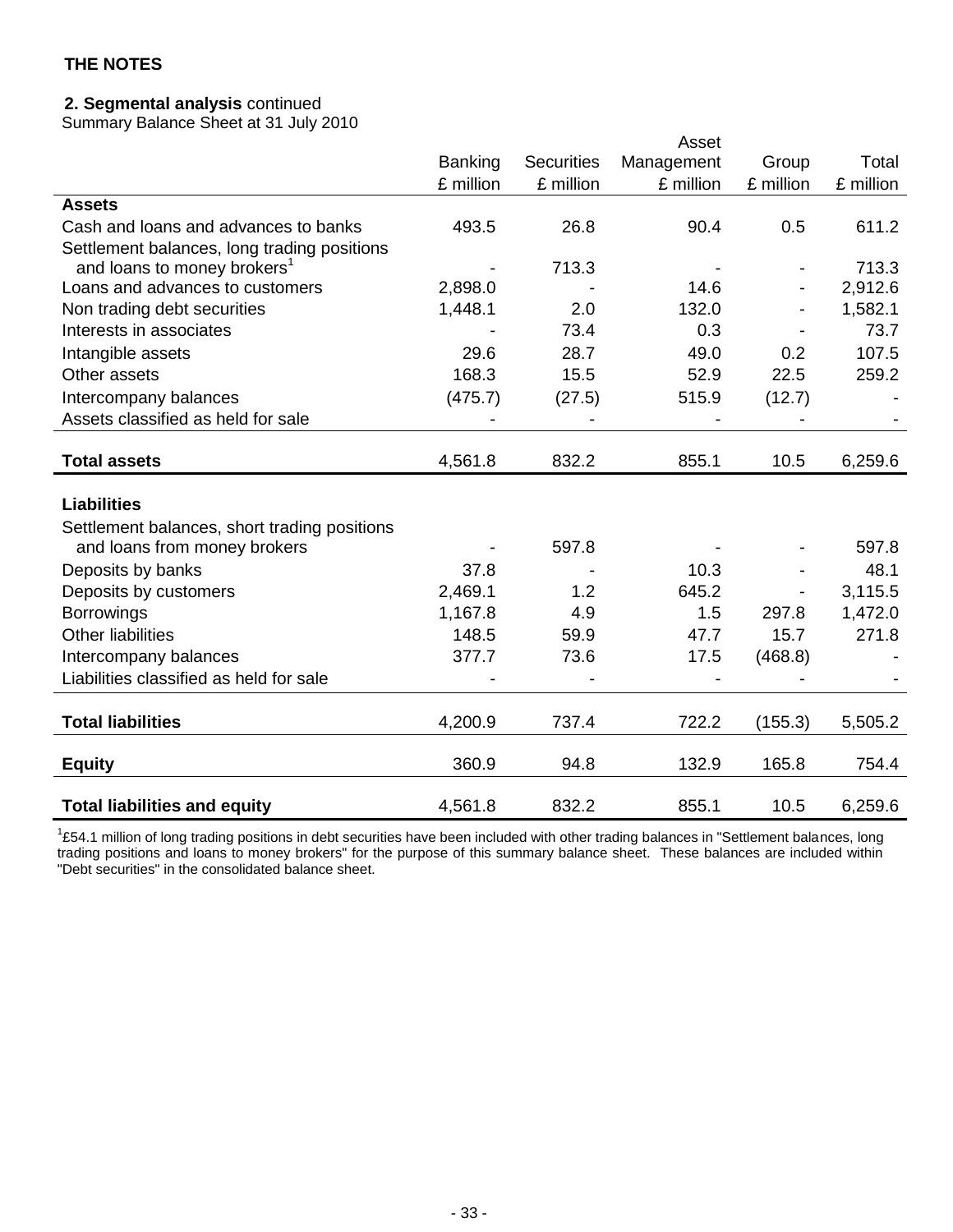## **3. Exceptional items**

|                                         | Six months ended<br>31 January |           | Year ended |
|-----------------------------------------|--------------------------------|-----------|------------|
|                                         |                                |           | 31 July    |
|                                         | 2011                           | 2010      | 2010       |
|                                         | £ million                      | £ million | £ million  |
| Provision for onerous lease commitments | 4.5                            |           |            |
| Impairment on investment assets         |                                |           | 15.0       |
|                                         | 4.5                            |           | 15.0       |

The provision for onerous lease commitments relates to office space to be sublet in Guernsey and Jersey following the decision to dispose of the UK offshore business.

## **4. Tax expense**

|                                                        | Six months ended | Year ended |           |
|--------------------------------------------------------|------------------|------------|-----------|
|                                                        | 31 January       |            | 31 July   |
|                                                        | 2011             | 2010       | 2010      |
|                                                        | £ million        | £ million  | £ million |
| Tax recognised in the income statement                 |                  |            |           |
| Current tax:                                           |                  |            |           |
| UK corporation tax                                     | 16.2             | 10.2       | 29.9      |
| Foreign tax                                            | 1.6              | 1.3        | 1.8       |
| Adjustments in respect of previous periods             |                  | (0.3)      | 3.4       |
|                                                        | 17.8             | 11.2       | 35.1      |
|                                                        |                  |            |           |
| Deferred tax:                                          |                  |            |           |
| Deferred tax (credit)/expense for the current period   | (2.0)            | 4.8        | 0.8       |
| Adjustments in respect of previous periods             |                  | (0.1)      | (3.1)     |
| Tax charge                                             | 15.8             | 15.9       | 32.8      |
|                                                        |                  |            |           |
| Tax recognised in equity                               |                  |            |           |
| Current tax relating to:                               |                  |            |           |
| Financial instruments classified as available for sale | (1.7)            | 7.1        | 7.4       |
| Share-based transactions                               | (0.3)            |            | (0.5)     |
| Deferred tax relating to:                              |                  |            |           |
| Cash flow hedging                                      | 1.1              | 1.7        | 2.3       |
| Financial instruments classified as available for sale | 0.3              |            |           |
| Share-based transactions                               | (0.3)            |            | (0.2)     |
|                                                        |                  |            |           |
|                                                        | (0.9)            | 8.8        | 9.0       |

The effective tax rate for the period is 28.3% (six months ended 31 January 2010: 25.7%; year ended 31 July 2010: 33.0%), representing the best estimate of the annual effective tax rate expected for the full year, applied to the operating profit before tax for the six month period.

The effective tax rate for the period is slightly above the UK corporation tax rate of 27.7% due to the non tax deductible impairment losses on goodwill, partly offset by the inclusion of the share of profit of associates in the consolidated income statement on an after tax basis.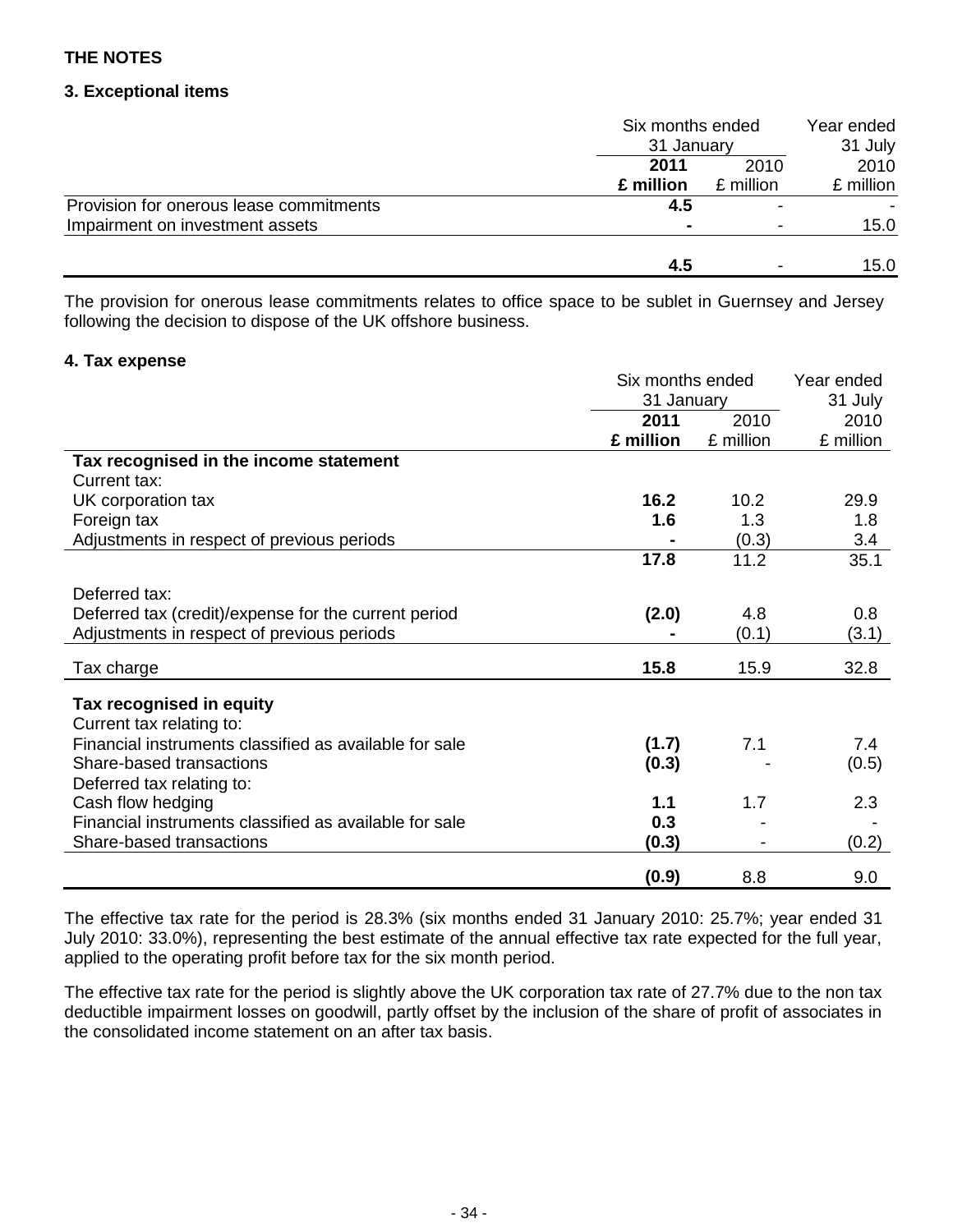## **5. Earnings per share**

Earnings per share is presented on six bases. On a continuing operations basis the following are presented: basic; diluted; adjusted basic; and adjusted diluted. These measures exclude the effect of the UK offshore business which has been classified as a discontinued operation. On a continuing and discontinued operations basis the following are presented: basic and diluted.

Basic earnings per share is in respect of all activities and diluted earnings per share takes into account the dilution effects which would arise on the conversion or vesting of share options and share awards in issue during the period.

On a continuing operations basis the adjusted basic earnings per share excludes discontinued activities, exceptional items, impairment losses on goodwill, amortisation of intangible assets on acquisition and their tax effects to enable comparison of the underlying earnings of the business with prior periods. Adjusted diluted earnings per share takes into account the same dilution effects as for diluted earnings per share described above.

|                                                                              | Six months ended<br>31 January |           | Year ended<br>31 July |
|------------------------------------------------------------------------------|--------------------------------|-----------|-----------------------|
|                                                                              | 2011                           | 2010      | 2010                  |
| <b>Earnings per share</b><br><b>Continuing operations</b>                    |                                |           |                       |
| <b>Basic</b>                                                                 | 27.4p                          | 31.9p     | 49.8p                 |
| <b>Diluted</b>                                                               | 26.7p                          | 31.5p     | 49.0p                 |
| Adjusted basic                                                               | 34.1p                          | 32.1p     | 60.8p                 |
| Adjusted diluted                                                             | 33.2 <sub>p</sub>              | 31.6p     | 59.8p                 |
| <b>Continuing and discontinued operations</b>                                |                                |           |                       |
| <b>Basic</b>                                                                 | 10.1 <sub>p</sub>              | 32.2p     | 46.0p                 |
| <b>Diluted</b>                                                               | 9.9 <sub>p</sub>               | 31.7p     | 45.2p                 |
|                                                                              | £ million                      | £ million | £ million             |
| Profit attributable to shareholders                                          | 14.6                           | 46.1      | 65.9                  |
| Loss/(profit) for the period from discontinued operations                    | 24.9                           | (0.4)     | 5.5                   |
| Profit attributable to shareholders on continuing operations<br>Adjustments: | 39.5                           | 45.7      | 71.4                  |
| <b>Exceptional expenses</b>                                                  | 4.5                            |           | 15.0                  |
| Impairment losses on goodwill                                                | 4.5                            |           | 0.3                   |
| Amortisation of intangible assets on acquisition                             | 0.6                            | 0.2       | 0.5                   |
| Adjusted profit attributable to shareholders on continuing operations        | 49.1                           | 45.9      | 87.2                  |
|                                                                              | million                        | million   | million               |
| Average number of shares                                                     |                                |           |                       |
| <b>Basic weighted</b>                                                        | 144.0                          | 143.1     | 143.4                 |
| Effect of dilutive share options and awards                                  | 3.9                            | 2.2       | 2.4                   |
| <b>Diluted weighted</b>                                                      | 147.9                          | 145.3     | 145.8                 |

The basic earnings per share from discontinued operations is (17.3)p (six months ended 31 January 2010: 0.3p; year ended 31 July 2010: (3.8)p) and the diluted earnings per share from discontinued operations is (16.8)p (six months ended 31 January 2010: 0.3p; year ended 31 July 2010: (3.8)p).

Adjusted basic earnings per share on a continuing and discontinued basis was 34.0p (six months ended 31 January 2010: 32.4p; year ended 31 July 2010: 61.3p), based on adjusted profit attributable to shareholders on continuing and discontinued operations of £48.9 million (six months ended 31 January 2010: £46.3 million; year ended 31 July 2010: £87.9 million).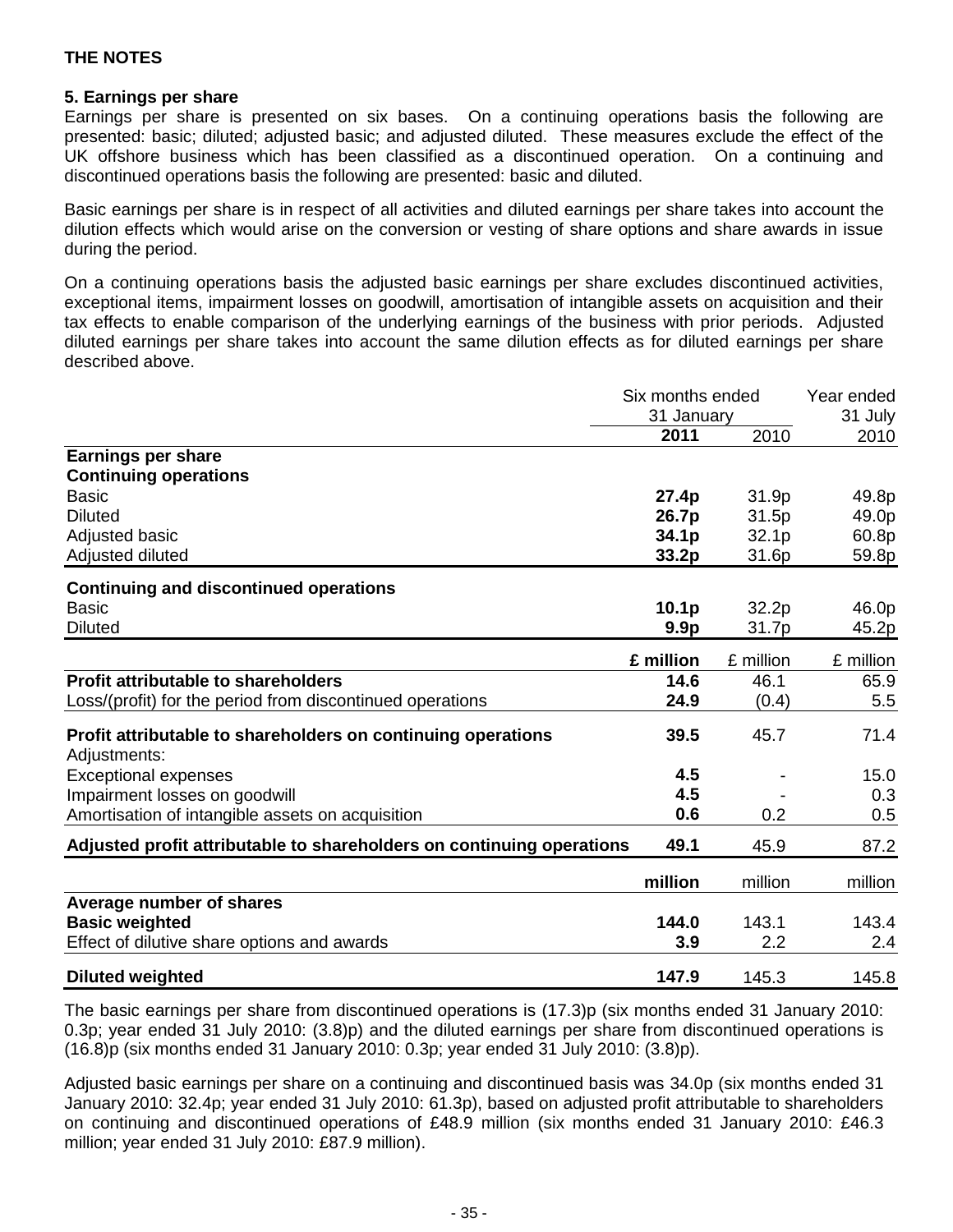## **6. Dividends**

|                                                                         | Six months ended<br>31 January |           | Year ended<br>31 July |
|-------------------------------------------------------------------------|--------------------------------|-----------|-----------------------|
|                                                                         |                                |           |                       |
|                                                                         | 2011                           | 2010      | 2010                  |
|                                                                         | £ million                      | £ million | £ million             |
| For each ordinary share                                                 |                                |           |                       |
| Interim dividend for previous financial year paid in April 2010: 13.5p  | $\blacksquare$                 |           | 19.2                  |
| Final dividend for previous financial year paid in November 2010: 25.5p |                                |           |                       |
| (2009:25.5p)                                                            | 36.4                           | 36.3      | 36.3                  |
|                                                                         | 36.4                           | 36.3      | 55.5                  |

An interim dividend relating to the six months ended 31 January 2011 of 13.5p, amounting to an estimated £19.3 million, is declared. This interim dividend, which is due to be paid on 20 April 2011, is not reflected in these financial statements.

#### **7. Loans and advances to customers**

|                                             | 31 January | 31 January | 31 July   |
|---------------------------------------------|------------|------------|-----------|
|                                             | 2011       | 2010       | 2010      |
|                                             | £ million  | £ million  | £ million |
| Repayable                                   |            |            |           |
| On demand                                   | 126.1      | 119.9      | 49.6      |
| Within three months                         | 882.6      | 782.3      | 1,069.3   |
| Between three months and one year           | 1,121.2    | 887.9      | 822.9     |
| Between one and two years                   | 526.8      | 425.8      | 490.6     |
| Between two and five years                  | 592.7      | 431.6      | 554.5     |
| After more than five years                  | 11.4       | 13.5       | 12.8      |
| Impairment provisions                       | (91.2)     | (83.3)     | (87.1)    |
|                                             | 3,169.6    | 2,577.7    | 2,912.6   |
| Impairment provisions on loans and advances |            |            |           |
| Opening balance                             | 87.1       | 71.2       | 71.2      |
| Charge for the period                       | 37.2       | 30.6       | 63.4      |
| Amounts written off net of recoveries       | (33.1)     | (18.5)     | (47.5)    |
|                                             | 91.2       | 83.3       | 87.1      |

At 31 January 2011, gross impaired loans were £294.5 million (31 January 2010: £320.1 million; 31 July 2010: £299.4 million) and equate to 9.0% (31 January 2010: 12.0%; 31 July 2010: 10.0%) of the gross loan book before provisions. The majority of the group's lending is secured and therefore the gross impaired loans quoted do not reflect the expected loss.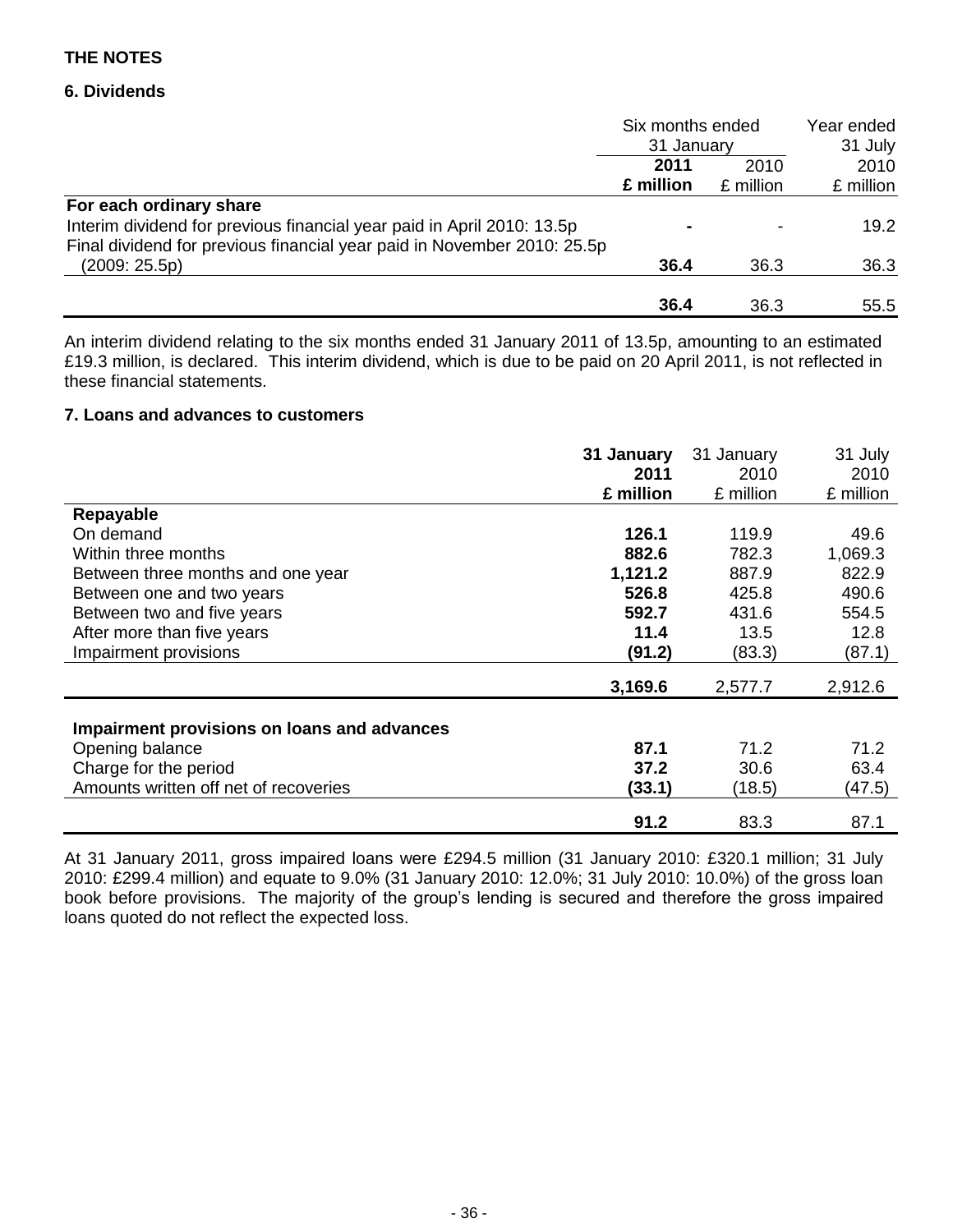# **8. Debt securities**

|                                         | Held for<br>trading | Held to<br>maturity assets | Available for<br>sale assets | Loans and<br>receivables | <b>Total</b> |
|-----------------------------------------|---------------------|----------------------------|------------------------------|--------------------------|--------------|
|                                         | £ million           | £ million                  | £ million                    | £ million                | £ million    |
| At 31 January 2011                      |                     |                            |                              |                          |              |
| Long trading positions in               |                     |                            |                              |                          |              |
| debt securities                         | 50.3                |                            |                              |                          | 50.3         |
| Certificates of deposit                 |                     |                            |                              | 177.0                    | 177.0        |
| Floating rate notes                     |                     | 2.1                        | 444.1                        |                          | 446.2        |
| Gilts and government                    |                     |                            |                              |                          |              |
| guaranteed debt                         |                     |                            | 280.6                        |                          | 280.6        |
|                                         | 50.3                | 2.1                        | 724.7                        | 177.0                    | 954.1        |
|                                         |                     |                            |                              |                          |              |
|                                         | Held for            | Held to                    | Available for                | Loans and                |              |
|                                         | trading             | maturity assets            | sale assets                  | receivables              | Total        |
|                                         | £ million           | £ million                  | £ million                    | £ million                | £ million    |
| At 31 January 2010                      |                     |                            |                              |                          |              |
| Long trading positions in               |                     |                            |                              |                          |              |
| debt securities                         | 66.9                |                            |                              |                          | 66.9         |
| Certificates of deposit                 |                     |                            |                              | 587.7                    | 587.7        |
| Floating rate notes                     |                     | 18.4                       | 763.4                        |                          | 781.8        |
| Gilts and government<br>guaranteed debt |                     |                            | 285.8                        |                          | 285.8        |
|                                         |                     |                            |                              |                          |              |
|                                         | 66.9                | 18.4                       | 1,049.2                      | 587.7                    | 1,722.2      |
|                                         | <b>Held for</b>     | Held to                    | Available for                | Loans and                |              |
|                                         | trading             | maturity assets            | sale assets                  | receivables              | Total        |
|                                         | £ million           | £ million                  | £ million                    | £ million                | £ million    |
| At 31 July 2010                         |                     |                            |                              |                          |              |
| Long trading positions in               |                     |                            |                              |                          |              |
| debt securities                         | 54.1                |                            |                              |                          | 54.1         |
| Certificates of deposit                 |                     |                            |                              | 672.1                    | 672.1        |
| Floating rate notes                     |                     | 9.0                        | 615.4                        |                          | 624.4        |
| Gilts and government                    |                     |                            |                              |                          |              |
| guaranteed debt                         |                     |                            | 285.6                        |                          | 285.6        |
|                                         | 54.1                | 9.0                        | 901.0                        | 672.1                    | 1,636.2      |
|                                         |                     |                            |                              |                          |              |

The fair value of items carried at amortised cost together with their book value is as follows:

|                                      | 31 January 2011   |                   | 31 January 2010 |            | 31 July 2010 |            |
|--------------------------------------|-------------------|-------------------|-----------------|------------|--------------|------------|
|                                      | <b>Book value</b> | <b>Fair value</b> | Book value      | Fair value | Book value   | Fair value |
|                                      | £ million         | £ million         | £ million       | £ million  | £ million    | £ million  |
| Certificates of deposit classified   |                   |                   |                 |            |              |            |
| as loans and receivables             | 177.0             | 176.8             | 587.7           | 588.8      | 672.1        | 672.4      |
| Floating rate notes held to maturity | 2.1               | 2.1               | 18.4            | 17.8       | 9.0          | 8.8        |
|                                      |                   |                   |                 |            |              |            |
|                                      | 179.1             | 178.9             | 606.1           | 606.6      | 681.1        | 681.2      |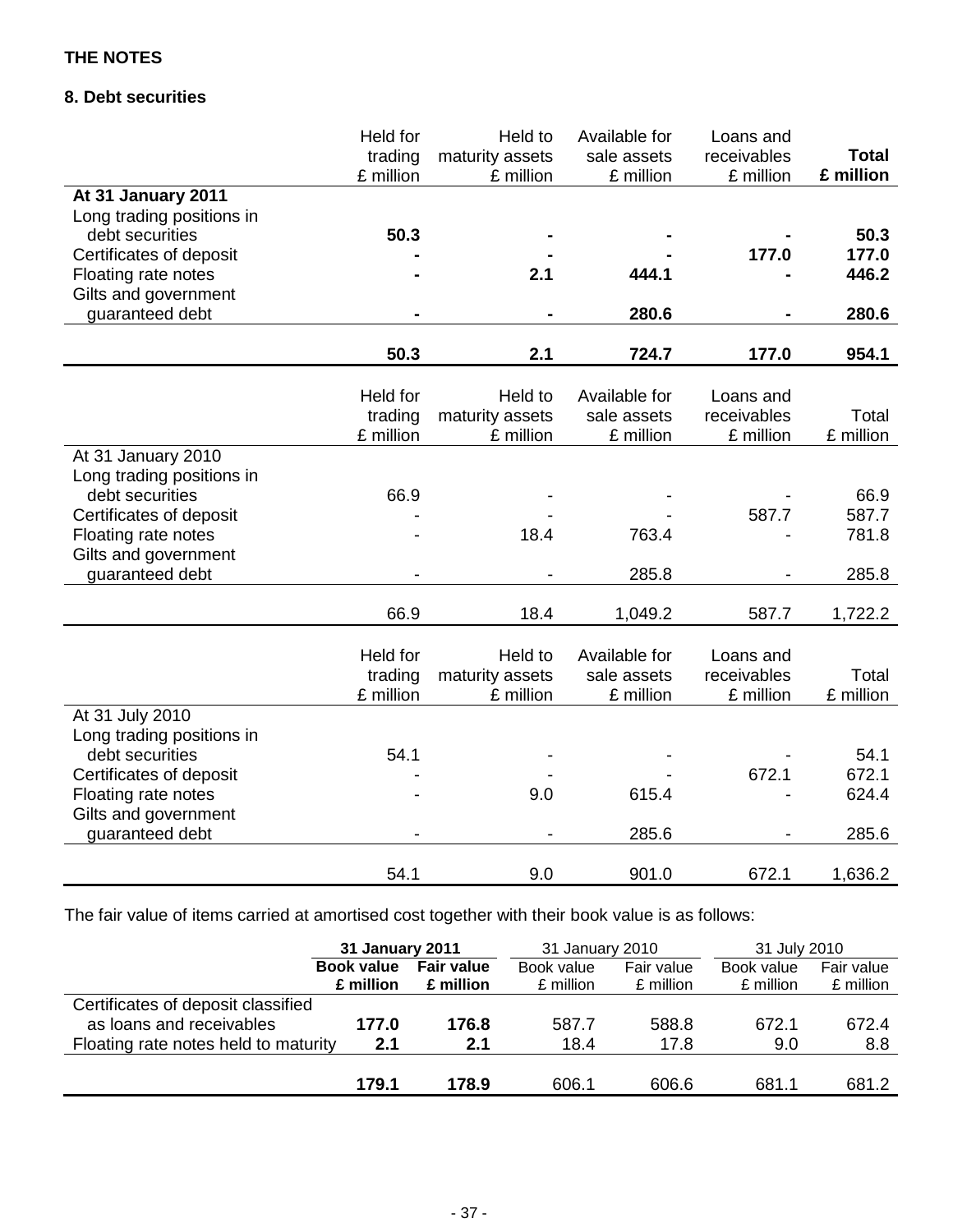## **8. Debt securities** continued

Movements on the book value of gilts and government guaranteed debt and floating rate notes held during the period comprise:

|                                                                                                    | Gilts and<br>government<br>guaranteed |                     |           |           |
|----------------------------------------------------------------------------------------------------|---------------------------------------|---------------------|-----------|-----------|
|                                                                                                    | debt                                  | Floating rate notes |           |           |
|                                                                                                    | Available for                         | Available           | Held to   |           |
|                                                                                                    | sale                                  | for sale            | maturity  | Total     |
|                                                                                                    | £ million                             | £ million           | £ million | £ million |
| At 1 August 2009                                                                                   | 285.0                                 | 754.7               | 19.4      | 1,059.1   |
| <b>Additions</b>                                                                                   |                                       |                     |           |           |
| <b>Disposals</b>                                                                                   |                                       |                     |           |           |
| Redemptions at maturity                                                                            |                                       | (24.7)              | (1.0)     | (25.7)    |
| <b>Currency translation differences</b>                                                            |                                       | 8.5                 |           | 8.5       |
| Increase in carrying value of financial                                                            |                                       |                     |           |           |
| instruments classified as available for sale                                                       | 0.8                                   | 24.9                |           | 25.7      |
| Transfers to held for sale assets                                                                  |                                       |                     |           |           |
| At 31 January 2010                                                                                 | 285.8                                 | 763.4               | 18.4      | 1,067.6   |
|                                                                                                    |                                       |                     |           |           |
| <b>Additions</b>                                                                                   |                                       |                     |           |           |
| <b>Disposals</b>                                                                                   |                                       | (32.5)              |           | (32.5)    |
| Redemptions at maturity                                                                            |                                       | (112.4)             | (9.3)     | (121.7)   |
| <b>Currency translation differences</b>                                                            |                                       | (4.4)               | (0.1)     | (4.5)     |
| (Decrease)/increase in carrying value of financial<br>instruments classified as available for sale |                                       |                     |           |           |
|                                                                                                    | (0.2)                                 | 1.3                 |           | 1.1       |
| Transfers to held for sale assets                                                                  |                                       |                     |           |           |
| At 31 July 2010                                                                                    | 285.6                                 | 615.4               | 9.0       | 910.0     |
| <b>Additions</b>                                                                                   | 37.4                                  |                     |           | 37.4      |
| <b>Disposals</b>                                                                                   |                                       | (115.1)             |           | (115.1)   |
| Redemptions at maturity                                                                            |                                       | (55.0)              |           | (55.0)    |
| <b>Currency translation differences</b>                                                            |                                       | 2.9                 | 0.1       | 3.0       |
| Decrease in carrying value of financial                                                            |                                       |                     |           |           |
| instruments classified as available for sale                                                       | (5.0)                                 | (4.1)               |           | (9.1)     |
| Transfers to held for sale assets                                                                  | (37.4)                                |                     | (7.0)     | (44.4)    |
| At 31 January 2011                                                                                 | 280.6                                 | 444.1               | 2.1       | 726.8     |

In respect of the floating rate notes, both classified as available for sale and held to maturity, £147.8 million (31 January 2010: £175.4 million; 31 July 2010: £132.4 million) were due to mature within one year and £26.5 million (31 January 2010: £28.1 million; 31 July 2010: £25.0 million) have been issued by corporates with the remainder issued by banks and building societies.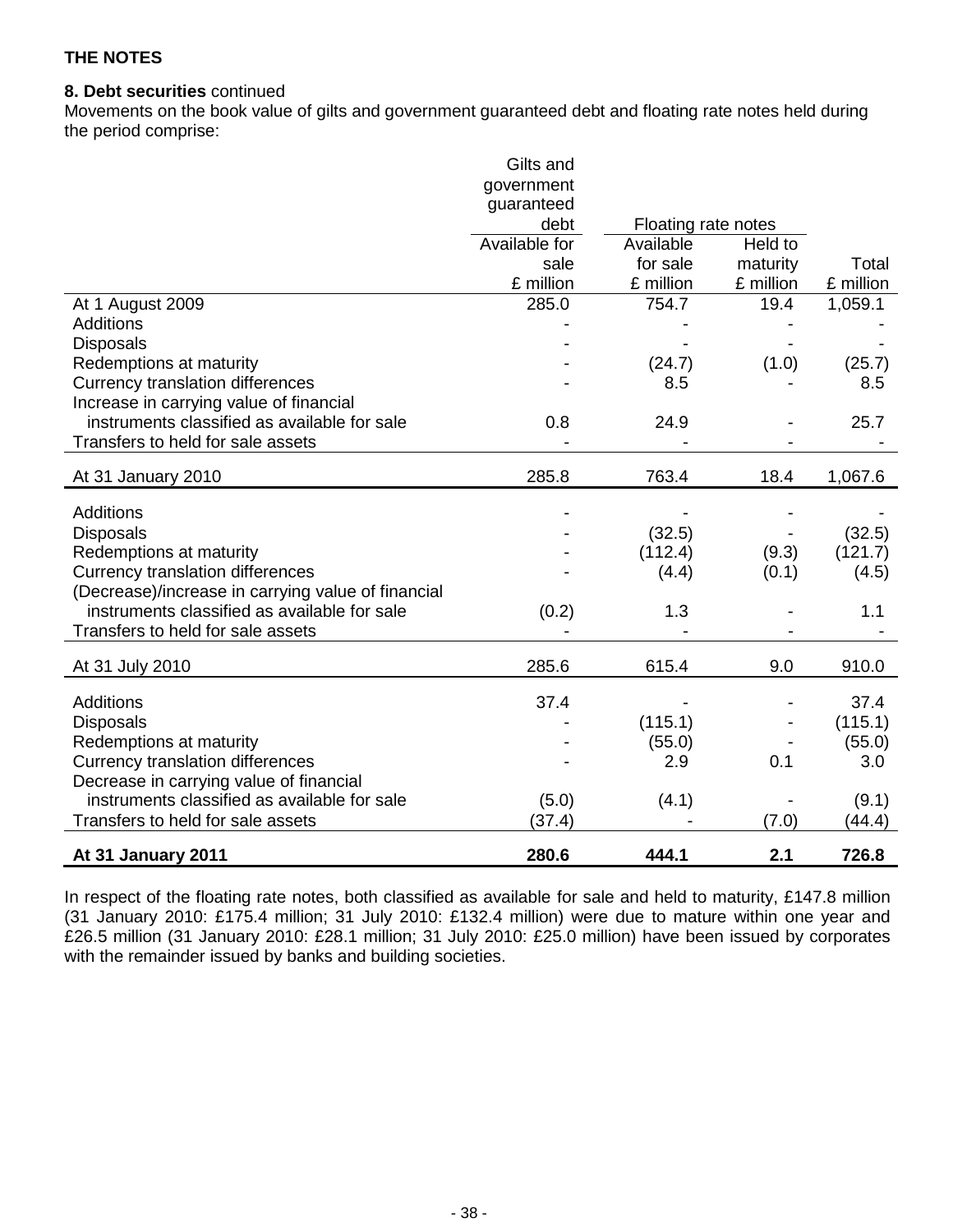# **9. Equity shares**

|                                              | Six months ended<br>31 January |           | Year ended |  |
|----------------------------------------------|--------------------------------|-----------|------------|--|
|                                              |                                |           | 31 July    |  |
|                                              | 2010<br>2011                   |           | 2010       |  |
|                                              | £ million                      | £ million | £ million  |  |
| Equity shares classified as held for trading | 41.4                           | 34.4      | 31.5       |  |
| Other equity shares                          | 27.4                           | 37.8      | 28.4       |  |
|                                              |                                |           |            |  |
|                                              | 68.8                           | 72.2      | 59.9       |  |

Movements on the book value of other equity shares held during the period comprise:

|                                                                                      | Available<br>for sale<br>£ million | Fair value<br>through<br>profit or loss<br>£ million | Total<br>£ million |
|--------------------------------------------------------------------------------------|------------------------------------|------------------------------------------------------|--------------------|
| At 1 August 2009                                                                     | 25.4                               | 12.6                                                 | 38.0               |
| <b>Additions</b>                                                                     |                                    | 0.2                                                  | 0.2                |
| <b>Disposals</b><br><b>Currency translation differences</b>                          |                                    | (0.6)                                                | (0.6)              |
| Increase/(decrease) in carrying value of:                                            |                                    |                                                      |                    |
| Equity shares classified as available for sale                                       | (0.7)                              |                                                      | (0.7)              |
| Listed equity shares held at fair value                                              |                                    |                                                      |                    |
| Unlisted equity shares held at fair value                                            |                                    | 0.9                                                  | 0.9                |
| Transfers to held for sale assets                                                    |                                    |                                                      |                    |
| At 31 January 2010                                                                   | 24.7                               | 13.1                                                 | 37.8               |
|                                                                                      |                                    |                                                      |                    |
| <b>Additions</b>                                                                     |                                    |                                                      |                    |
| <b>Disposals</b><br><b>Currency translation differences</b>                          | (0.3)                              | (10.3)                                               | (10.3)<br>(0.3)    |
| Increase/(decrease) in carrying value of:                                            |                                    |                                                      |                    |
| Equity shares classified as available for sale                                       | (1.7)                              |                                                      | (1.7)              |
| Listed equity shares held at fair value                                              |                                    |                                                      |                    |
| Unlisted equity shares held at fair value                                            |                                    | 2.9                                                  | 2.9                |
| Transfers to held for sale assets                                                    |                                    |                                                      |                    |
| At 31 July 2010                                                                      | 22.7                               | 5.7                                                  | 28.4               |
|                                                                                      |                                    |                                                      |                    |
| Additions                                                                            |                                    | 0.5                                                  | 0.5                |
| <b>Disposals</b>                                                                     |                                    | (1.7)                                                | (1.7)              |
| <b>Currency translation differences</b><br>Increase/(decrease) in carrying value of: | 0.5                                |                                                      | 0.5                |
| Equity shares classified as available for sale                                       | 0.7                                |                                                      | 0.7                |
| Listed equity shares held at fair value                                              |                                    |                                                      |                    |
| Unlisted equity shares held at fair value                                            |                                    | 0.7                                                  | 0.7                |
| Transfers to held for sale assets                                                    | (1.7)                              |                                                      | (1.7)              |
| At 31 January 2011                                                                   | 22.2                               | 5.2                                                  | 27.4               |
|                                                                                      |                                    |                                                      |                    |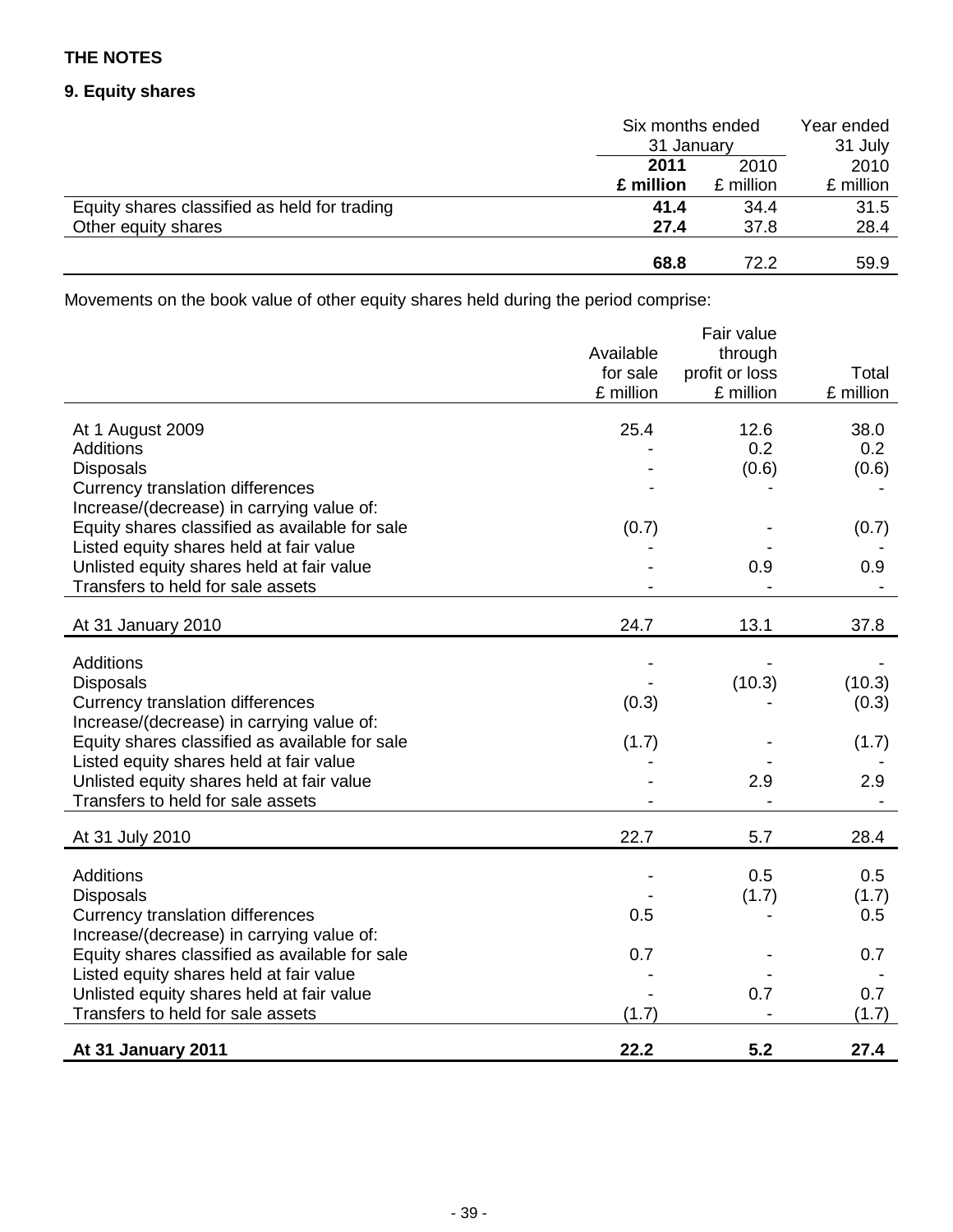## **10. Intangible assets**

|                                                |             |           |           | Intangible  |           |
|------------------------------------------------|-------------|-----------|-----------|-------------|-----------|
|                                                |             |           |           | assets on   | Group     |
|                                                | <b>Note</b> | Goodwill  | Software  | acquisition | total     |
|                                                |             | £ million | £ million | £ million   | £ million |
| Cost                                           |             |           |           |             |           |
| At 1 August 2010                               |             | 171.2     | 26.5      | 7.0         | 204.7     |
| <b>Additions</b>                               |             |           | 3.8       |             | 3.8       |
| Acquisition of subsidiary                      |             | 11.8      |           | 8.0         | 19.8      |
| Foreign exchange                               |             | 0.2       |           |             | 0.2       |
| Transfers to held for sale assets              |             |           | (2.7)     |             | (2.7)     |
| At 31 January 2011                             |             | 183.2     | 27.6      | 15.0        | 225.8     |
| <b>Amortisation and impairment</b>             |             |           |           |             |           |
| At 1 August 2010                               |             | 75.6      | 20.7      | 0.9         | 97.2      |
| Amortisation charge for the period             |             |           | 1.2       | 0.6         | 1.8       |
| Impairment included in discontinued operations | 11          | 11.2      |           |             | 11.2      |
| Impairment charge                              |             | 4.5       |           |             | 4.5       |
| At 31 January 2011                             |             | 91.3      | 21.9      | 1.5         | 114.7     |
| Net book value at 31 January 2011              |             | 91.9      | 5.7       | 13.5        | 111.1     |
| Net book value at 31 January 2010              |             | 102.4     | 3.4       | 6.4         | 112.2     |
| Net book value at 31 July 2010                 |             | 95.6      | 5.8       | 6.1         | 107.5     |

The Asset Management division continues to review its options in respect of all its activities, given its objective to become a leading provider of UK wealth and asset management services. As a result of this review and in light of the impairment triggered by the agreed disposal of the UK offshore business, indications of potential goodwill impairment within the group's Cayman Islands business were identified. This was confirmed by detailed impairment testing and a £4.5 million impairment charge has been recognised in the consolidated income statement.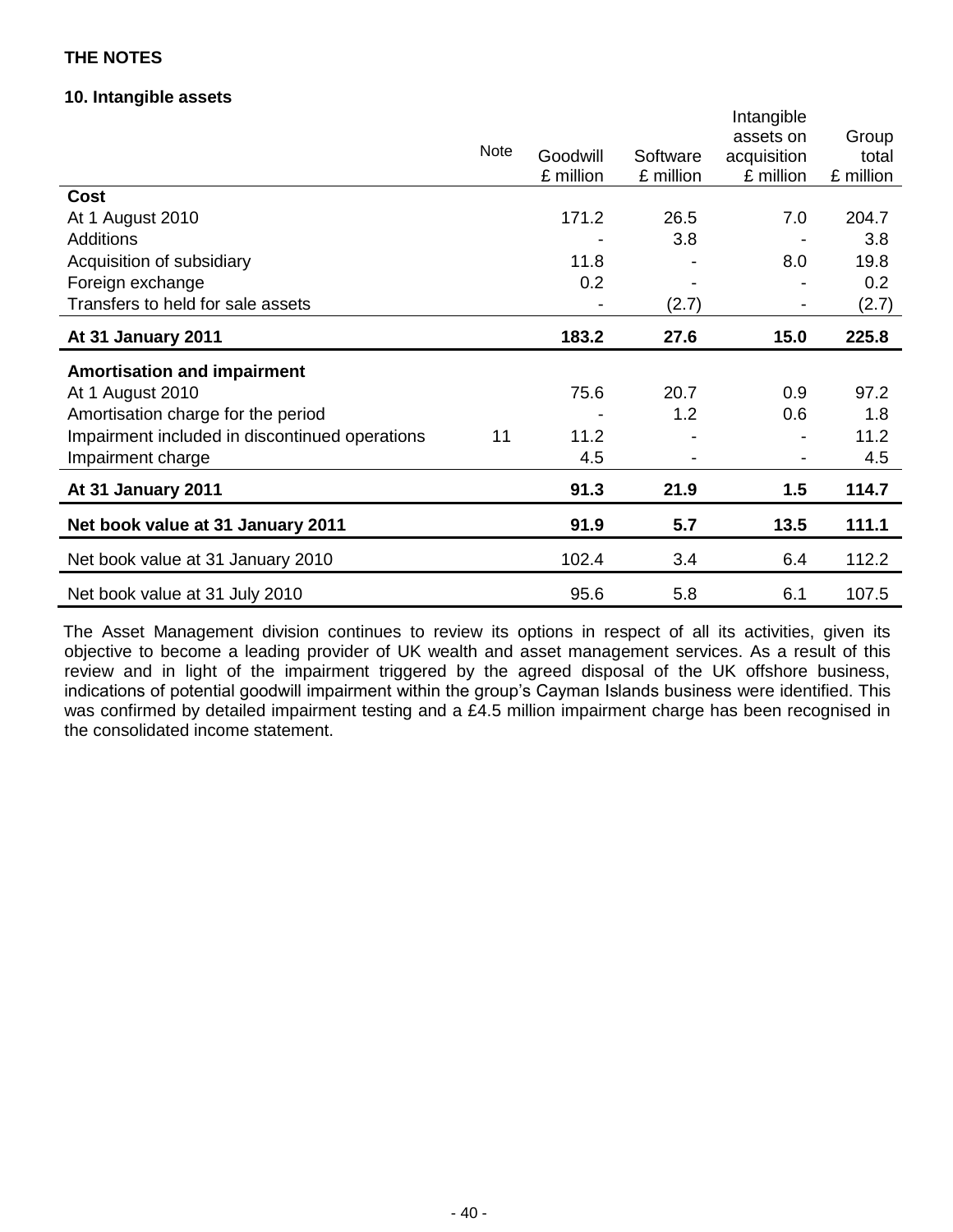## **11. Discontinued operations and non-current assets held for sale**

On 10 March 2011, the group announced the sale of its UK offshore trust, fund administration, asset management and banking business, which is part of the Asset Management division, to Kleinwort Benson Channel Islands Holdings Limited for cash consideration of £29.1 million, subject to adjustment by reference to the net asset position of the business at the time of completion. The closing of the transaction is expected to be completed by the end of the financial year.

At the balance sheet date, the UK offshore business fulfilled the requirements of IFRS 5 to be classified as "Discontinued operations" in the consolidated income statement. Additionally, the assets that have not been sold yet are presented as "held for sale" in the 31 January 2011 consolidated balance sheet.

## (a) Results of discontinued operations

The results of discontinued operations, which comprise the UK offshore business held for sale, were as follows:

|                                                           | Six months ended |           | Year ended |  |
|-----------------------------------------------------------|------------------|-----------|------------|--|
|                                                           | 31 January       |           | 31 July    |  |
|                                                           | 2011             | 2010      | 2010       |  |
|                                                           | £ million        | £ million | £ million  |  |
| Operating income                                          | 14.1             | 12.7      | 25.8       |  |
| Operating expense                                         | (14.2)           | (12.2)    | (25.1)     |  |
| Operating (loss)/profit before tax                        | (0.1)            | 0.5       | 0.7        |  |
| Tax                                                       | (0.1)            | (0.1)     |            |  |
| (Loss)/profit after tax                                   | (0.2)            | 0.4       | 0.7        |  |
| Loss on remeasurement to fair value less costs to sell    | (13.5)           |           |            |  |
| Impairment of goodwill                                    | (11.2)           |           | (6.2)      |  |
| Tax                                                       |                  |           |            |  |
| (Loss)/profit for the period from discontinued operations | (24.9)           | 0.4       | (5.5)      |  |

Excluding the loss after tax, the estimated loss on disposal of the business was £24.7 million. This comprised £11.2 million impairment of goodwill and £13.5 million remeasurement to fair value less costs to sell.

As disclosed in note 3, the group incurred a provision for onerous lease commitments of £4.5 million. This relates to the UK offshore properties which was recorded at the balance sheet date and is not included in the above loss on discontinued operations.

(b) Assets and liabilities held for sale

The major classes of assets and liabilities classified as held for sale are as follows:

|                                                 | 31 January |
|-------------------------------------------------|------------|
|                                                 | 2011       |
|                                                 | £ million  |
| Loans and advances to banks                     | 22.3       |
| Loans and advances to customers                 | 15.3       |
| Debt securities                                 | 143.9      |
| Equity shares                                   | 1.6        |
| Prepayments, accrued income and other assets    | 7.2        |
| Total assets classified as held for sale        | 190.3      |
| Deposits by banks                               | 5.3        |
| Deposits by customers                           | 549.3      |
| Loans and overdrafts from banks                 | 0.8        |
| Derivative financial instruments                | 0.3        |
| Accruals, deferred income and other liabilities | 6.7        |
| Total liabilities classified as held for sale   | 562.4      |

Intra group assets of £399.2 million on deposit with the Banking division's Treasury operation and intra group liabilities of £1.2 million with the Asset Management division are not included in the held for sale assets and liabilities above.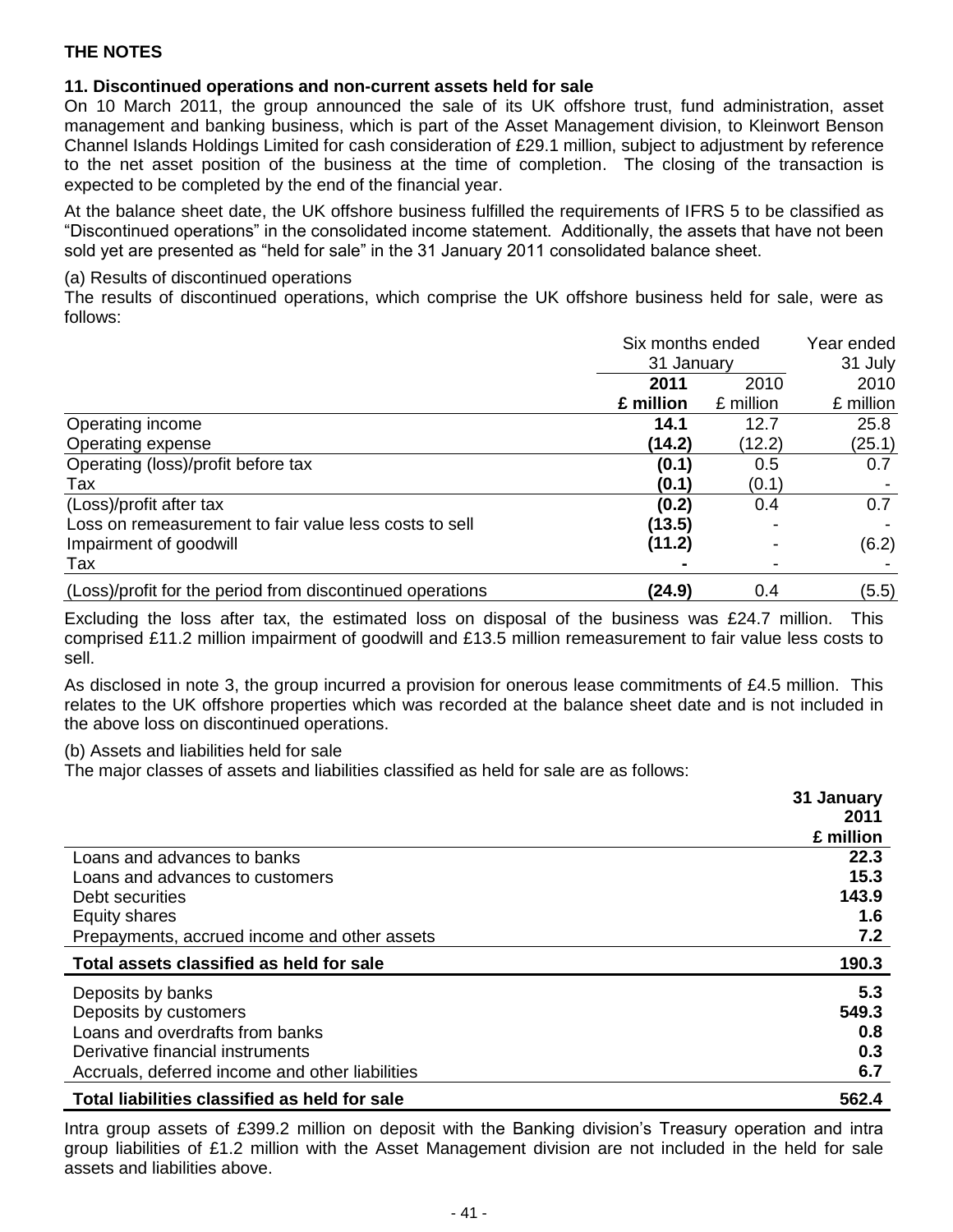# **11. Discontinued operations and non-current assets held for sale** continued

(c) Cash flow from discontinued operations

|                                          | Six months ended<br>31 January |           | Year ended |
|------------------------------------------|--------------------------------|-----------|------------|
|                                          |                                |           | 31 July    |
|                                          | 2010<br>2011                   | 2010      |            |
|                                          | £ million                      | £ million | £ million  |
| Net cash flows from operating activities | (57.2)                         | 15.2      | 20.5       |
| Net cash flows from investing activities | (0.9)                          | (1.0)     | (1.6)      |
| Net cash flows from financing activities |                                |           |            |

# **12. Settlement balances and short positions**

|                                                          | 31 January | 31 January | 31 July   |
|----------------------------------------------------------|------------|------------|-----------|
|                                                          | 2011       | 2010       | 2010      |
|                                                          | £ million  | £ million  | £ million |
| Settlement balances<br>Short positions held for trading: | 587.1      | 526.4      | 498.1     |
| Debt securities                                          | 79.2       | 44.9       | 48.6      |
| Equity shares                                            | 16.2       | 13.3       | 18.4      |
|                                                          | 682.5      | 584.6      | 565.1     |

## **13. Financial liabilities**

|                                                                                          | On<br>demand<br>£ million | Within<br>three<br>months<br>£ million | <b>Between</b><br>three months<br>and one year<br>£ million | <b>Between</b><br>one and<br>two years<br>£ million | <b>Between</b><br>two and<br>five years<br>£ million | After<br>more than<br>five years<br>£ million | Total<br>£ million |
|------------------------------------------------------------------------------------------|---------------------------|----------------------------------------|-------------------------------------------------------------|-----------------------------------------------------|------------------------------------------------------|-----------------------------------------------|--------------------|
| At 31 January 2011<br>Deposits by banks<br>Deposits by customers<br>Loans and overdrafts | 14.3<br>578.7             | 9.0<br>870.2                           | 1.0<br>816.1                                                | $\blacksquare$<br>346.3                             | 43.3                                                 | ۰.<br>2.8                                     | 24.3<br>2,657.4    |
| from banks<br>Debt securities in issue                                                   | 13.9<br>$\blacksquare$    | 29.6                                   | 392.5                                                       | 41.4<br>$\blacksquare$                              | 349.6<br>21.4                                        | ۰.<br>198.0                                   | 827.0<br>219.4     |
|                                                                                          | 606.9                     | 908.8                                  | 1,209.6                                                     | 387.7                                               | 414.3                                                | 200.8                                         | 3,728.1            |

|                          | On<br>demand<br>£ million | Within<br>three<br>months<br>£ million | <b>Between</b><br>three months<br>and one year<br>£ million | <b>Between</b><br>one and<br>two years<br>£ million | <b>Between</b><br>two and<br>five years<br>£ million | After<br>more than<br>five years<br>£ million | Total<br>£ million |
|--------------------------|---------------------------|----------------------------------------|-------------------------------------------------------------|-----------------------------------------------------|------------------------------------------------------|-----------------------------------------------|--------------------|
|                          |                           |                                        |                                                             |                                                     |                                                      |                                               |                    |
| At 31 January 2010       |                           |                                        |                                                             |                                                     |                                                      |                                               |                    |
| Deposits by banks        | 5.4                       | 28.5                                   | 5.8                                                         |                                                     | $\overline{\phantom{a}}$                             | -                                             | 39.7               |
| Deposits by customers    | 814.1                     | 774.2                                  | 593.3                                                       | 628.9                                               | 81.9                                                 | $\sim$                                        | 2,892.4            |
| Loans and overdrafts     |                           |                                        |                                                             |                                                     |                                                      |                                               |                    |
| from banks               | 18.3                      | 38.0                                   | 1,012.2                                                     | 50.0                                                | 75.0                                                 | $\blacksquare$                                | 1,193.5            |
| Debt securities in issue |                           |                                        |                                                             |                                                     | $\overline{\phantom{a}}$                             | 21.7                                          | 21.7               |
|                          |                           |                                        |                                                             |                                                     |                                                      |                                               |                    |
|                          | 837.8                     | 840.7                                  | 1,611.3                                                     | 678.9                                               | 156.9                                                | 21.7                                          | 4,147.3            |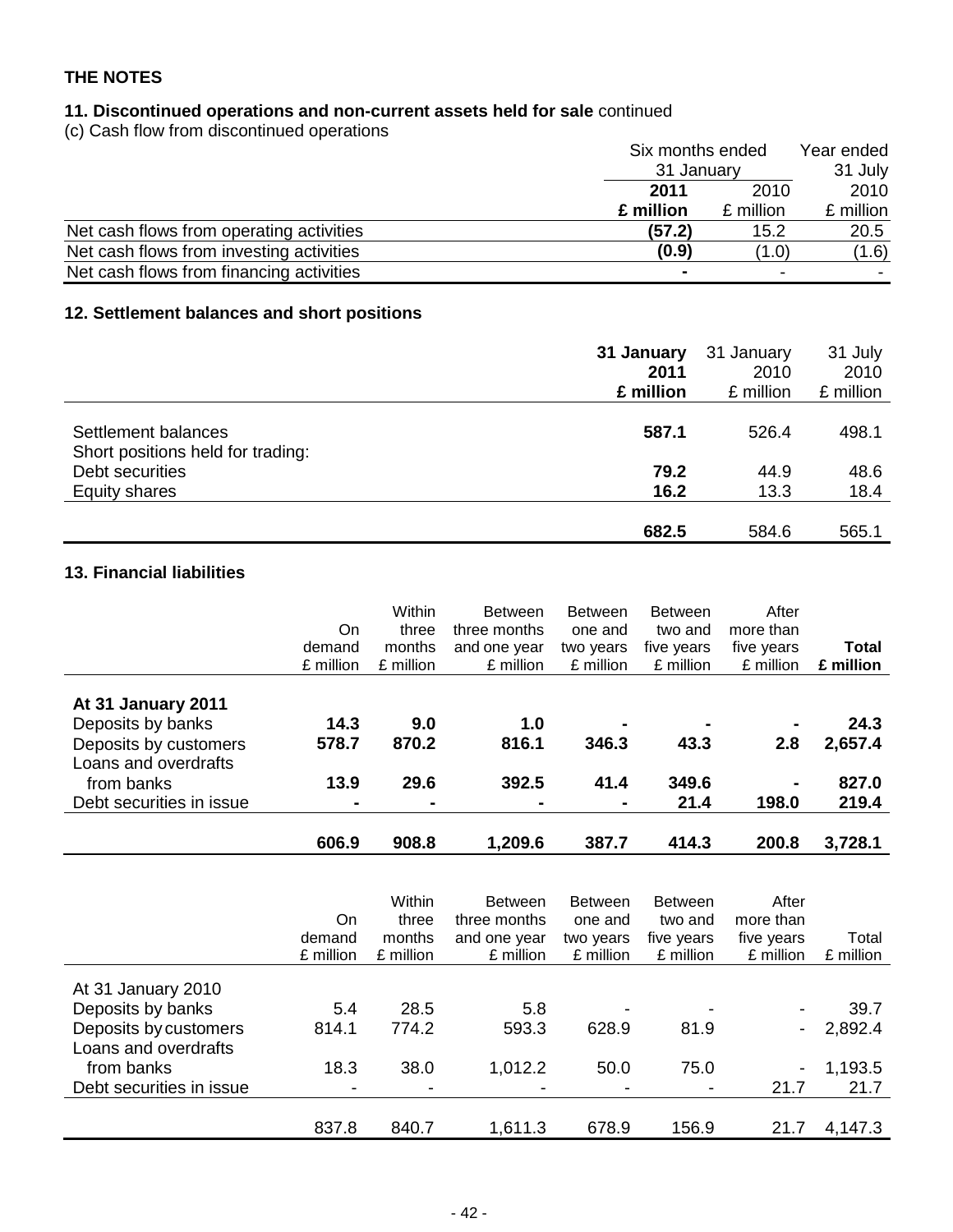## **13. Financial liabilities** continued

|                          |           | Within    | <b>Between</b> | <b>Between</b> | <b>Between</b> | After            |           |
|--------------------------|-----------|-----------|----------------|----------------|----------------|------------------|-----------|
|                          | <b>On</b> | three     | three months   | one and        | two and        | more than        |           |
|                          | demand    | months    | and one year   | two years      | five years     | five years       | Total     |
|                          | £ million | £ million | £ million      | £ million      | £ million      | £ million        | £ million |
|                          |           |           |                |                |                |                  |           |
| At 31 July 2010          |           |           |                |                |                |                  |           |
| Deposits by banks        | 23.0      | 25.1      |                |                |                |                  | 48.1      |
| Deposits by customers    | 782.0     | 787.6     | 1,301.3        | 186.4          | 56.0           | 2.2 <sub>2</sub> | 3,115.5   |
| Loans and overdrafts     |           |           |                |                |                |                  |           |
| from banks               | 13.7      | 437.5     | 617.2          | 50.0           | 60.0           | $\blacksquare$   | 1,178.4   |
| Debt securities in issue |           |           |                |                | 20.8           | 197.8            | 218.6     |
|                          |           |           |                |                |                |                  |           |
|                          | 818.7     | 1,250.2   | 1,918.5        | 236.4          | 136.8          | 200.0            | 4,560.6   |

Of the debt securities in issue, £21.4 million mature on 20 April 2015 and £198.0 million on 10 February 2017.

Included in loans and overdrafts from banks are committed sale and repurchase facilities with residual maturities as follows:

| On demand<br>£ million                                                        | Within<br>three<br>months<br>£ million             | <b>Between</b><br>three months<br>and one year<br>£ million | <b>Between</b><br>one and<br>two years<br>£ million          | <b>Between</b><br>two and<br>five years<br>£ million | After<br>more than<br>five years<br>£ million                | Total<br>£ million      |
|-------------------------------------------------------------------------------|----------------------------------------------------|-------------------------------------------------------------|--------------------------------------------------------------|------------------------------------------------------|--------------------------------------------------------------|-------------------------|
| At 31 January 2011<br>$\blacksquare$<br>At 31 January 2010<br>At 31 July 2010 | 29.6<br>$\overline{\phantom{a}}$<br>$\blacksquare$ | 167.5<br>405.7<br>402.2                                     | 41.4<br>$\overline{\phantom{a}}$<br>$\overline{\phantom{a}}$ | 65.5<br>٠<br>٠                                       | $\blacksquare$<br>$\overline{\phantom{a}}$<br>$\blacksquare$ | 304.0<br>405.7<br>402.2 |

The group has entered into a repurchase agreement whereby floating rate notes to the value of £360.4 million (31 January 2010: £561.3 million; 31 July 2010: £553.6 million) have been lent in exchange for cash of £304.0 million (31 January 2010: £405.7 million; 31 July 2010: £401.4 million) which has been included within loans and overdrafts from banks. These floating rate notes remain on the group's consolidated balance sheet as the group retains the risks and rewards of ownership.

The group has securitised £495.1 million (31 January 2010: £nil; 31 July 2010: £nil) of its insurance premium receivables in return for non-recourse borrowings of £350.0 million (31 January 2010: £nil; 31 July 2010: £nil). The group has retained substantially all the risks and rewards of the receivables and therefore continues to recognise these assets on its consolidated balance sheet included within loans and advances to customers.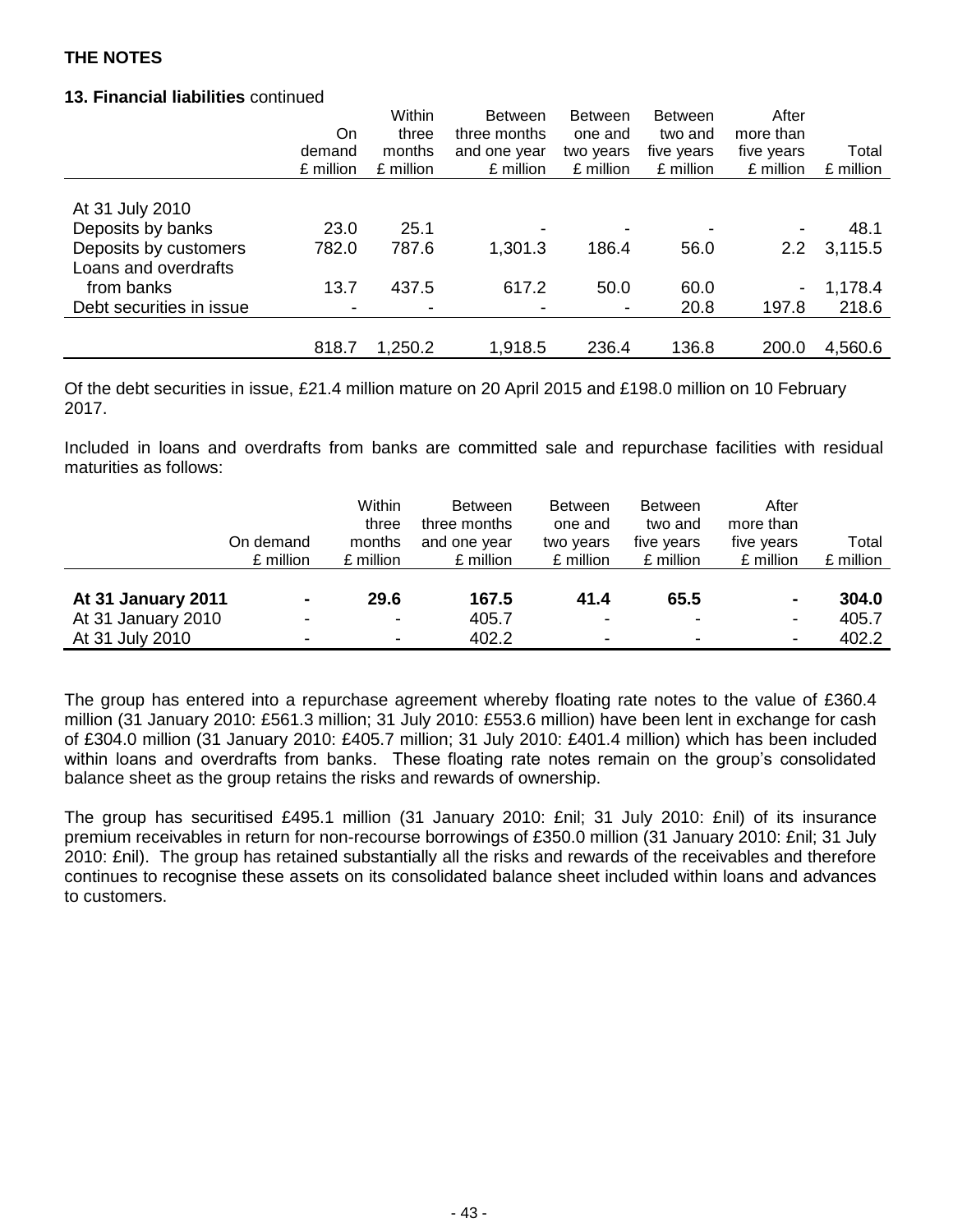## **14. Capital**

The group's individual entities and the group as a whole complied with all of the externally imposed capital requirements to which they are subject for the year ended 31 July 2010 and the period to 31 January 2011. The table below summarises the composition of regulatory capital and Pillar 1 risk weighted assets as at those financial period ends.

|                                                       | 31 January    | 31 January       | 31 July          |
|-------------------------------------------------------|---------------|------------------|------------------|
|                                                       | 2011          | 2010             | 2010             |
|                                                       | £ million     | £ million        | £ million        |
| Core tier 1 capital                                   |               |                  |                  |
| Called up share capital                               | 37.4          | 37.4             | 37.4             |
| Share premium account                                 | 276.1         | 275.7            | 275.9            |
| Retained earnings and other reserves                  | 470.3         | 487.6            | 490.6            |
| Non-controlling interests                             | 2.8           | 2.3              | 2.5              |
| Deductions from core tier 1 capital                   |               |                  |                  |
| Intangible assets                                     | (111.1)       | (112.2)          | (107.5)          |
| Goodwill in associates                                | (49.3)        | (50.7)           | (51.9)           |
| Investment in own shares                              | (39.0)        | (44.1)           | (43.7)           |
| Unrealised losses on available for sale equity shares |               | (5.3)            |                  |
| Core tier 1 capital after deductions                  | 587.2         | 590.7            | 603.3            |
| <b>Tier 2 capital</b>                                 |               |                  |                  |
| Subordinated debt                                     | 75.0          | 75.0             | 75.0             |
| Unrealised gains on available for sale equity shares  | 8.8           |                  | 7.6              |
| <b>Tier 2 capital</b>                                 | 83.8          | 75.0             | 82.6             |
| Deductions from total of tier 1 and tier 2 capital    |               |                  |                  |
| Participation in a non-financial undertaking          | (1.5)         | (4.0)            | (1.8)            |
| Other regulatory adjustments                          | (0.3)         | (0.2)            | (0.3)            |
|                                                       |               |                  |                  |
| <b>Total regulatory capital</b>                       | 669.2         | 661.5            | 683.8            |
|                                                       |               |                  |                  |
| <b>Risk weighted assets</b>                           | 3,372.8       |                  |                  |
| Credit and counterparty risk                          | 971.9         | 2,965.8<br>993.8 | 3,230.8<br>971.9 |
| Operational risk                                      | 152.4         |                  |                  |
| Market risk                                           |               | 119.8            | 136.0            |
|                                                       | 4,497.1       | 4,079.4          | 4,338.7          |
|                                                       |               |                  |                  |
|                                                       | $\frac{9}{6}$ | %                | %                |
| Core tier 1 capital ratio                             | 13.1          | 14.5             | 13.9             |
| Total capital ratio                                   | 14.9          | 16.2             | 15.8             |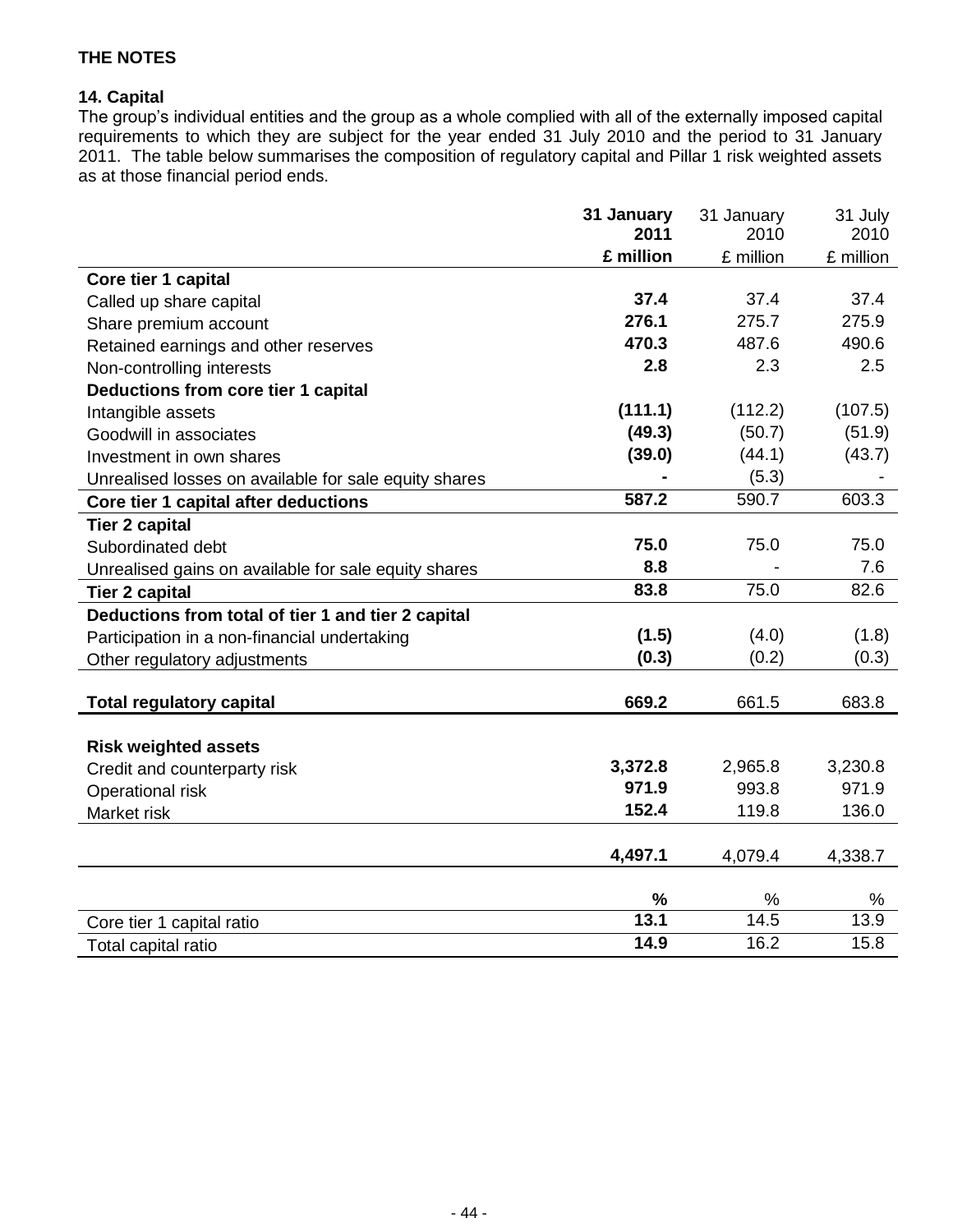## **14. Capital** continued

**Reconciliation between equity and core tier 1 capital after deductions**

|                                                   | 31 January | 31 January | 31 July   |
|---------------------------------------------------|------------|------------|-----------|
|                                                   | 2011       | 2010       | 2010      |
|                                                   | £ million  | £ million  | £ million |
|                                                   |            |            |           |
| Equity                                            | 739.0      | 735.4      | 754.4     |
| Regulatory deductions from equity:                |            |            |           |
| Intangible assets                                 | (111.1)    | (112.2)    | (107.5)   |
| Goodwill in associates                            | (49.3)     | (50.7)     | (51.9)    |
| Reserves not recognised for core tier 1 capital:  |            |            |           |
| Cash flow hedging reserve                         | 0.7        | 5.1        | 3.6       |
| Available for sale movements reserve <sup>1</sup> | 7.9        | 13.1       | 4.7       |
|                                                   |            |            |           |
| Core tier 1 capital after deductions              | 587.2      | 590.7      | 603.3     |

1 Total available for sale movements reserve less unrealised losses on available for sale equity shares.

## **15. Contingent liabilities**

#### Financial Services Compensation Scheme

As disclosed in note 28 of the Annual Report 2010, the group is exposed to the Financial Services Compensation Scheme ("FSCS") which provides compensation to customers of financial institutions in the event that an institution is unable, or is likely to be unable, to pay claims against it. In order to meet its obligations to the depositors of a number of failed institutions, the FSCS has borrowed amounts from HM Treasury on an interest only basis. While it is anticipated that these borrowings will be repaid wholly or substantially from the realisation of the assets of the failed institutions, the FSCS will recoup any shortfalls from additional levies to FSCS participants. No further information has become available since the Annual Report 2010 and so at the date of this Interim Report it is not possible to estimate with any certainty the amount or timing of any such additional levies the group may be required to pay in respect of failed institutions. The group has accrued for its share of levies that will be raised by the FSCS, including the interest on the loan from HM Treasury, in respect of the levy years to 31 March 2012.

#### **16. Related party transactions**

Related party transactions, including salary and benefits provided to directors and key management, were not material to the financial position or performance of the group during the period. There were no changes to the type and nature of the related party transactions disclosed in the Annual Report 2010 that could have a material effect on the financial position and performance of the group in the six months to 31 January 2011.

## **17. Acquisitions**

On 9 September 2010 the group acquired 100% of Chartwell Group Limited, an IFA with £705 million of client assets, for consideration of £16.9 million in cash, including £2.2 million for the settlement of third party debt.

This acquisition is not regarded as material in the context of the group's financial statements and therefore the information that would be required for material acquisitions by IFRS 3 has not been disclosed.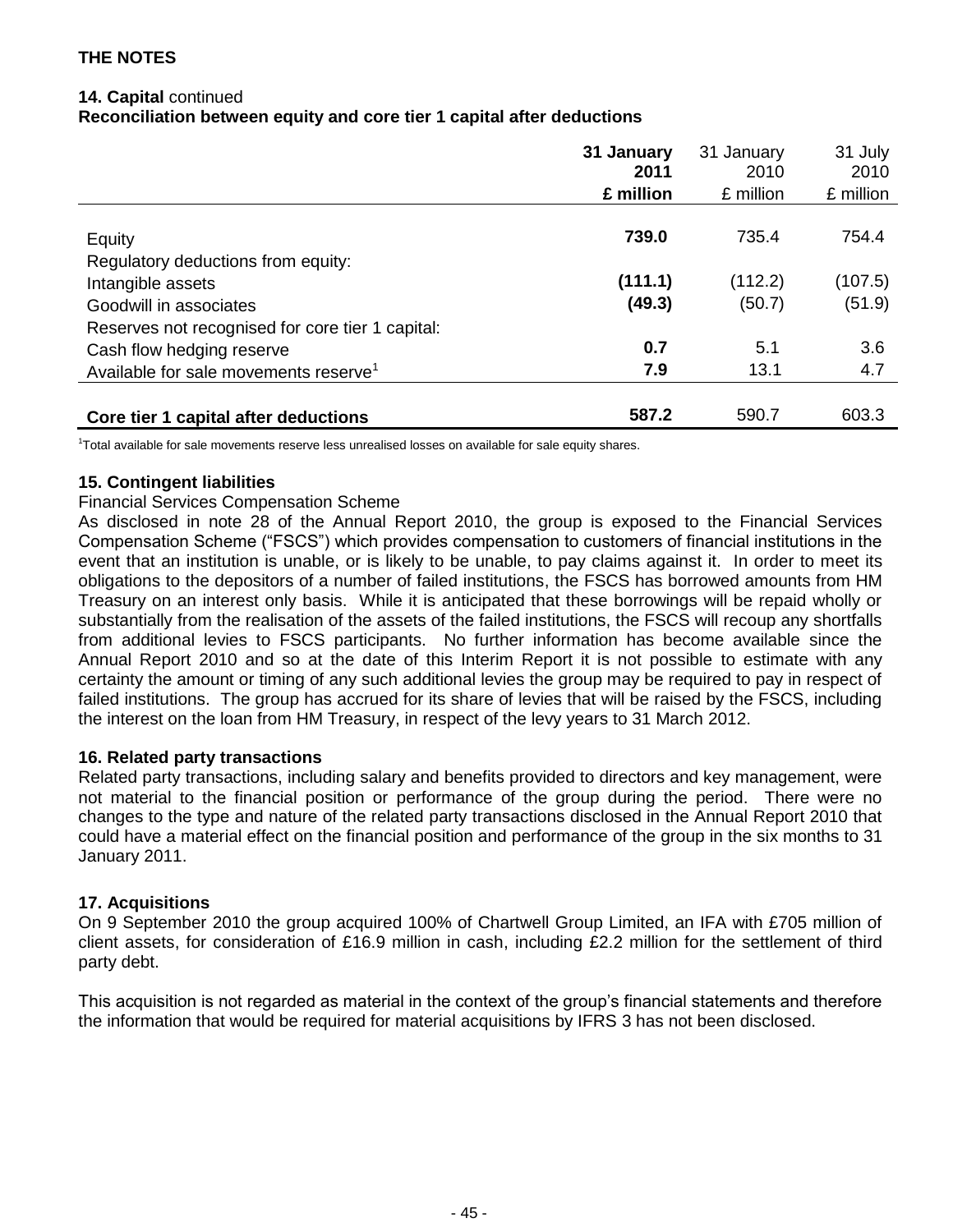## **18. Post balance sheet events**

On 17 February 2011 the group acquired 100% of Allenbridge Group plc, a London-based execution only retail broker with approximately £440.0 million of client assets for consideration of £5.6 million in cash.

This acquisition is not regarded as material in the context of the group's financial statements and therefore the information that would be required for material acquisitions by IFRS 3 has not been disclosed.

On 10 March 2011, the group announced the sale of its UK offshore trust, fund administration, asset management and banking business to Kleinwort Benson Channel Islands Holdings Limited for a cash consideration of £29.1 million subject to adjustment by reference to the net asset position of the business at the time of completion. In accordance with IFRS 5, the results of this business have been reported as discontinued operations in the consolidated income statement and its assets and liabilities have been classified as held for sale in the consolidated balance sheet as shown in note 11.

The group is evaluating alternatives with regards to its trust, fiduciary services, fund administration and banking business in the Cayman Islands, which is included in the Asset Management division, and has concluded since the balance sheet date that the business meets the definition of a disposal group as defined in IFRS 5. The results of the Cayman Islands business for the six months to 31 January 2011 are included within continuing operations.

## **19. Consolidated cash flow statement reconciliation**

|                                                               | Six months ended | Year ended |           |
|---------------------------------------------------------------|------------------|------------|-----------|
|                                                               | 31 January       |            | 31 July   |
|                                                               | 2011             | 2010       | 2010      |
|                                                               | £ million        | £ million  | £ million |
| (a) Reconciliation of operating profit before tax to net cash |                  |            |           |
| inflow from operating activities                              |                  |            |           |
| Operating profit before tax                                   | 55.8             | 62.3       | 99.3      |
| Tax paid                                                      | (19.3)           | (12.2)     | (29.7)    |
| (Increase)/decrease in:                                       |                  |            |           |
| Interest receivable and prepaid expenses                      | (0.3)            | 22.6       | 21.5      |
| Net settlement balances and trading positions                 | (60.5)           | (133.0)    | (82.3)    |
| Net money broker loans against stock advanced                 | 74.7             | 160.8      | 105.0     |
| (Decrease)/increase in:                                       |                  |            |           |
| Interest payable and accrued expenses                         | (16.0)           | (38.5)     | (19.3)    |
| Depreciation, amortisation and impairment losses on goodwill  | 24.4             | 7.5        | 22.3      |
| Net cash inflow from trading activities                       | 58.8             | 69.5       | 116.8     |
| (Increase)/decrease in:                                       |                  |            |           |
| Loans and advances to banks not repayable on demand           | (12.0)           | (0.2)      | 2.0       |
| Loans and advances to customers                               | (273.1)          | (119.0)    | (453.9)   |
| Floating rate notes held to maturity                          | (0.1)            | 1.0        | 10.4      |
| Floating rate notes classified as available for sale          | 171.3            | (8.7)      | 139.3     |
| Debt securities held for liquidity                            | (32.4)           | (0.8)      | (0.6)     |
| Other assets less other liabilities                           | (44.7)           | 18.6       | 17.0      |
| (Decrease)/increase in:                                       |                  |            |           |
| Deposits by banks                                             | (18.5)           | (8.3)      | 0.1       |
| Deposits by customers                                         | 91.2             | (27.2)     | 195.9     |
| Loans and overdrafts from banks                               | (350.6)          | (147.0)    | (162.1)   |
| Non-recourse borrowings                                       | 350.0            |            |           |
|                                                               |                  |            |           |
| Net cash outflow from operating activities                    | (60.1)           | (222.1)    | (135.1)   |